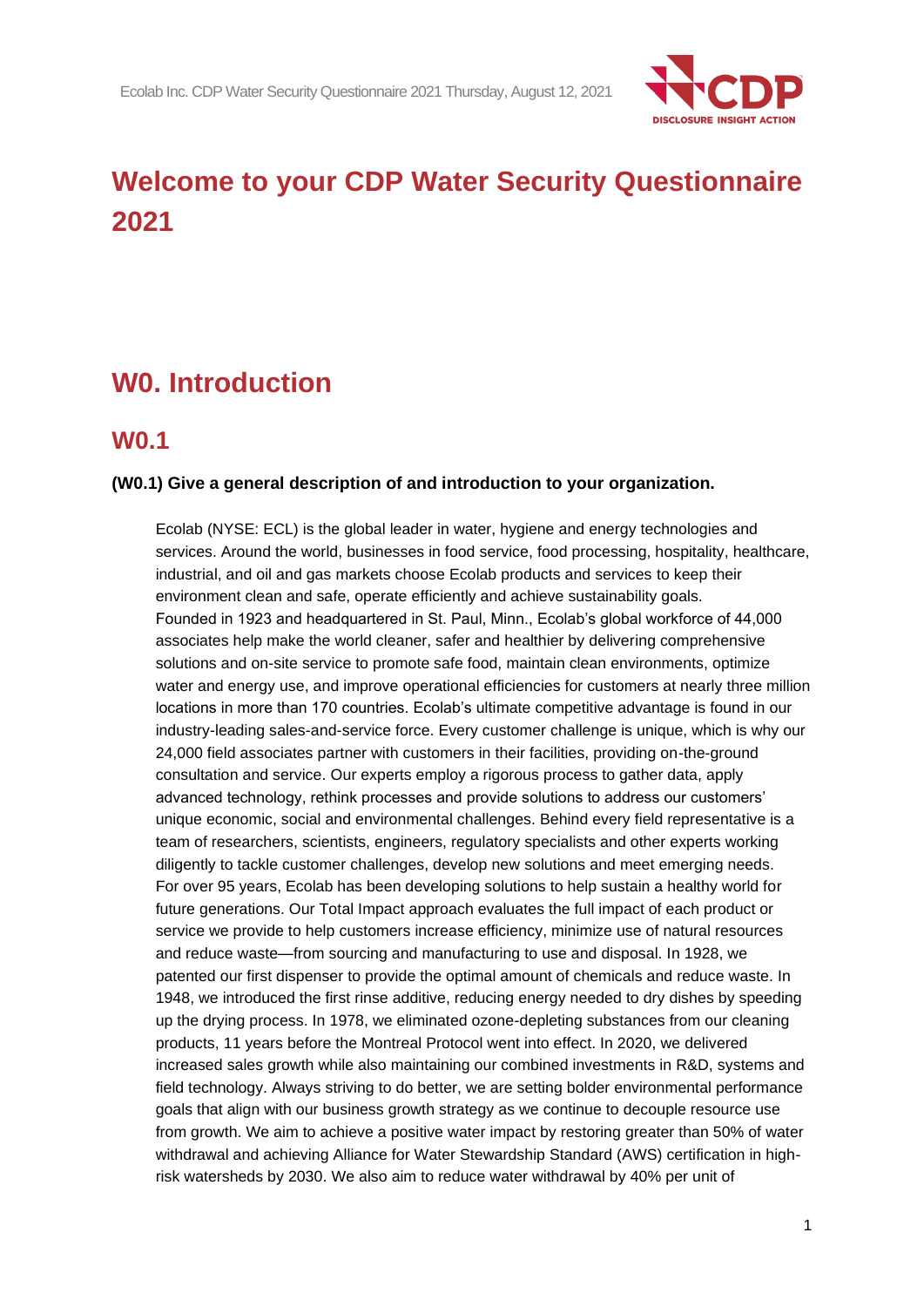

production across our business in the same time frame. Further, we have set a customer impact goal, aiming to conserve 300 billion gallons of water annually by 2030 by reducing water consumption within our own and our customers' operations. This represents water conservation equaling the annual drinking needs of more than 1 billion people.

Our innovative products and services touch virtually every aspect of daily life. From the raw materials that are the building blocks of nearly every products, to production and manufacturing, to retail and service environments, Ecolab is behind the scenes working with many of the world's most recognizable brands to improve performance, meet increasing demand, and reduce environmental impact.

Further information about Ecolab is available at www.ecolab.com. The answers to the questions of the CDP prepared by Ecolab contain various forward-looking statements within the meaning of the Private Securities Litigation Reform Act of 1995. These include statements concerning future events, future financial performance, plans, strategies, expectations, prospects, impact of climate change, laws and regulations, and supply and demand. These statements, which represent Ecolab's expectations or beliefs concerning various future events, are based on current expectations that involve a number of risks and uncertainties that could cause actual results to differ materially from those of such forward-looking statements. We caution that undue reliance should not be placed on such forward-looking statements, which speak only as of the date made. Ecolab does not undertake, and expressly disclaims, any duty to update any forward-looking statement whether as a result of new information, future events or changes in expectations, except as required by law.

# **W0.2**

## **(W0.2) State the start and end date of the year for which you are reporting data.**

|                | Start date      | ⊾End date \       |
|----------------|-----------------|-------------------|
| Reporting year | January 1, 2020 | December 31, 2020 |

# **W0.3**

## **(W0.3) Select the countries/areas for which you will be supplying data.**

| Algeria                                        |
|------------------------------------------------|
| Argentina                                      |
| Australia                                      |
| Austria                                        |
| <b>Belgium</b>                                 |
| Brazil                                         |
| <b>Bulgaria</b>                                |
| Canada                                         |
| Chile                                          |
| China                                          |
| China, Hong Kong Special Administrative Region |
| Colombia                                       |
| Costa Rica                                     |
| Croatia                                        |
| Czechia                                        |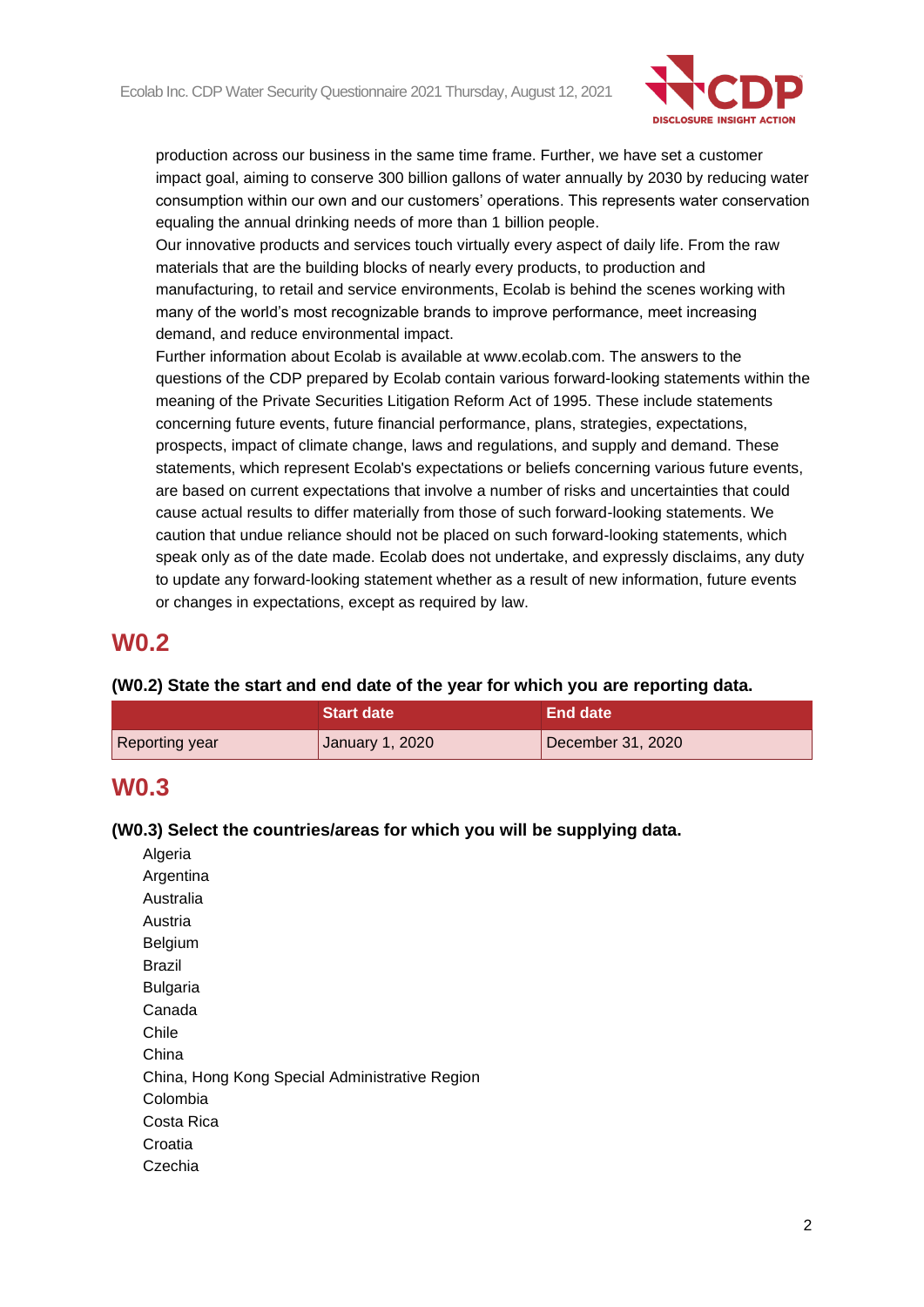Ecolab Inc. CDP Water Security Questionnaire 2021 Thursday, August 12, 2021



Denmark Dominican Republic Ecuador Egypt Equatorial Guinea Finland France **Germany** Greece Hungary India Indonesia Ireland Israel Italy Japan Jordan Kazakhstan Kenya Malaysia Malta Mexico Morocco Netherlands New Zealand Norway Pakistan Peru Philippines Poland Portugal Puerto Rico Qatar Republic of Korea Romania Russian Federation Saudi Arabia Serbia Singapore Slovakia Slovenia South Africa Spain Sweden **Switzerland** Taiwan, Greater China Thailand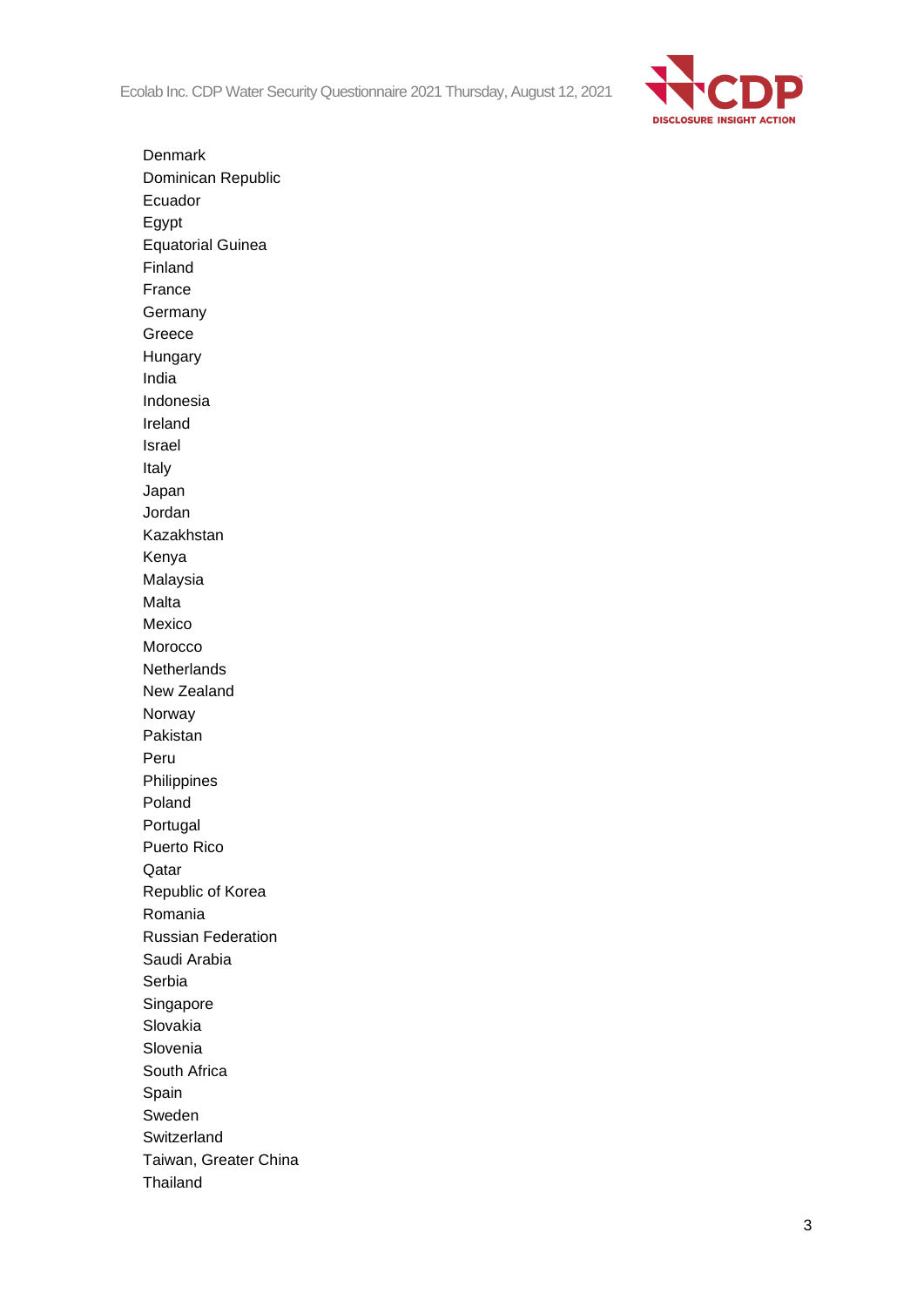Ecolab Inc. CDP Water Security Questionnaire 2021 Thursday, August 12, 2021



**Turkey** Uganda Ukraine United Arab Emirates United Kingdom of Great Britain and Northern Ireland United Republic of Tanzania United States of America Uruguay Venezuela (Bolivarian Republic of) Viet Nam

# **W0.4**

**(W0.4) Select the currency used for all financial information disclosed throughout your response.**

USD

# **W0.5**

**(W0.5) Select the option that best describes the reporting boundary for companies, entities, or groups for which water impacts on your business are being reported.**

Companies, entities or groups over which operational control is exercised

# **W0.6**

**(W0.6) Within this boundary, are there any geographies, facilities, water aspects, or other exclusions from your disclosure?**

No

# **W1. Current state**

# **W1.1**

**(W1.1) Rate the importance (current and future) of water quality and water quantity to the success of your business.**

|                                                                             | Direct use<br><b>importance</b><br>rating | Indirect use<br>importance<br>rating | <b>Please explain</b>                                                                                                                                                                                                                                                                                                                                    |
|-----------------------------------------------------------------------------|-------------------------------------------|--------------------------------------|----------------------------------------------------------------------------------------------------------------------------------------------------------------------------------------------------------------------------------------------------------------------------------------------------------------------------------------------------------|
| Sufficient<br>amounts of good<br>quality<br>freshwater<br>available for use | Vital                                     | Vital                                | Although our direct operations are not water<br>intensive, having sufficient amounts of good<br>quality freshwater is vital to our operations,<br>products and services. Our direct operations<br>withdraw from surface water, groundwater, and<br>municipal water resources, and a portion of our<br>facilities source water from water-stressed areas. |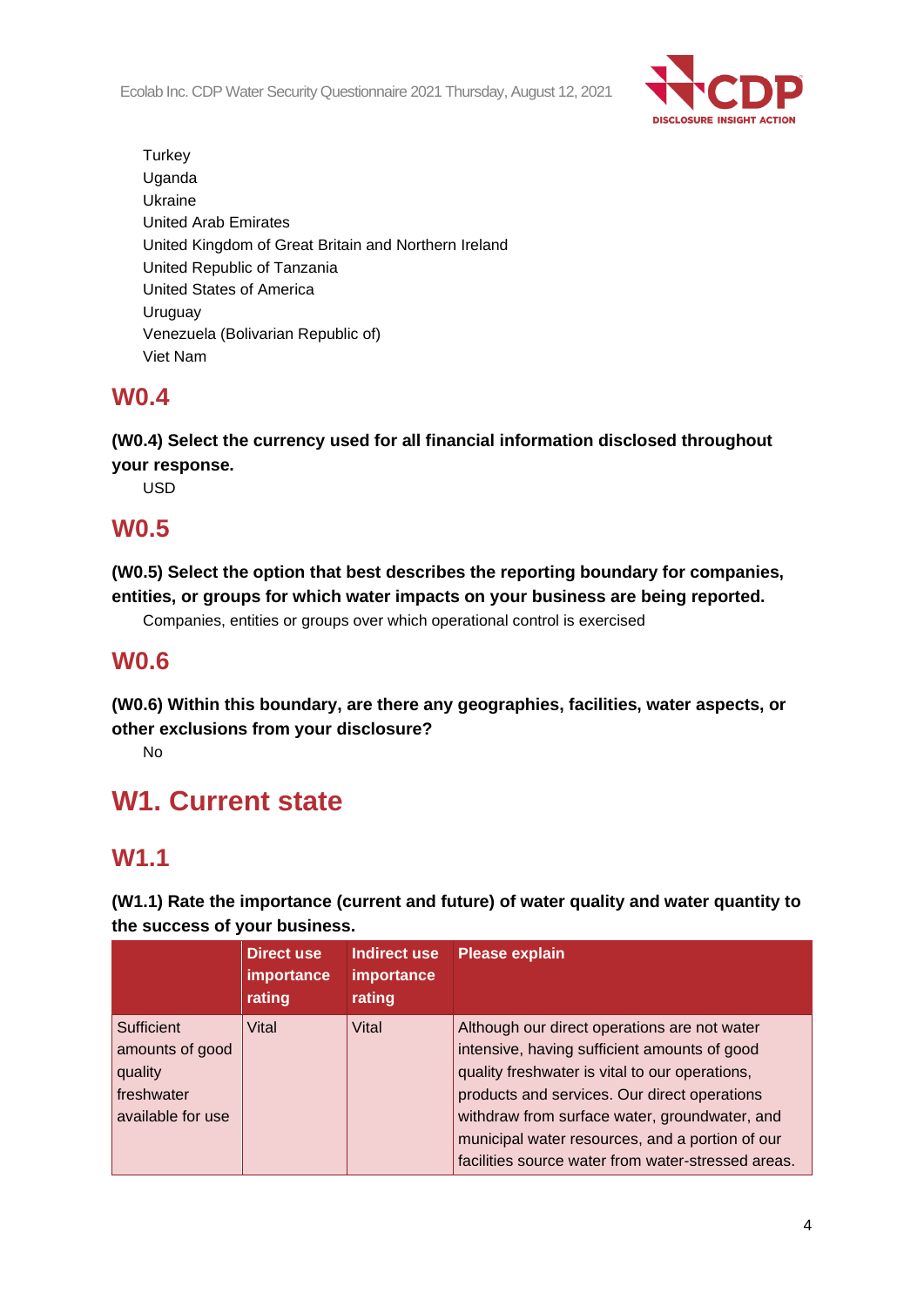

|                                                                                                 |           |           | Our primary use of freshwater is for washout<br>procedures, and we also use freshwater to make<br>the raw materials that go into our products.<br>Therefore, the sustainable management of water<br>resources is fundamental to the success of our<br>business.<br>In terms of indirect operations, we also depend on<br>the use of water to deliver our primary products<br>and services to customers as water is the<br>essential delivery mechanism to enable the<br>outcomes our customers expect from us: cleaning,<br>sanitation, heating and cooling. For example, our<br>cleaning and sanitation solutions, water additives,<br>water treatment systems, and many other<br>technologies rely upon freshwater and many of our<br>customers' operations are sensitive to water<br>quality, quantity and availability.<br>We expect that our direct and indirect freshwater<br>use and dependency will not change, remaining<br>vital into the future as we, nor our customers do<br>not expect to change the way we or they use water<br>when making our products or delivering our |
|-------------------------------------------------------------------------------------------------|-----------|-----------|-------------------------------------------------------------------------------------------------------------------------------------------------------------------------------------------------------------------------------------------------------------------------------------------------------------------------------------------------------------------------------------------------------------------------------------------------------------------------------------------------------------------------------------------------------------------------------------------------------------------------------------------------------------------------------------------------------------------------------------------------------------------------------------------------------------------------------------------------------------------------------------------------------------------------------------------------------------------------------------------------------------------------------------------------------------------------------------------|
| Sufficient<br>amounts of<br>recycled,<br>brackish and/or<br>produced water<br>available for use | Important | Important | services with customers.<br>We don't use brackish or produced water in our<br>direct/ indirect operations and don't expect to in<br>the future.<br>Use of recycled water is important to our direct<br>and indirect operations. We use recycled water<br>where appropriate and available and measure and<br>report for 100% of the sites over which we have<br>operational control. We do not require recycled<br>water as a direct input, so have selected this<br>aspect as 'important' for our operations. While<br>water use is essential to our business, our direct<br>operations are not water intensive and our water<br>risk assessments have not identified risks with the<br>potential to have a substantive financial/ strategic<br>impact. Therefore, we do not currently use a<br>substantial amount of recycled water in our direct<br>operations. However, we do recycle/reuse water<br>directly in some operations, such as cooling<br>towers, and pursue projects that increase our use<br>of reused/recycled water over the short-term. In                             |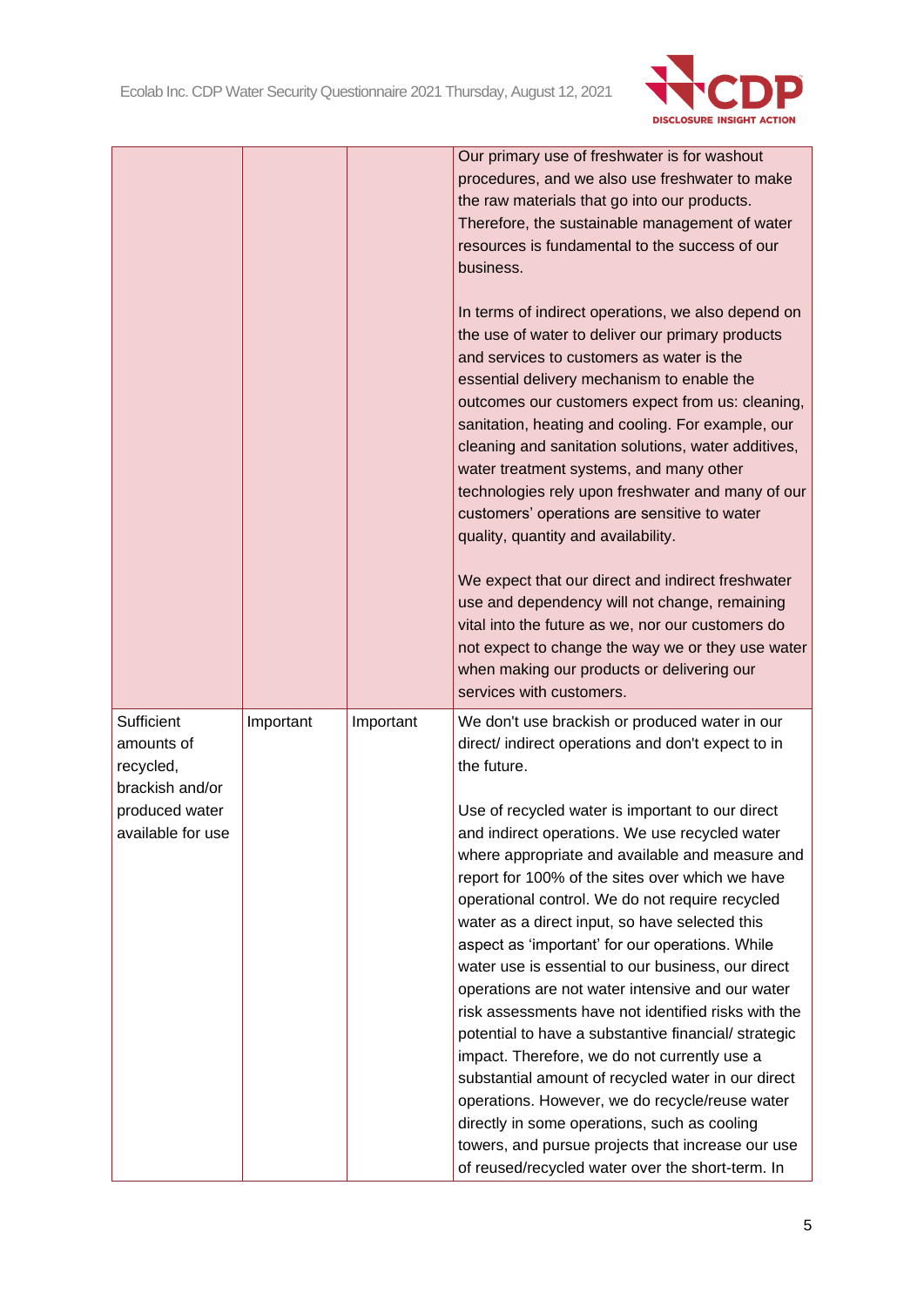

|  | 2020 our two largest water-using plants in            |
|--|-------------------------------------------------------|
|  | Clearing, Illinois and Garyville, Louisiana installed |
|  | seal pots throughout to recirculate water and         |
|  | improve plant safety, saving nearly 9 million         |
|  | gallons of water annually. We continue to assess      |
|  | the potential for large water recycling projects at   |
|  | facilities that are high users of water and/or are    |
|  | located in water stressed regions.                    |
|  | We understand that our value chain's use of           |
|  |                                                       |
|  | recycled water is important to their operations, as   |
|  | it is used to supplement freshwater withdrawals for   |
|  | cleaning and other uses related to sanitation,        |
|  | heating and cooling. We manage more than 1            |
|  | trillion gallons of water for our customers, and our  |
|  | expertise and solutions help significantly reduce,    |
|  | reuse and recycle water.                              |
|  | We expect that our direct and indirect recycled       |
|  | water use dependency may shift to vital in the        |
|  | future as climate change impacts the quality/         |
|  | availability of freshwater and we will work on        |
|  | increasing water circularity as freshwater becomes    |
|  | a limited resource. We expect our customers to        |
|  | also experience this shift.                           |
|  |                                                       |

# **W1.2**

**(W1.2) Across all your operations, what proportion of the following water aspects are regularly measured and monitored?**

|                                      | $%$ of<br>sites/facilities/operations | <b>Please explain</b>                                                                                                                                                                                                                                                                                                                                                                                                                                                                                                                                                                                                                                                              |
|--------------------------------------|---------------------------------------|------------------------------------------------------------------------------------------------------------------------------------------------------------------------------------------------------------------------------------------------------------------------------------------------------------------------------------------------------------------------------------------------------------------------------------------------------------------------------------------------------------------------------------------------------------------------------------------------------------------------------------------------------------------------------------|
| Water withdrawals -<br>total volumes | 100%                                  | Total volume of water withdrawal is measured<br>and reported for 100% of our sites over which<br>operational control is exercised. This includes<br>water withdrawal volume collected on a monthly<br>basis using our internal database tools and utility<br>provider data management solutions for<br>manufacturing facilities and headquarters/RD&E<br>facilities. We prioritize measurement, accounting<br>and reporting for these sites, which comprise<br>over 90% of our impact. In some cases, we lack<br>the ability to collect actual water withdrawal data.<br>In these cases, we estimate water withdrawal<br>data based on square footage intensities by site<br>type. |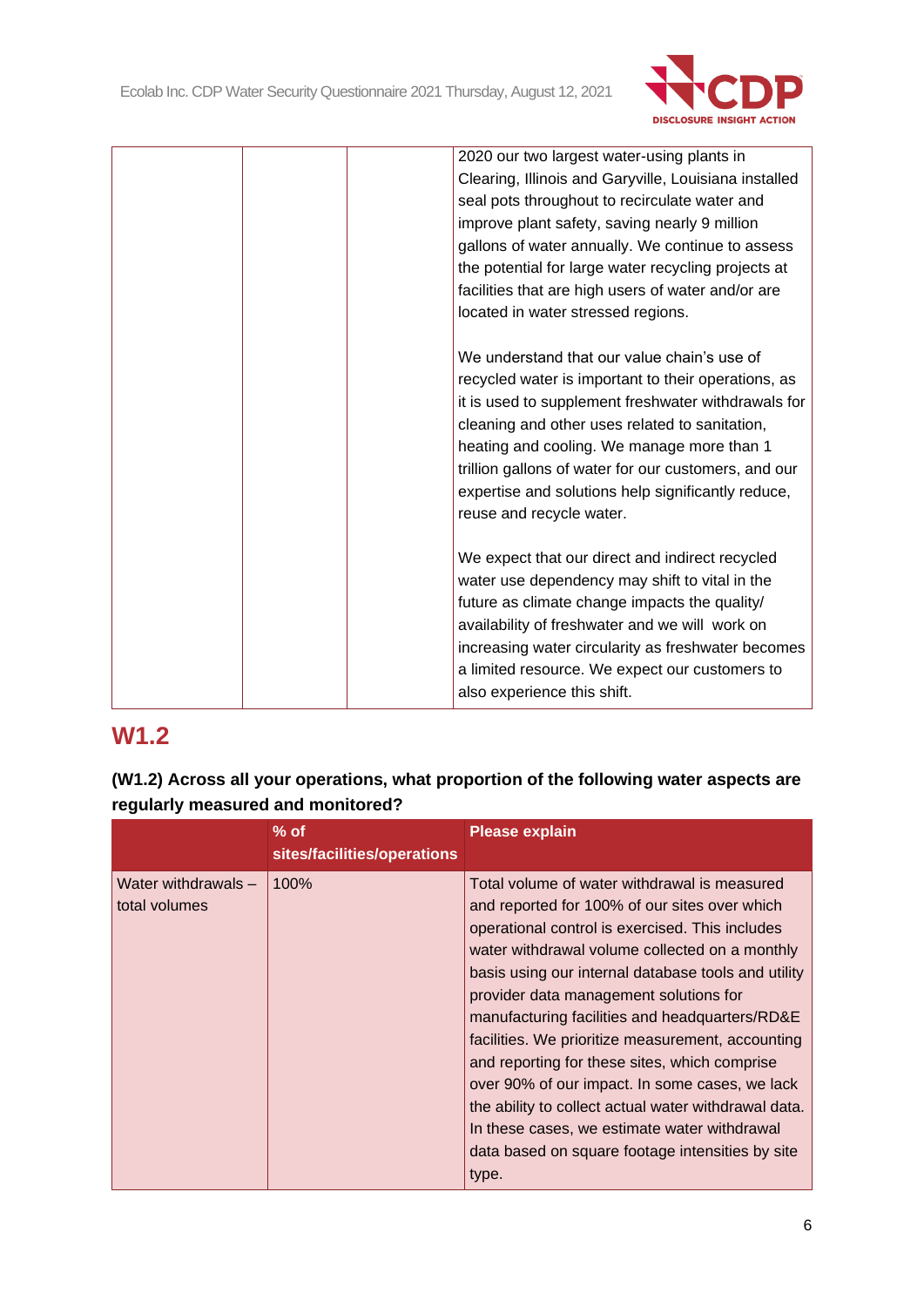

| Water withdrawals -<br>volumes by source | 76-99 | We measure and monitor total volume of water<br>withdrawal by source for all global manufacturing<br>and headquarters/RD&E facilities. This includes<br>water withdrawal volume by source collected on<br>a monthly basis using our internal database tools<br>and utility provider data management solutions.<br>We prioritize measurement, accounting and<br>reporting for these sites, which comprise over<br>90% of our impact. In some cases, we lack the<br>ability to collect actual water withdrawal data. In<br>these cases, we estimate water withdrawal data<br>based on square footage intensities by site type.<br>We do not currently track withdrawal volume by<br>source for our Office, Distribution & Warehouse<br>facilities. These facilities are not significant users<br>of water, making up less than 10 percent of our<br>total water withdrawal footprint based on<br>estimated and actual sources. |
|------------------------------------------|-------|------------------------------------------------------------------------------------------------------------------------------------------------------------------------------------------------------------------------------------------------------------------------------------------------------------------------------------------------------------------------------------------------------------------------------------------------------------------------------------------------------------------------------------------------------------------------------------------------------------------------------------------------------------------------------------------------------------------------------------------------------------------------------------------------------------------------------------------------------------------------------------------------------------------------------|
| <b>Water withdrawals</b><br>quality      | 100%  | Water withdrawal quality data is measured and<br>monitored for 100% of the sites over which<br>operational control is exercised. This includes<br>water withdrawal quality data collected on a<br>monthly basis using our internal database tools<br>and sourced by utility provider data management<br>solutions for manufacturing facilities and<br>headquarters/RD&E facilities. We prioritize<br>measurement, accounting and reporting for<br>these sites, which comprise over 90% of our<br>impact. In some cases, we lack the ability to<br>collect actual water withdrawal quality data. In<br>these cases, we estimate water withdrawal<br>quality data based on similar site types.                                                                                                                                                                                                                                 |
| Water discharges -<br>total volumes      | 100%  | We measure and monitor total volume of water<br>discharge for 100% of sites over which<br>operational control is exercised. This includes<br>water discharge volume data collected on a<br>monthly basis using our internal database tools<br>and utility provider data management solutions<br>for manufacturing facilities and<br>headquarters/RD&E facilities. We prioritize<br>measurement, accounting and reporting for<br>these sites, which comprise over 90% of our<br>impact. In some cases, we lack the ability to<br>collect actual water discharge data. In these<br>cases, we estimate water discharge data by<br>assuming withdrawal = discharge.                                                                                                                                                                                                                                                              |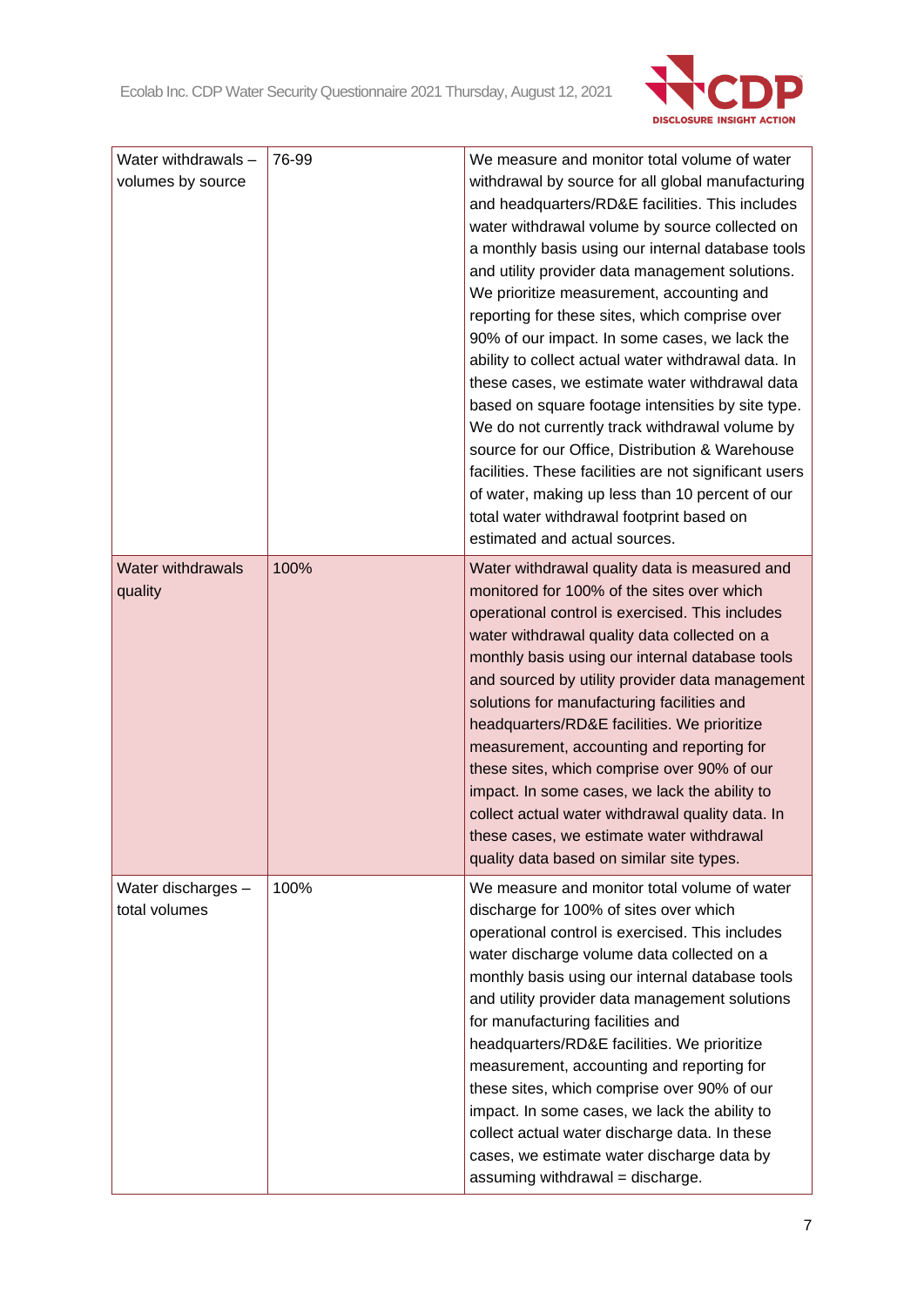

| Water discharges -<br>volumes by<br>destination                 | 76-99 | We measure and monitor total volume of water<br>withdrawal by source for all global manufacturing<br>and headquarters/RD&E facilities. This includes<br>water discharge by destination data collected on<br>a monthly basis using our internal database tools<br>and utility provider data management solutions.<br>We prioritize measurement, accounting and<br>reporting for these sites, which comprise over<br>90% of our impact. We do not currently track<br>discharge volume by destination for our Office,<br>Distribution & Warehouse facilities. These<br>facilities are not significant users of water, less<br>than 10 percent of our total discharge footprint<br>based on estimated and actual sources.                                                                                                                                                                                                                       |
|-----------------------------------------------------------------|-------|---------------------------------------------------------------------------------------------------------------------------------------------------------------------------------------------------------------------------------------------------------------------------------------------------------------------------------------------------------------------------------------------------------------------------------------------------------------------------------------------------------------------------------------------------------------------------------------------------------------------------------------------------------------------------------------------------------------------------------------------------------------------------------------------------------------------------------------------------------------------------------------------------------------------------------------------|
| Water discharges -<br>volumes by<br>treatment method            | 76-99 | Water discharge by treatment method data is<br>measured at more than 76% of Ecolab<br>manufacturing facilities and headquarters/RD&E<br>facilities. Water discharge data by treatment<br>method is collected on a monthly basis using our<br>internal database tools. We prioritize<br>measurement, accounting and reporting for<br>manufacturing sites that make up the majority of<br>our total water discharge. The majority of these<br>manufacturing sites have wastewater permits per<br>regulatory requirements. Sites that are not<br>monitored do not generate material amounts of<br>wastewater requiring treatment.                                                                                                                                                                                                                                                                                                              |
| Water discharge<br>quality - by standard<br>effluent parameters | 76-99 | Ecolab measures and reports biochemical<br>oxygen demand (BOD) and total suspended<br>solids (TSS) at relevant global supply chain<br>manufacturing facilities on a monthly basis using<br>our internal database tools and utility provider<br>data management solutions. We prioritize<br>measurement, accounting and reporting for sites<br>where discharge quality issues have been<br>identified. In 2020, 55% of supply chain<br>manufacturing water discharge was represented<br>in our total reported BOD volume, and 45% was<br>represented in our total reported TSS volume.<br>Sites that are not monitored do not have a<br>material impact. In addition, we monitor the pH of<br>our water effluent before discharging to third<br>party destinations. This includes wastewater<br>hauled off-site and water treated at industrial<br>wastewater treatment plants, which comprise<br>82% of our water discharge by destination. |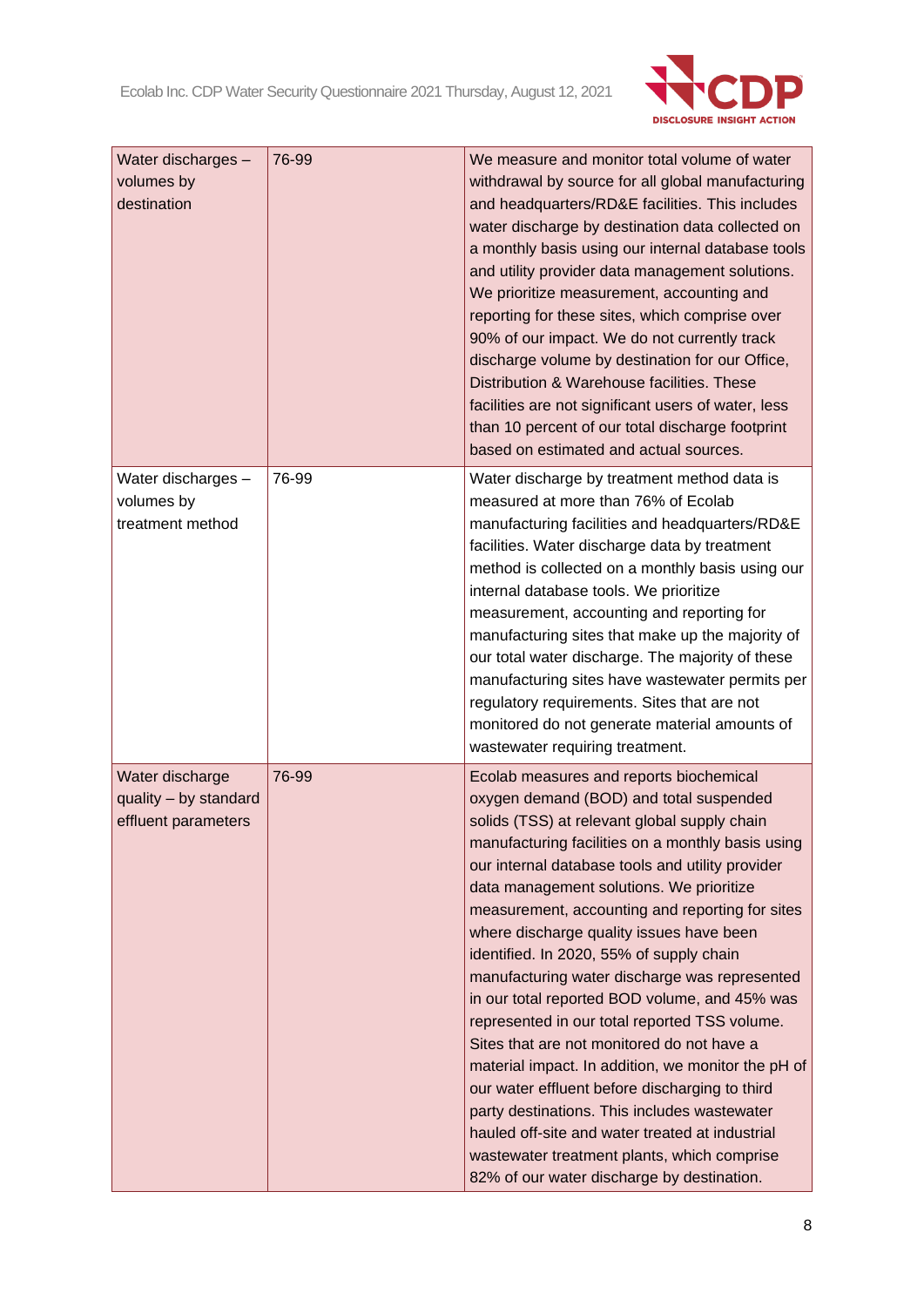

|                                          |              | Together, we measure water discharge quality<br>by standard effluent parameters at more than<br>76% of our global sites.                                                                                                                                                                                                                                                                                                                                                                                                                                                                                                                                                                                                                                                                                                                                                                                                                                                                                                                                                                                    |
|------------------------------------------|--------------|-------------------------------------------------------------------------------------------------------------------------------------------------------------------------------------------------------------------------------------------------------------------------------------------------------------------------------------------------------------------------------------------------------------------------------------------------------------------------------------------------------------------------------------------------------------------------------------------------------------------------------------------------------------------------------------------------------------------------------------------------------------------------------------------------------------------------------------------------------------------------------------------------------------------------------------------------------------------------------------------------------------------------------------------------------------------------------------------------------------|
| Water discharge<br>quality - temperature | Not relevant | We do not monitor water discharge quality by<br>temperature and do not expect to in the future as<br>Ecolab facilities do not produce a material<br>amount of thermal effluent and do not expect this<br>water aspect to be relevant in the future.                                                                                                                                                                                                                                                                                                                                                                                                                                                                                                                                                                                                                                                                                                                                                                                                                                                         |
| Water consumption -<br>total volume      | 100%         | We measure water consumption at 100% of<br>Ecolab sites. Consumption is calculated as the<br>difference between total (actual and estimated)<br>water withdrawals and total (actual and<br>estimated) water discharges. Most of our water<br>consumption results from the incorporation of<br>water into products, or water lost to the<br>atmosphere through evaporation. Water<br>withdrawal and discharge are tracked monthly at<br>our global manufacturing and<br>headquarters/RD&E facilities using our internal<br>database tools and utility provider data<br>management solutions, with the resulting<br>difference calculated as actual water<br>consumption. We prioritize measurement,<br>accounting and reporting for these sites, which<br>comprise >90% of our impact. In some cases, we<br>lack the ability to collect actual withdrawal,<br>discharge and consumption data, including at<br>some Office, Distribution & Warehouse facilities,<br>where water consumption is expected to be<br>immaterial. In these cases we estimate<br>consumption by assuming withdrawal =<br>discharge. |
| Water<br>recycled/reused                 | 100%         | Water recycled and reused is measured and<br>reported for 100% of the sites over which<br>operational control is exercised. This includes<br>data on water recycling and reuse that is<br>collected on a monthly basis using our internal<br>database tools and utility provider data<br>management solutions for manufacturing<br>facilities and headquarters/ RD&E facilities. We<br>prioritize measurement, accounting and reporting<br>for sites where we currently recycle and reuse<br>water. In some cases, we lack the ability to<br>collect actual water recycle/reuse data. In these<br>cases, we do not include an estimate; we only                                                                                                                                                                                                                                                                                                                                                                                                                                                             |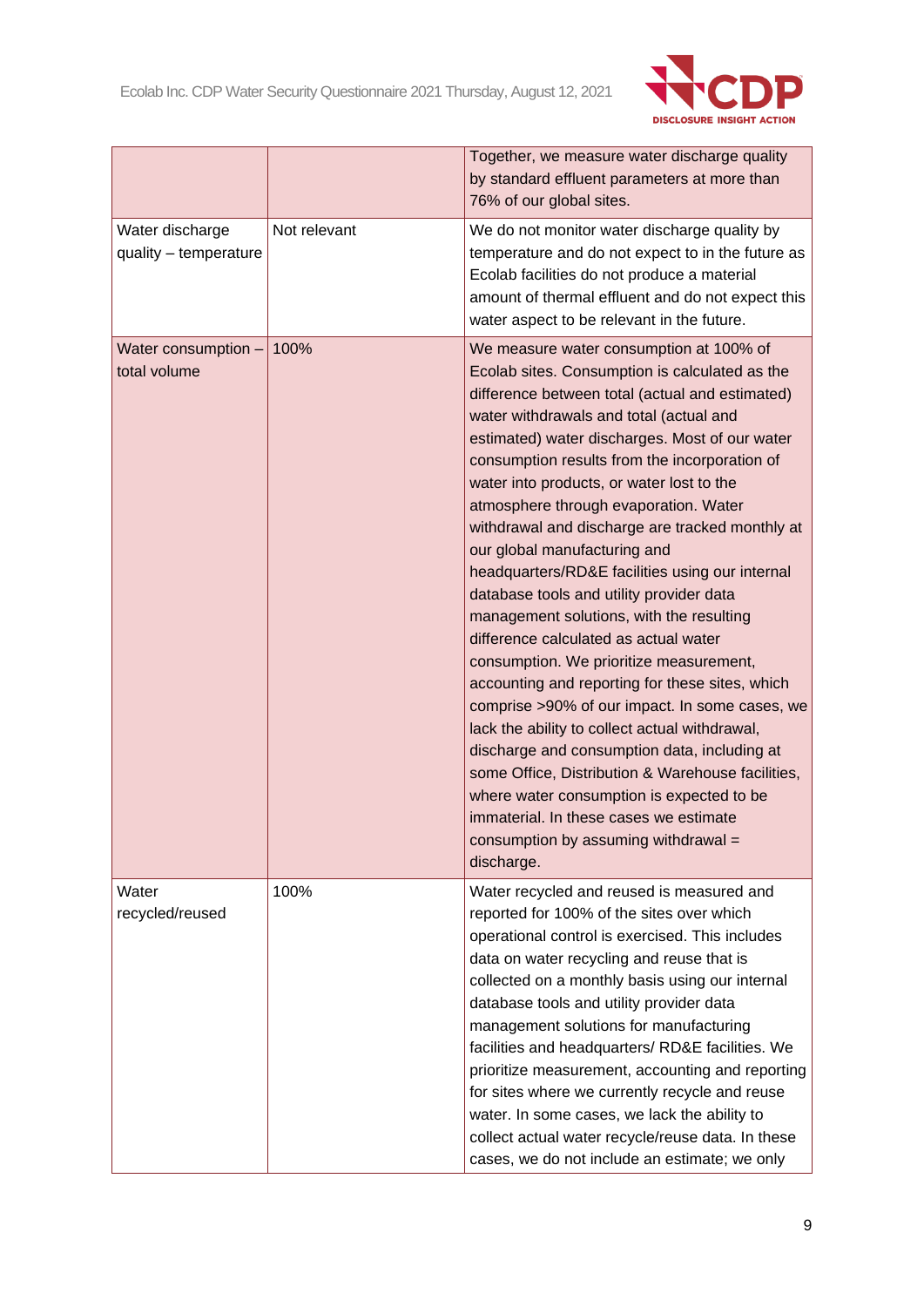

|                                                                                              |      | report known instances of water recycling and<br>reuse. In 2020 our volume of water<br>recycled/reused equaled 4.7% of total<br>withdrawal, a 57% increase over 2019.                                                                                                                                                                                                                                                                                                                                                                                                                                                                                                                                                                                                                                                                                                                                                                                                                                                                                                                          |
|----------------------------------------------------------------------------------------------|------|------------------------------------------------------------------------------------------------------------------------------------------------------------------------------------------------------------------------------------------------------------------------------------------------------------------------------------------------------------------------------------------------------------------------------------------------------------------------------------------------------------------------------------------------------------------------------------------------------------------------------------------------------------------------------------------------------------------------------------------------------------------------------------------------------------------------------------------------------------------------------------------------------------------------------------------------------------------------------------------------------------------------------------------------------------------------------------------------|
| The provision of fully-<br>functioning, safely<br>managed WASH<br>services to all<br>workers | 100% | Ecolab is committed to upholding the principles<br>of water stewardship within 100% of our own<br>operations, in alignment with the Alliance for<br>Water Stewardship Standard: upholding good<br>water governance, achieving a sustainable water<br>balance, maintaining good water quality status,<br>protecting or restoring important water-related<br>areas, and providing safe water, sanitation, and<br>hygiene (WASH) for all. We recognize the<br>human right to water. We are committed to<br>aligning with UN Sustainable Development Goal<br>(SDG) #6 to "Ensure availability and sustainable<br>management of water and sanitation for all" and<br>have endorsed the UN Global Compact's CEO<br>Water Mandate. As stated in Ecolab's Water<br>Stewardship Position, we are committed to<br>providing access to WASH facilities in 100% of<br>our operations, and working to improve access to<br>WASH facilities in local communities. We monitor<br>the provision of fully-functioning, safety managed<br>WASH services on an annual basis using our<br>internal database tools. |

# **W1.2b**

**(W1.2b) What are the total volumes of water withdrawn, discharged, and consumed across all your operations, and how do these volumes compare to the previous reporting year?**

|                      | <b>Volume</b><br>(megaliters/year) | <b>Comparison</b><br>with previous<br>reporting year | <b>Please explain</b>                                                                                                                                                                                                                                                                                                                                                                                                                                                                         |
|----------------------|------------------------------------|------------------------------------------------------|-----------------------------------------------------------------------------------------------------------------------------------------------------------------------------------------------------------------------------------------------------------------------------------------------------------------------------------------------------------------------------------------------------------------------------------------------------------------------------------------------|
| Total<br>withdrawals | 6,558                              | Lower                                                | Ecolab's total water withdrawals decreased by<br>12.1% from 7,457 megaliters in 2019 to 6,558<br>megaliters in 2020. We consider this to be<br>'Lower' as it is more than a 10% decrease and<br>less than a 20% decrease from the previous<br>year. This decrease was expected given our<br>continued efforts to improve water efficiency and<br>expand the use of recycled water within our own<br>operations as we track progress towards our<br>2020 and 2030 water intensity targets. For |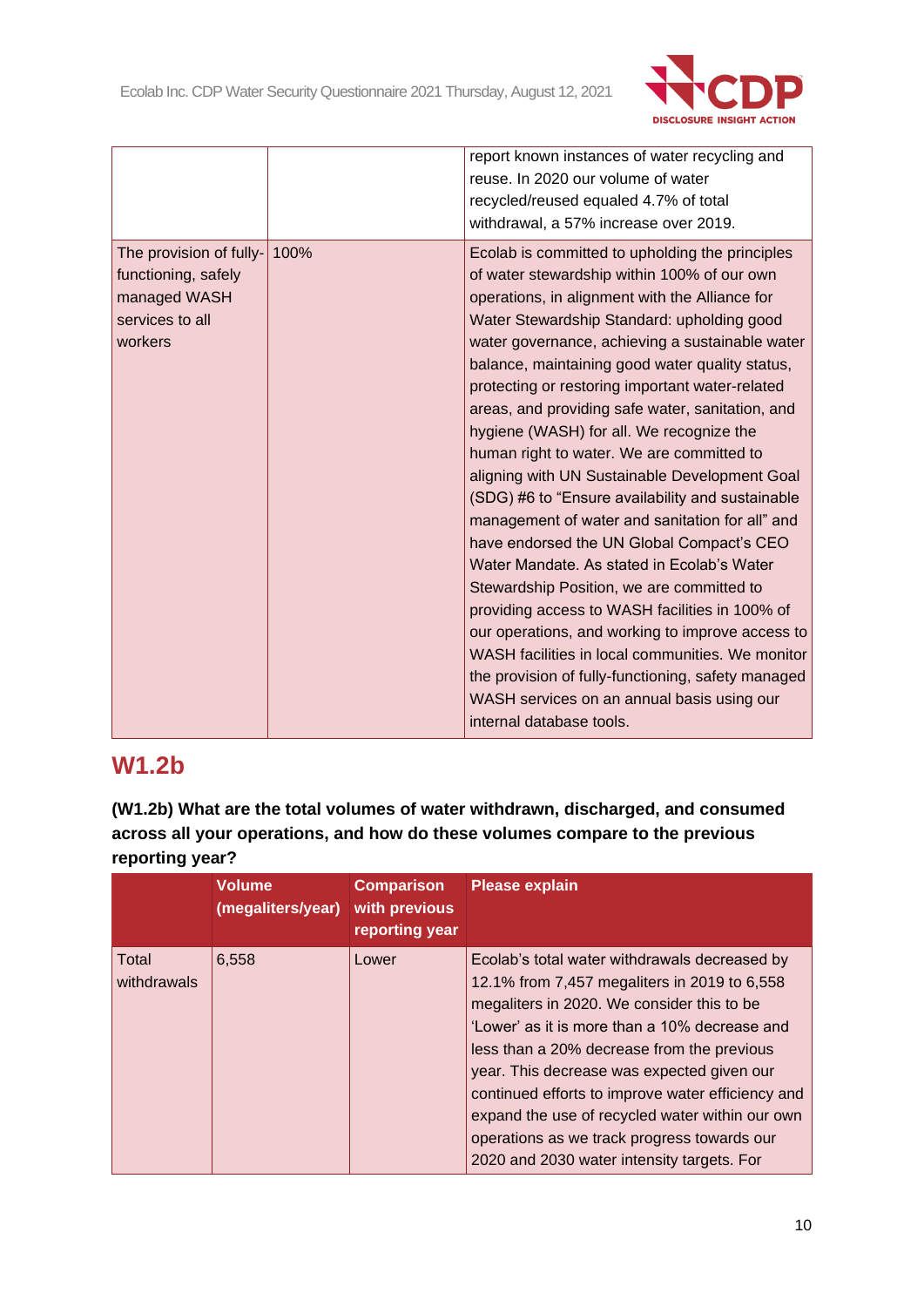

|                      |       |                | example, in 2020 our two largest water-using<br>plants installed seal pots to recirculate water,<br>saving nearly 9 million gallons (34,000 cubic<br>meters) of water annually. Additionally, the<br>decrease may be partially attributed to a<br>decrease in business output driven by COVID-19<br>impacts (global sales decreased 6.1% from 2019<br>to 2020). Ecolab is committed to reducing its<br>total water withdrawals and has set a target to<br>reduce water impact by 40% per unit of<br>production across the enterprise by 2030 from a<br>2018 baseline. Accordingly, we expect water<br>withdrawal volumes to be lower in the future.                                                                                                                                                                                                                                                                                                                                                                                                                                                                                                                               |
|----------------------|-------|----------------|-----------------------------------------------------------------------------------------------------------------------------------------------------------------------------------------------------------------------------------------------------------------------------------------------------------------------------------------------------------------------------------------------------------------------------------------------------------------------------------------------------------------------------------------------------------------------------------------------------------------------------------------------------------------------------------------------------------------------------------------------------------------------------------------------------------------------------------------------------------------------------------------------------------------------------------------------------------------------------------------------------------------------------------------------------------------------------------------------------------------------------------------------------------------------------------|
| Total<br>discharges  | 4,996 | About the same | Ecolab's total water discharges decreased by<br>9.5% from 5,522 megaliters in 2019 to 4,996<br>megaliters in 2020. We consider this to be<br>'About the same' as it is less than a 10% change<br>from the previous year. This decrease was<br>expected given our continued efforts to improve<br>water efficiency and expand the use of recycled<br>water within our own operations as we track<br>progress towards our 2020 and 2030 water<br>intensity targets. For example, in 2020 our two<br>largest water-using plants installed seal pots to<br>recirculate water, saving nearly 9 million gallons<br>(34,000 cubic meters) of water annually.<br>Additionally, the decrease may be partially<br>attributed to a decrease in business output<br>driven by COVID-19 impacts (global sales<br>decreased 6.1% from 2019 to 2020). Ecolab is<br>committed to reducing its total water<br>withdrawals, which in turn will reduce total water<br>discharges, and has set a target to reduce water<br>impact by 40% per unit of production across the<br>enterprise by 2030 from a 2018 baseline.<br>Accordingly, we expect water discharge volumes<br>to be lower in the future. |
| Total<br>consumption | 1,562 | Lower          | We measure and monitor water consumption,<br>defined by Ceres as the "water used but not<br>returned to its original source, including water<br>that has evaporated, transpired, incorporated<br>into products, crops or waste, consumed by man<br>or livestock or otherwise removed from local<br>source" at 100% of our sites. Consumption is<br>calculated as the difference between total (actual<br>and estimated) water withdrawals and total                                                                                                                                                                                                                                                                                                                                                                                                                                                                                                                                                                                                                                                                                                                               |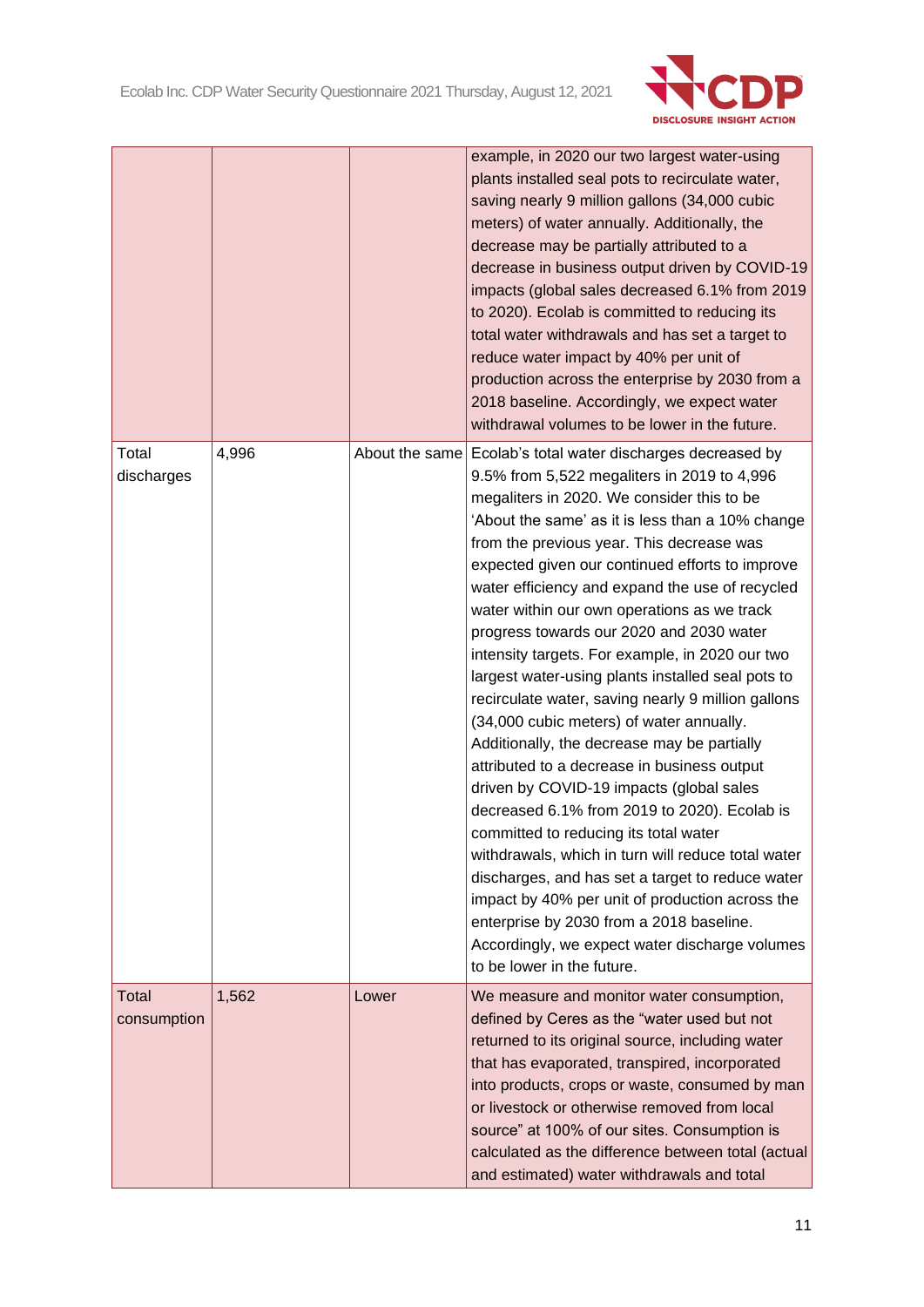

| (actual and estimated) water discharges. Most    |
|--------------------------------------------------|
| water consumption is from the use of water in    |
| products, or water lost through evaporation.     |
| Water withdrawal & discharge is tracked monthly  |
| at our global manufacturing and                  |
| headquarters/RD&E facilities using internal      |
| database tools and utility provider data         |
| management solutions, with resulting difference  |
| calculated as actual water consumption. We       |
| prioritize measurement, accounting and           |
| reporting for these sites, which comprise >90%   |
| of our impact. In some cases we lack the ability |
| to collect actual withdrawal, discharge &        |
| consumption data, including at some Office,      |
| Distribution & Warehouse facilities, where water |
| consumption is likely immaterial. In these cases |
| we estimate consumption by assuming              |
| withdrawal = discharge.                          |
|                                                  |
| Using this approach, Ecolab's total water        |
| consumption decreased from 1,936 ML in 2019      |
| to 1,562 ML in 2020. We consider this to be      |
| 'Lower' as it is > 10% decrease and < 20%        |
| decrease from previous year. This decrease was   |
| expected given our continued efforts to improve  |
| water efficiency and expand the use of recycled  |
| water within our own operations as we progress   |
| towards our 2020 and 2030 water intensity        |
| targets. The decrease may also be partially      |
| attributed to a decrease in business output      |
| driven by COVID-19 impacts. Ecolab is            |
| committed to reducing its total water            |
| withdrawals, which in turn will reduce total     |
| consumption, and has set a target to reduce      |
| water impact by 40% per unit of production       |
| across the enterprise by 2030 from a 2018        |
| baseline. We expect water consumption volumes    |
|                                                  |
| to be lower in the future.                       |

# **W1.2d**

**(W1.2d) Indicate whether water is withdrawn from areas with water stress and provide the proportion.**

| Withdrawals % |            |                              | <b>Comparison Identification Please explain</b> |
|---------------|------------|------------------------------|-------------------------------------------------|
| are from      |            | withdrawn with previous tool |                                                 |
|               | from areas |                              |                                                 |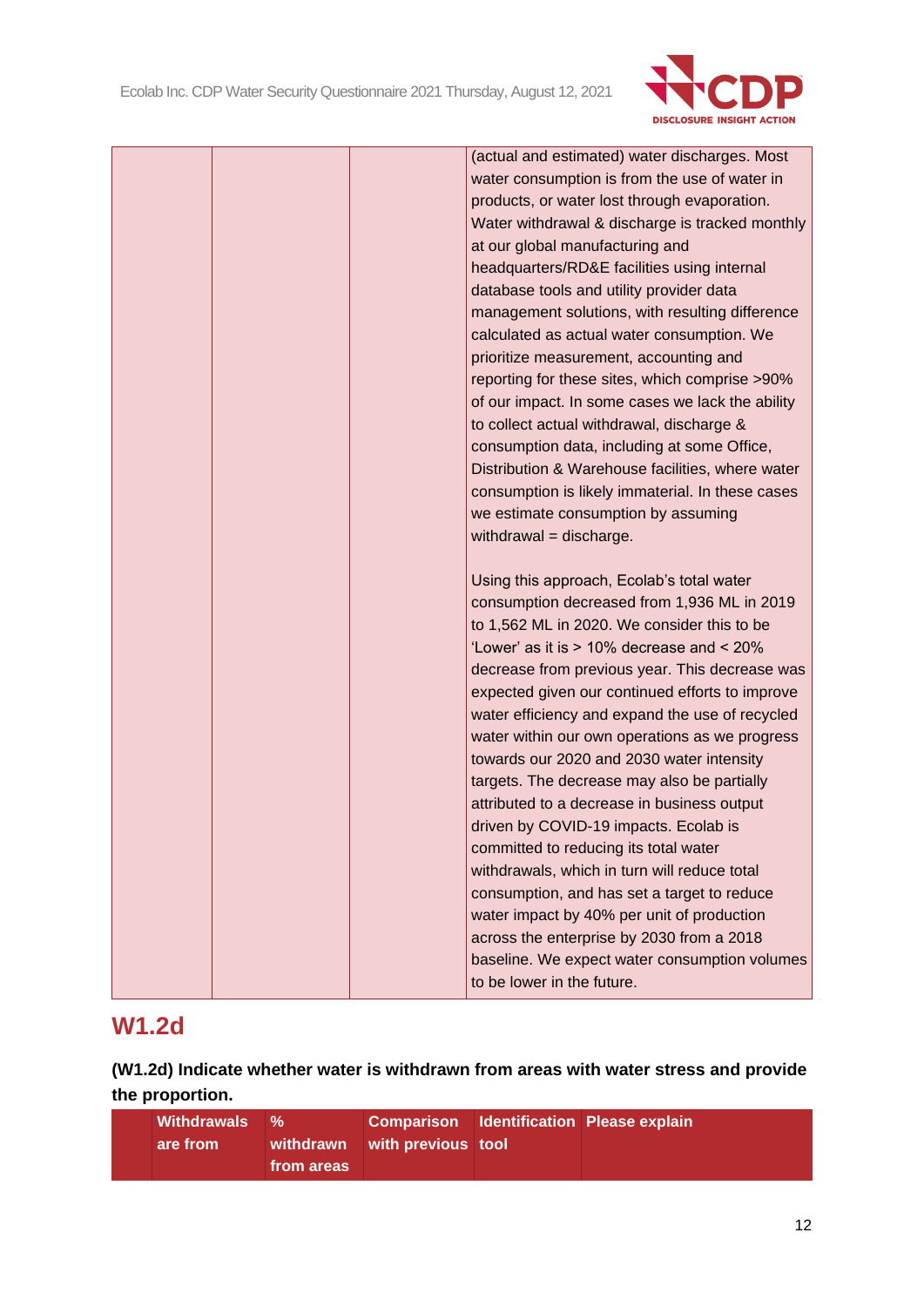

|     | areas with   | with water    | reporting |            |                                                                 |
|-----|--------------|---------------|-----------|------------|-----------------------------------------------------------------|
|     | water stress | <b>stress</b> | year      |            |                                                                 |
| Row | Yes          | $11 - 25$     | About the | <b>WRI</b> | Ecolab conducts an annual                                       |
| 1   |              |               | same      | Aqueduct   | water risk assessment to                                        |
|     |              |               |           |            | identify facilities that may                                    |
|     |              |               |           |            | operate within water                                            |
|     |              |               |           |            | stressed regions, both in the                                   |
|     |              |               |           |            | near- and long-term. The                                        |
|     |              |               |           |            | analysis is based on combining                                  |
|     |              |               |           |            | our operational water                                           |
|     |              |               |           |            | withdrawal, effluent footprint                                  |
|     |              |               |           |            | and production metrics with                                     |
|     |              |               |           |            | water risk inputs and financial                                 |
|     |              |               |           |            | cost valuations from the Smart                                  |
|     |              |               |           |            | Water Navigator to inform                                       |
|     |              |               |           |            | decisions at an operational                                     |
|     |              |               |           |            | level. Both tools are used based                                |
|     |              |               |           |            | on their ability to evaluate<br>current and future climate-     |
|     |              |               |           |            |                                                                 |
|     |              |               |           |            | related water risks against<br>multiple climate scenarios (e.g. |
|     |              |               |           |            | IPCC RCP 8.5). In 2020, our                                     |
|     |              |               |           |            | water risk assessment scope                                     |
|     |              |               |           |            | included 100% of our direct                                     |
|     |              |               |           |            | operations. We assessed all                                     |
|     |              |               |           |            | company locations (including                                    |
|     |              |               |           |            | plants, offices, distribution,                                  |
|     |              |               |           |            | warehouses, research and                                        |
|     |              |               |           |            | development and related                                         |
|     |              |               |           |            | facilities), representing 100% of                               |
|     |              |               |           |            | our global withdrawal and                                       |
|     |              |               |           |            | effluent footprint. Defining water                              |
|     |              |               |           |            | stressed as areas having high                                   |
|     |              |               |           |            | (40-80%) or extremely high                                      |
|     |              |               |           |            | (>80%) baseline water stress                                    |
|     |              |               |           |            | according to Aqueduct, we                                       |
|     |              |               |           |            | determined that 18% of our total                                |
|     |              |               |           |            | withdrawal is from water                                        |
|     |              |               |           |            | stressed areas, an increase                                     |
|     |              |               |           |            | from 17% in 2019. We consider                                   |
|     |              |               |           |            | this increase to be "About the                                  |
|     |              |               |           |            | same" as it is less than a 10%                                  |
|     |              |               |           |            | change from the previous year.                                  |
|     |              |               |           |            |                                                                 |
|     |              |               |           |            | To further evaluate our water                                   |
|     |              |               |           |            | risk, we also evaluated sites in                                |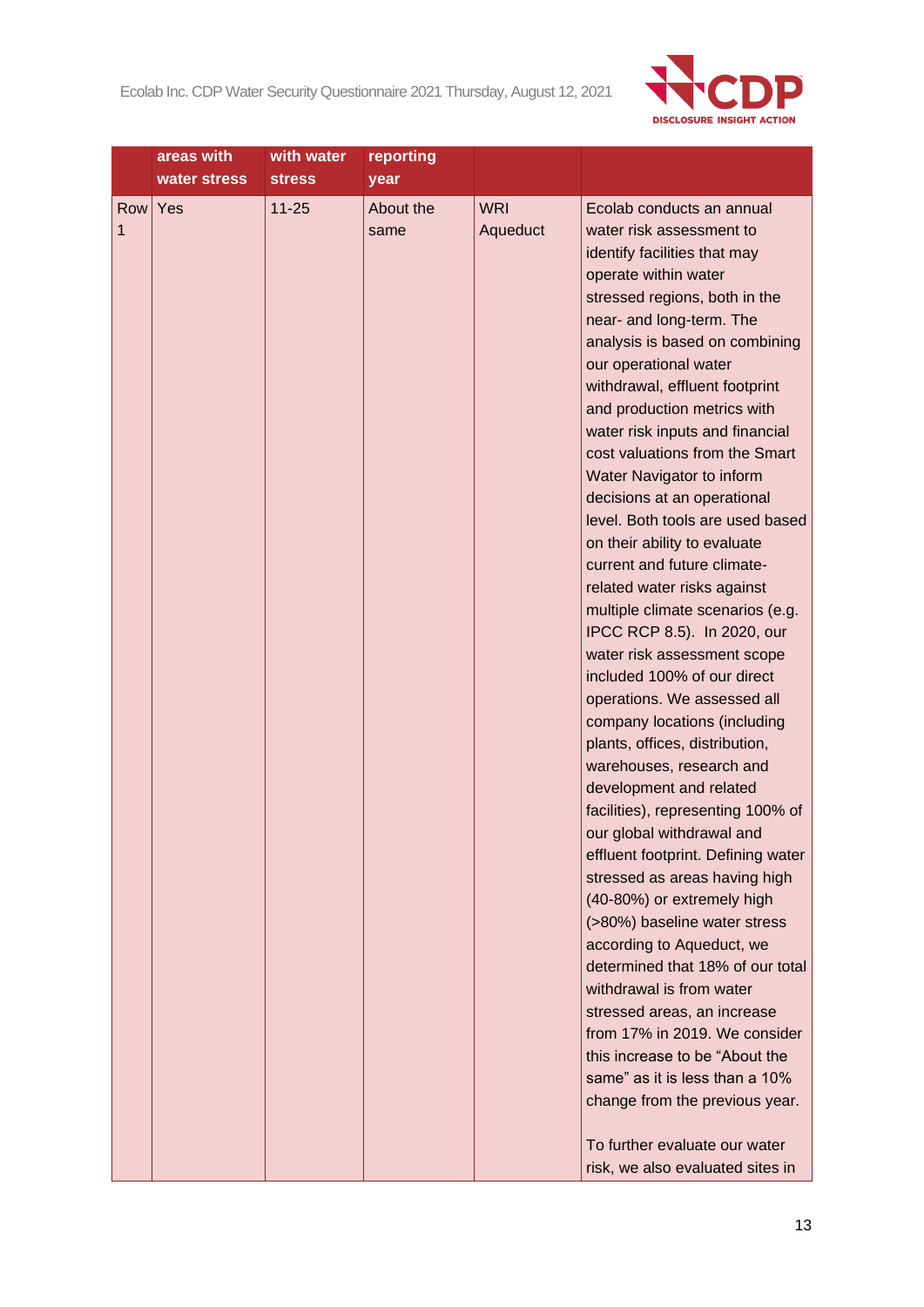

|  |  | these areas against the           |  |
|--|--|-----------------------------------|--|
|  |  | following risk criteria:          |  |
|  |  | • Future baseline water stress is |  |
|  |  | expected to remain the same or    |  |
|  |  | increase (based on RCP 8.5        |  |
|  |  | climate scenario to 2030 in       |  |
|  |  | <b>WRI's Aqueduct Water Risk</b>  |  |
|  |  | Atlas)                            |  |
|  |  | • Ten-year potential revenue at   |  |
|  |  | risk is greater than 10% (based   |  |
|  |  | on the Smart Water Navigator      |  |
|  |  | tool)                             |  |
|  |  | • Production intensity (i.e. the  |  |
|  |  | percentage of each sites'         |  |
|  |  | production out of total           |  |
|  |  | production) is greater than 1%    |  |
|  |  |                                   |  |
|  |  | Based on these criteria, only     |  |
|  |  | two sites representing 5% of      |  |
|  |  | total production volume and 2%    |  |
|  |  | of total water withdrawal have    |  |
|  |  | been identified as operating in   |  |
|  |  | river basins where production     |  |
|  |  | may be affected by water risk.    |  |
|  |  | Both sites are working hard to    |  |
|  |  | mitigate this risk and are in     |  |
|  |  | scope of our 2030 Impact Goal     |  |
|  |  | to restore greater than 50% of    |  |
|  |  | water withdrawal and obtain       |  |
|  |  | AWS certification within high-    |  |
|  |  | risk watersheds. One of the       |  |
|  |  | sites, our City of Industry plant |  |
|  |  | in California, obtained AWS       |  |
|  |  | certification in 2017.            |  |

# **W1.2h**

# **(W1.2h) Provide total water withdrawal data by source.**

|                                              | <b>Relevance Volume</b> | (megaliters/year) with | previous<br>reporting<br>year | <b>Comparison</b> Please explain                                                            |
|----------------------------------------------|-------------------------|------------------------|-------------------------------|---------------------------------------------------------------------------------------------|
| Fresh surface water,<br>including rainwater, | Relevant                | 520                    | Lower                         | Fresh surface water, including<br>rainwater, withdrawal is<br>relevant because its a source |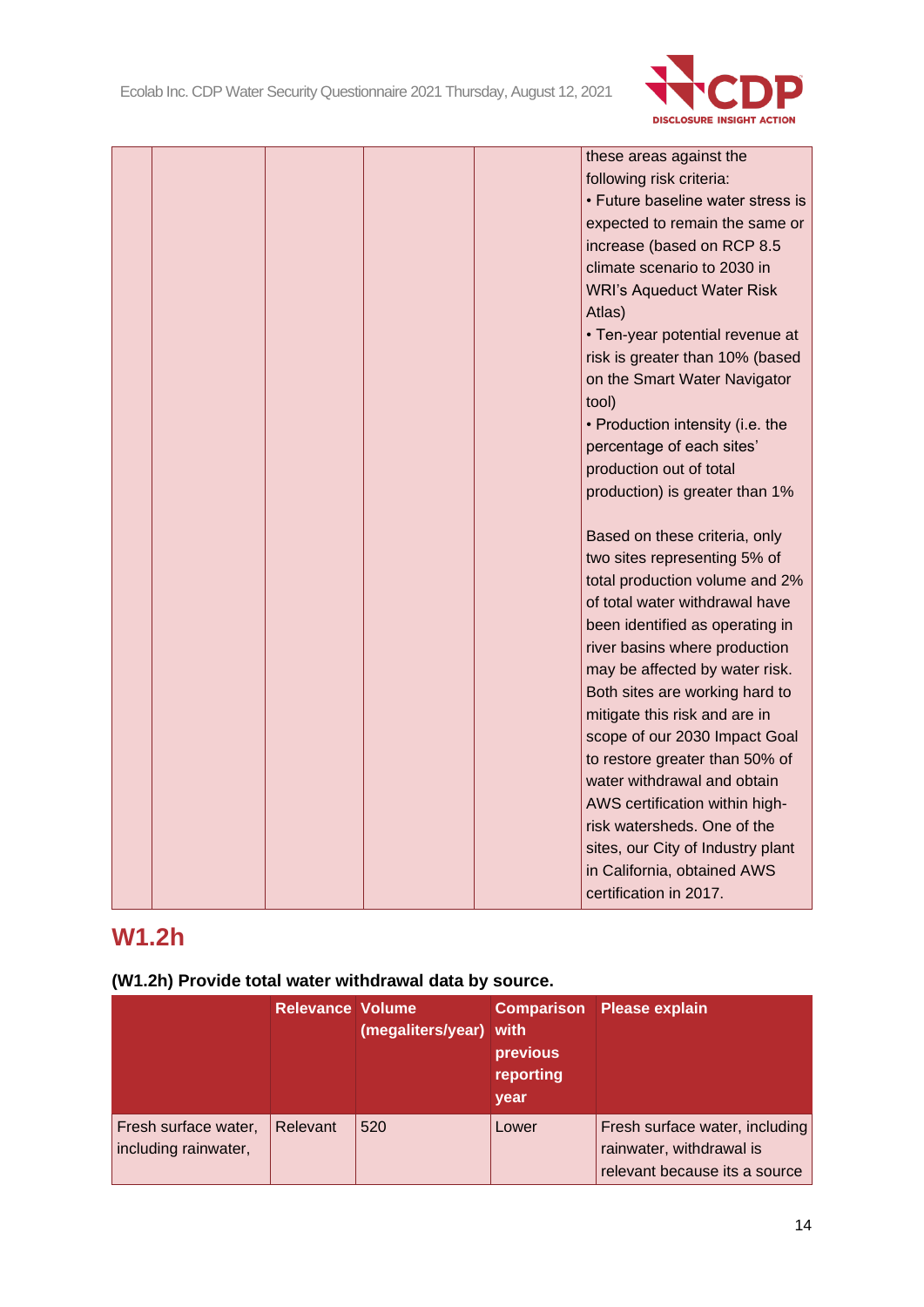

| water from wetlands,    |            |  | we rely on for daily operations  |
|-------------------------|------------|--|----------------------------------|
| rivers, and lakes       |            |  | & manufacturing . It             |
|                         |            |  | represents 7.9% of total         |
|                         |            |  | withdrawal by source in 2020.    |
|                         |            |  | Where municipal water is         |
|                         |            |  | unavailable, we use fresh        |
|                         |            |  | surface water. Fresh surface     |
|                         |            |  | water, including rainwater,      |
|                         |            |  | withdrawals decreased 14.7%      |
|                         |            |  | from 2019-2020, which we         |
|                         |            |  | interpret as 'Lower' as it       |
|                         |            |  | represents a decrease of         |
|                         |            |  | >10% and <20% from               |
|                         |            |  | previous year. This decrease     |
|                         |            |  | is due to efforts to reduce      |
|                         |            |  | withdrawal, overall variability  |
|                         |            |  | in production, and a             |
|                         |            |  | company-wide decrease in         |
|                         |            |  | output driven by COVID-19        |
|                         |            |  | impacts. Our dependence on       |
|                         |            |  | fresh surface water as a         |
|                         |            |  | share of total withdrawal by     |
|                         |            |  | source remained about the        |
|                         |            |  | same from 2019 - 2020.           |
|                         |            |  | Ecolab is committed to           |
|                         |            |  | reducing total water             |
|                         |            |  | withdrawals and has set a        |
|                         |            |  | target to reduce water impact    |
|                         |            |  | by 40% per unit of production    |
|                         |            |  | across the enterprise by 2030    |
|                         |            |  | from a 2018 baseline.            |
|                         |            |  | Accordingly, we expect water     |
|                         |            |  | withdrawal from fresh surface    |
|                         |            |  | water to be lower in the         |
|                         |            |  | future.                          |
| <b>Brackish surface</b> | <b>Not</b> |  | We do not source any of our      |
| water/Seawater          | relevant   |  | water from brackish surface      |
|                         |            |  | water/seawater in our direct     |
|                         |            |  | or indirect operations due to    |
|                         |            |  | our facility locations and our   |
|                         |            |  | operational requirements to      |
|                         |            |  | use freshwater. We do not        |
|                         |            |  | anticipate that this source will |
|                         |            |  | become relevant to Ecolab in     |
|                         |            |  | the future.                      |
|                         |            |  |                                  |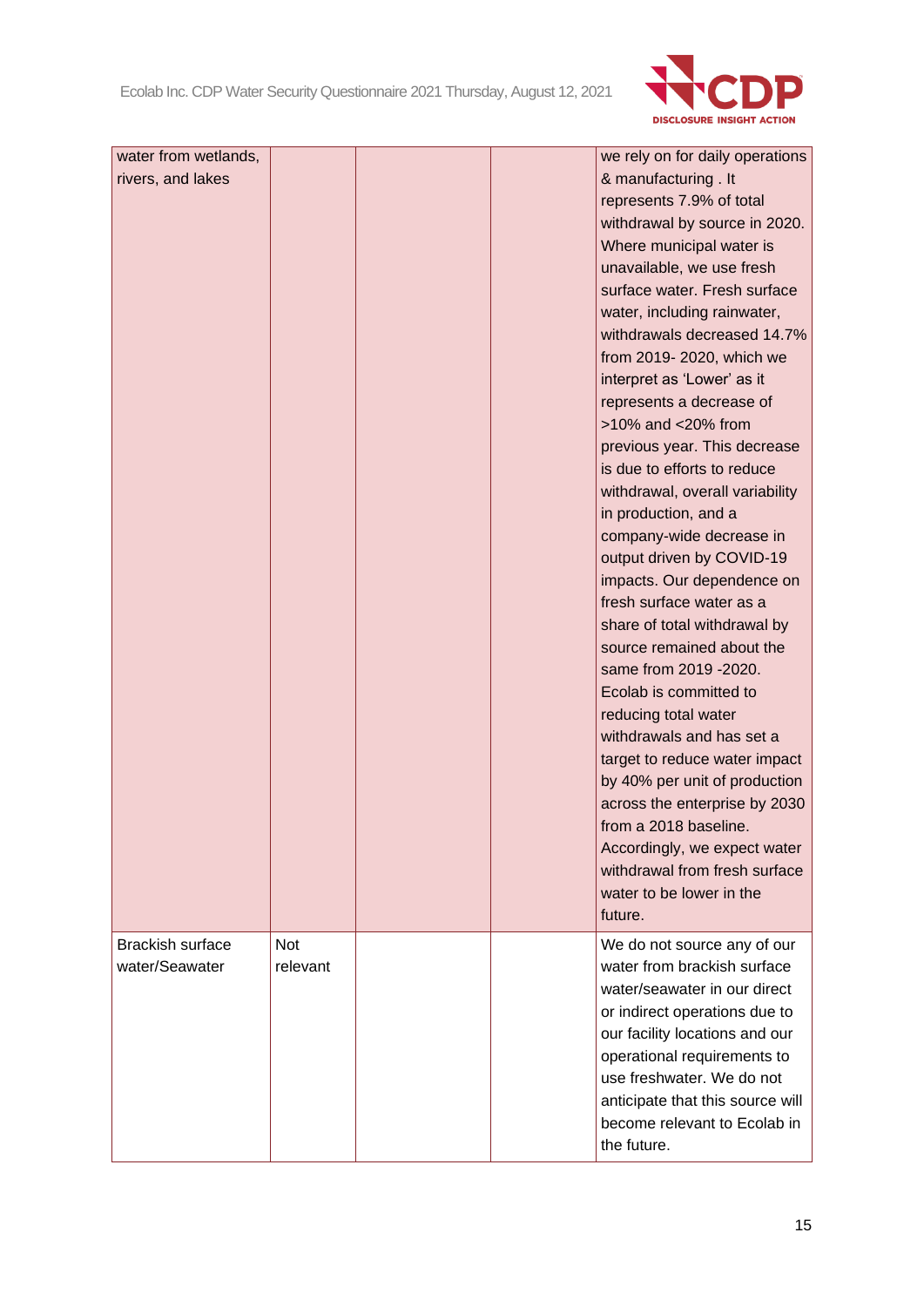

| Groundwater-<br>renewable<br>Groundwater - non- | Relevant<br><b>Not</b> | 843 | About the<br>same | Renewable groundwater<br>withdrawal is relevant<br>because it is one source of<br>water that we rely on for daily<br>operations & manufacturing<br>based on the watersheds in<br>which we operate, it<br>represented 12.9% of total<br>withdrawal by source in 2020.<br>Where municipal water is<br>unavailable we use<br>groundwater, such as at our<br>Cisterna, Italy facility.<br>Renewable groundwater<br>withdrawals decreased by<br>8.2% from 2019-2020, which<br>we interpret as 'About the<br>same' as it is <10% change<br>from previous year. This<br>decrease is due to efforts to<br>reduce withdrawal, as well as<br>variability in production and a<br>decrease in output driven by<br>COVID-19. Our dependence<br>on renewable groundwater as<br>a share of total withdrawal by<br>source remained about the<br>same from 2019-2020. We're<br>committed to reducing total<br>water withdrawal and have a<br>target to reduce water impact<br>40% per unit of production<br>across the enterprise by 2030<br>from 2018 baseline. We<br>expect water withdrawal from<br>renewable groundwater to be<br>lower in the future.<br>We do not source any of our |
|-------------------------------------------------|------------------------|-----|-------------------|--------------------------------------------------------------------------------------------------------------------------------------------------------------------------------------------------------------------------------------------------------------------------------------------------------------------------------------------------------------------------------------------------------------------------------------------------------------------------------------------------------------------------------------------------------------------------------------------------------------------------------------------------------------------------------------------------------------------------------------------------------------------------------------------------------------------------------------------------------------------------------------------------------------------------------------------------------------------------------------------------------------------------------------------------------------------------------------------------------------------------------------------------------------------------|
| renewable                                       | relevant               |     |                   | water from non-renewable<br>groundwater sources. As per<br>our Water Stewardship<br>Position Statement, Ecolab is<br>committed to the sustainable<br>management of water<br>resources and non-renewable<br>water resources are not                                                                                                                                                                                                                                                                                                                                                                                                                                                                                                                                                                                                                                                                                                                                                                                                                                                                                                                                       |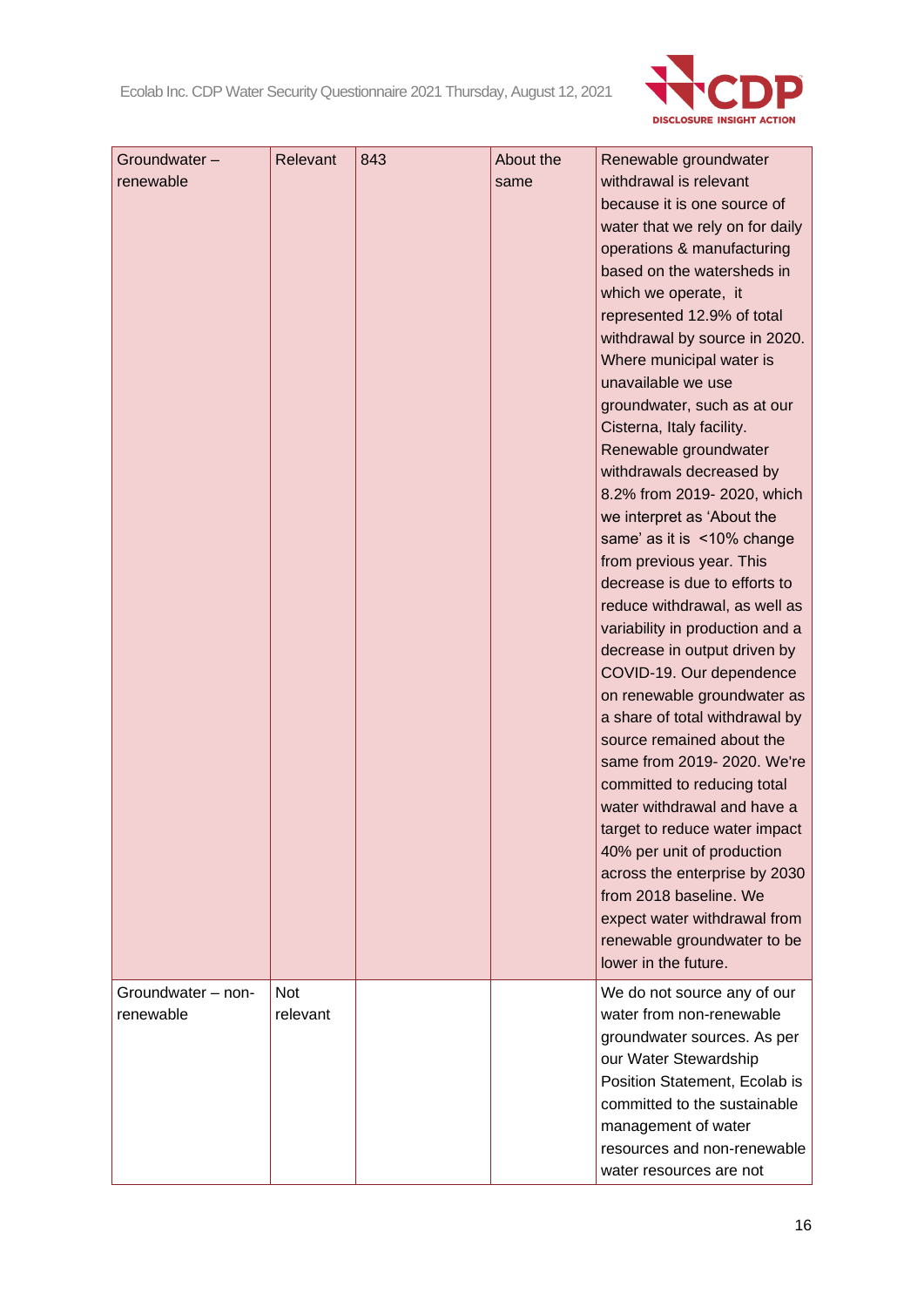

|                                    |                        |       |       | considered environmentally,<br>socially or economically<br>sustainable. We do not<br>anticipate that this source will<br>become relevant to Ecolab in<br>the future.                                                                                                                                                                                                                                                                                                                                                                                                                                                                                                                                                                                                                                                                                                                                                                    |
|------------------------------------|------------------------|-------|-------|-----------------------------------------------------------------------------------------------------------------------------------------------------------------------------------------------------------------------------------------------------------------------------------------------------------------------------------------------------------------------------------------------------------------------------------------------------------------------------------------------------------------------------------------------------------------------------------------------------------------------------------------------------------------------------------------------------------------------------------------------------------------------------------------------------------------------------------------------------------------------------------------------------------------------------------------|
| <b>Produced/Entrained</b><br>water | <b>Not</b><br>relevant |       |       | We do not source any of our<br>water from<br>produced/entrained sources<br>as we do not have operations<br>that produce water as a result<br>of the extraction, processing,<br>or use of raw materials. We<br>do not anticipate that this<br>source will become relevant<br>to Ecolab in the future.                                                                                                                                                                                                                                                                                                                                                                                                                                                                                                                                                                                                                                    |
| Third party sources                | Relevant               | 5,195 | Lower | Third party municipal water is<br>relevant because it is the<br>primary source that we rely<br>on for our daily operations<br>and manufacturing based on<br>the watersheds in which we<br>operate. It represented 79.2%<br>of our total withdrawal by<br>source in 2020. Municipal<br>water withdrawals decreased<br>by 12.4% in 2020, which we<br>interpret as 'Lower' as it<br>represents a decrease of<br>>10% and <20% from the<br>previous year. This decrease<br>is primarily due to efforts to<br>reduce withdrawal, as well as<br>overall variability in<br>production and a company-<br>wide decrease in output<br>driven by COVID-19 impacts.<br>Our dependence on third<br>party sources as a share of<br>total withdrawal by source<br>remained about the same<br>from 2019 to 2020. Ecolab is<br>committed to reducing its total<br>water withdrawals and has<br>set a target to reduce water<br>impact by 40% per unit of |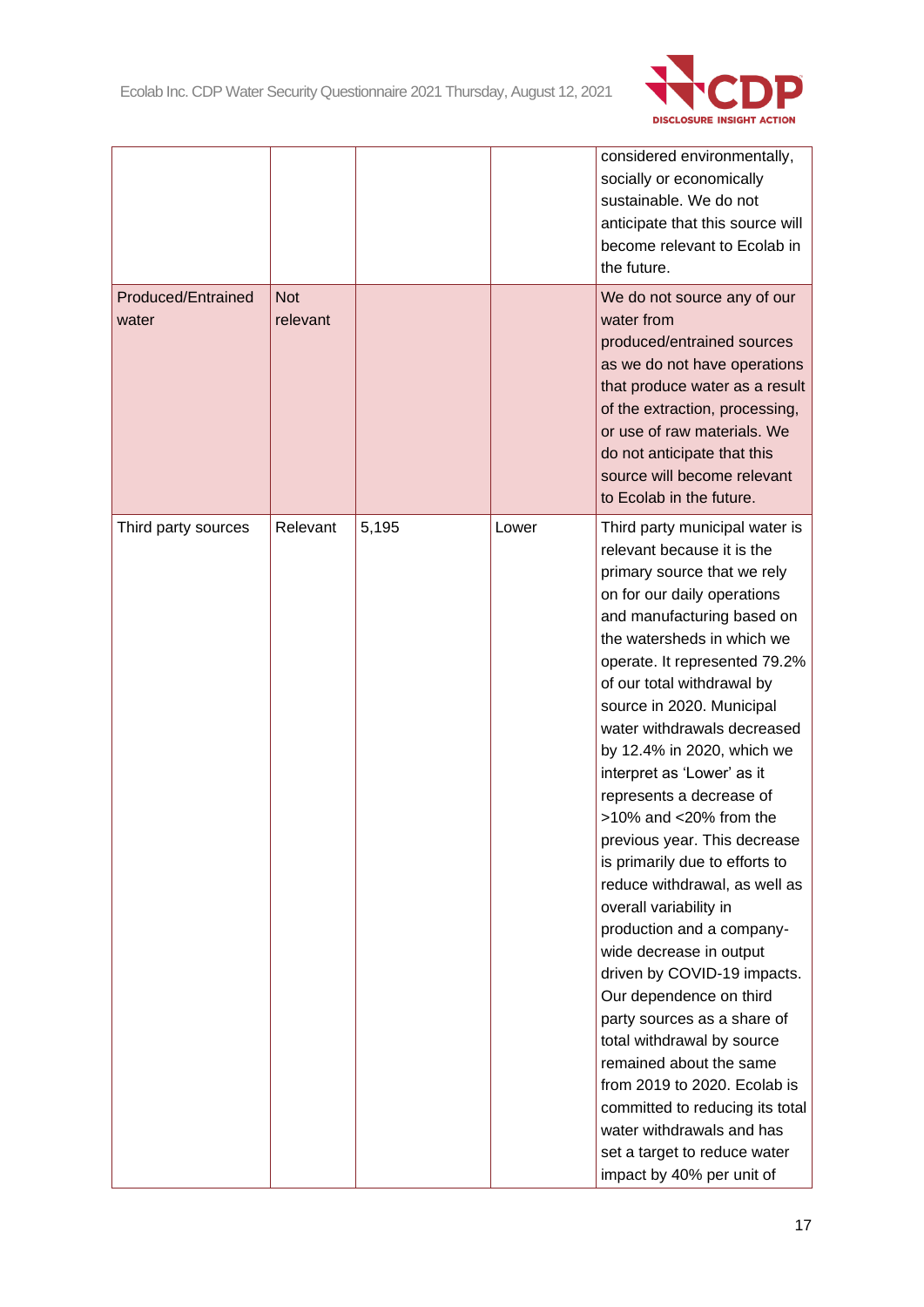

|  |  | production across the       |
|--|--|-----------------------------|
|  |  | enterprise by 2030 from a   |
|  |  | 2018 baseline. Accordingly, |
|  |  | we expect water withdrawal  |
|  |  | from third party municipal  |
|  |  | water to be lower in the    |
|  |  | future.                     |
|  |  |                             |

# **W1.2i**

# **(W1.2i) Provide total water discharge data by destination.**

|                        | <b>Relevance Volume</b> | (megaliters/year) | <b>Comparison</b><br>with previous<br>reporting<br>year | <b>Please explain</b>                                                                                                                                                                                                                                                                                                                                                                                                                                                                                                                                                                                                                                                                                                                                                                                                                                                                                                                                                                                                                      |
|------------------------|-------------------------|-------------------|---------------------------------------------------------|--------------------------------------------------------------------------------------------------------------------------------------------------------------------------------------------------------------------------------------------------------------------------------------------------------------------------------------------------------------------------------------------------------------------------------------------------------------------------------------------------------------------------------------------------------------------------------------------------------------------------------------------------------------------------------------------------------------------------------------------------------------------------------------------------------------------------------------------------------------------------------------------------------------------------------------------------------------------------------------------------------------------------------------------|
| Fresh surface<br>water | Relevant                | 873               | About the<br>same                                       | Fresh surface water discharge is<br>relevant as its a destination used<br>for daily operations &<br>manufacturing based on<br>watersheds and utility<br>infrastructure. It represents 17.5%<br>of 2020 total water discharge.<br>Sometimes we discharge to<br>surface water when sewer to<br>treatment facility processes are<br>unavailable. Fresh surface water<br>discharges decreased 4.3% from<br>2019-2020, which we consider<br>'About the same' as it is <10%<br>change from previous year. This<br>decrease is due to efforts to<br>reduce withdrawal which reduces<br>discharges, as well as variability in<br>production and decrease in output<br>driven by COVID-19. Our<br>dependence on fresh surface<br>water discharge as a share of total<br>discharge by destination stayed<br>about the same from 2019-2020,<br>remaining a small portion of<br>overall discharge. We've<br>committed to reducing total water<br>withdrawals which will reduce<br>discharges, and have a target to<br>reduce water impact 40% per unit |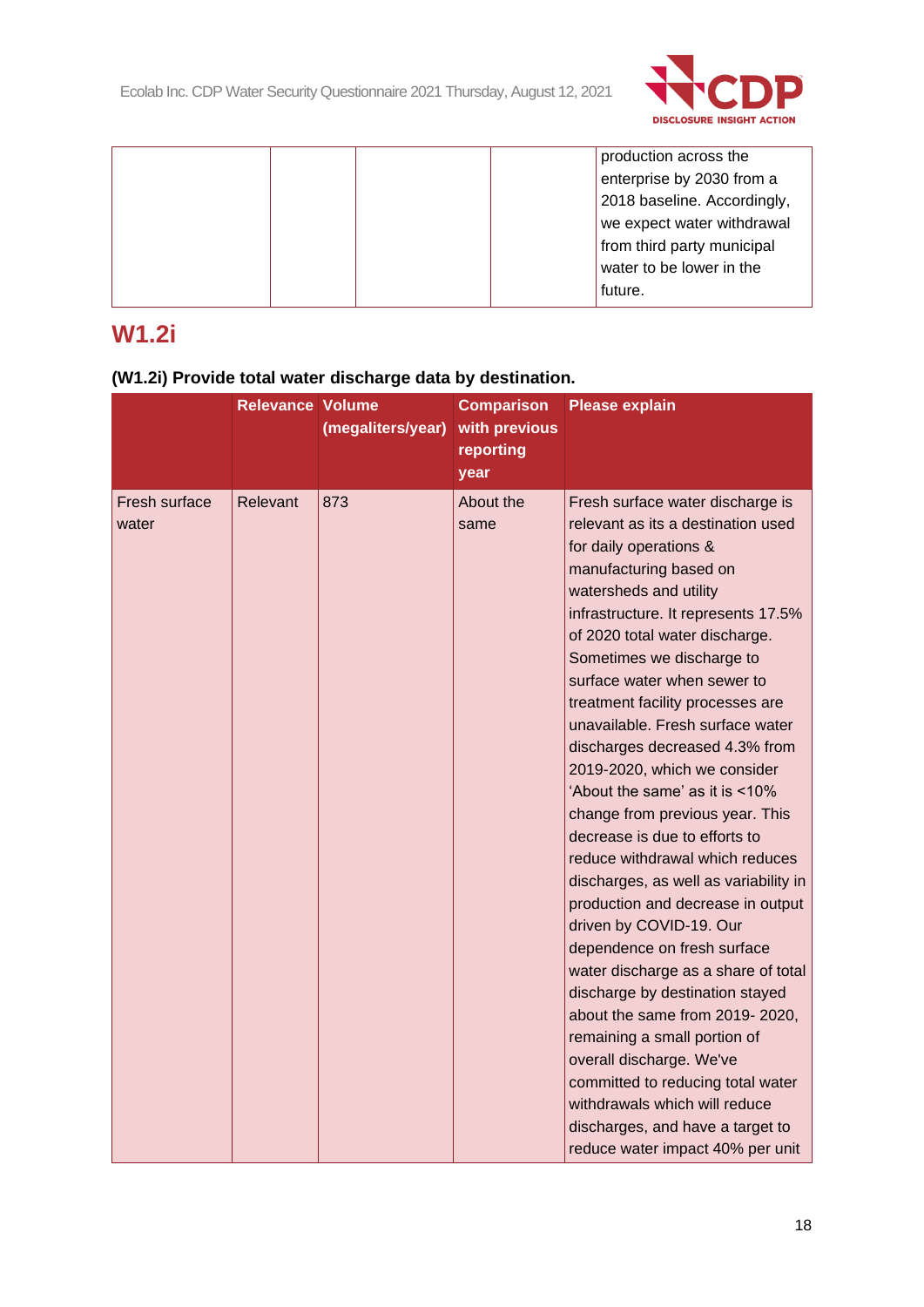

|                             |            |  | of production by 2030 from a 2018                                      |
|-----------------------------|------------|--|------------------------------------------------------------------------|
|                             |            |  | baseline.                                                              |
| <b>Brackish</b>             | <b>Not</b> |  | Due to our facility locations and                                      |
| surface                     | relevant   |  | our operational requirements to                                        |
| water/seawater              |            |  | use freshwater, we do not source                                       |
|                             |            |  | any of our water from brackish                                         |
|                             |            |  | surface water/seawater, and                                            |
|                             |            |  | therefore do not discharge water                                       |
|                             |            |  | into brackish surface                                                  |
|                             |            |  | water/seawater so this source is                                       |
|                             |            |  | not relevant. We do not anticipate                                     |
|                             |            |  | that this destination will become                                      |
|                             |            |  | relevant to Ecolab in the future.                                      |
| Groundwater                 | <b>Not</b> |  | Groundwater discharge, which                                           |
|                             | relevant   |  | Ecolab defines as deep well                                            |
|                             |            |  | injection, is no longer relevant to                                    |
|                             |            |  | Ecolab. Groundwater discharge                                          |
|                             |            |  | was primarily associated with our                                      |
|                             |            |  | Upstream Energy business.                                              |
|                             |            |  | Ecolab completed the divestiture                                       |
|                             |            |  | of its Upstream Energy business                                        |
|                             |            |  | in 2020. With the completion of the                                    |
|                             |            |  | divestiture, we do not anticipate<br>that this destination will become |
|                             |            |  | relevant to Ecolab in the future.                                      |
|                             |            |  |                                                                        |
| Third-party<br>destinations |            |  | Third party destinations, including                                    |
|                             |            |  | municipal destinations,<br>wastewater hauled off-site and              |
|                             |            |  | industrial wastewater treatment                                        |
|                             |            |  | plants are relevant because they                                       |
|                             |            |  | are the primary destination we rely                                    |
|                             |            |  | on for our operations &                                                |
|                             |            |  | manufacturing based on                                                 |
|                             |            |  | watersheds and utility                                                 |
|                             |            |  | infrastructure. In 2020, third party                                   |
|                             |            |  | destinations represent 82.5% of                                        |
|                             |            |  | total discharge by destination.                                        |
|                             |            |  | Third party discharge decreased                                        |
|                             |            |  | 10.6% from 2019-2020, which we                                         |
|                             |            |  | consider to be 'Lower' as it is a                                      |
|                             |            |  | reduction of >10% and <20%. This                                       |
|                             |            |  | decrease is due to efforts to                                          |
|                             |            |  | reduce withdrawal which reduces                                        |
|                             |            |  | discharges, as well as variability in                                  |
|                             |            |  | production and a decrease in                                           |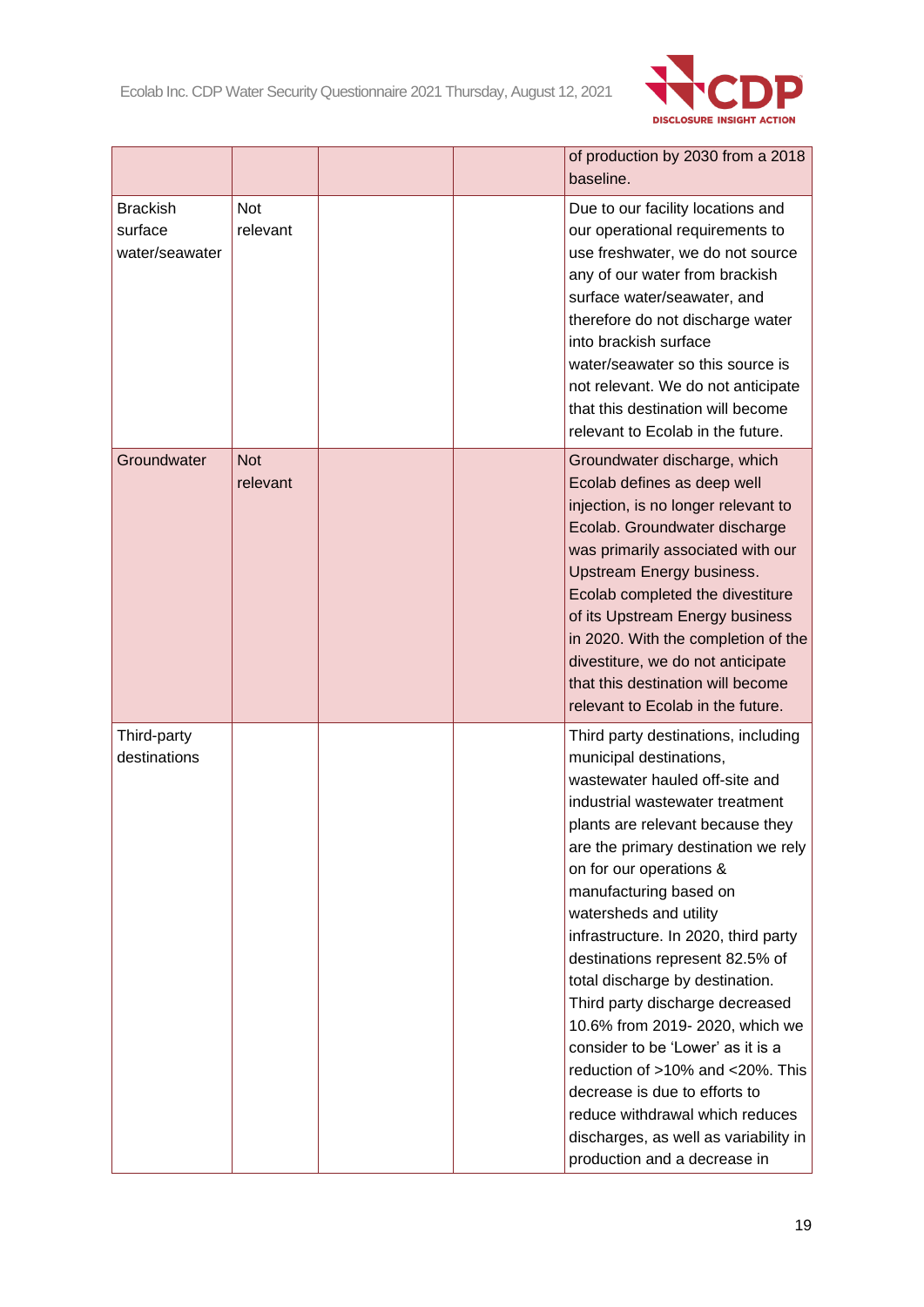

|  |  | output driven by COVID-19. Our     |
|--|--|------------------------------------|
|  |  | dependence on third party          |
|  |  | destinations as a share of total   |
|  |  | discharge by destination remained  |
|  |  | about the same from 2019-2020.     |
|  |  | We are committed to reducing       |
|  |  | total water withdrawals which will |
|  |  | reduce discharges, and have a      |
|  |  | target to reduce water impact 40%  |
|  |  | per unit of production by 2030     |
|  |  | from a 2018 baseline.              |
|  |  |                                    |

# **W1.2j**

# **(W1.2j) Within your direct operations, indicate the highest level(s) to which you treat your discharge.**

|                              | <b>Relevanc</b><br>e of<br>treatment )<br>level to<br>discharge | <b>Volume</b><br>(megaliters/year | <b>Compariso</b><br>n of treated<br>volume<br>with<br>previous<br>reporting<br>year | % of your<br>sites/facilities/operation<br>s this volume applies to | <b>Please</b><br>explain                                                                                                                                     |
|------------------------------|-----------------------------------------------------------------|-----------------------------------|-------------------------------------------------------------------------------------|---------------------------------------------------------------------|--------------------------------------------------------------------------------------------------------------------------------------------------------------|
| <b>Tertiary</b><br>treatment | <b>Not</b><br>relevant                                          |                                   |                                                                                     |                                                                     | Ecolab does<br>not conduct<br>tertiary<br>treatment of<br>discharge<br>within our<br>direct<br>operations.                                                   |
| Secondary<br>treatment       | Relevant                                                        | 451.8                             | About the<br>same                                                                   | Less than 1%                                                        | Ecolab<br>employs<br>secondary<br>treatment as<br>the highest<br>level of<br>treatment at<br>one site of<br>941 sites<br>within our<br>direct<br>operations. |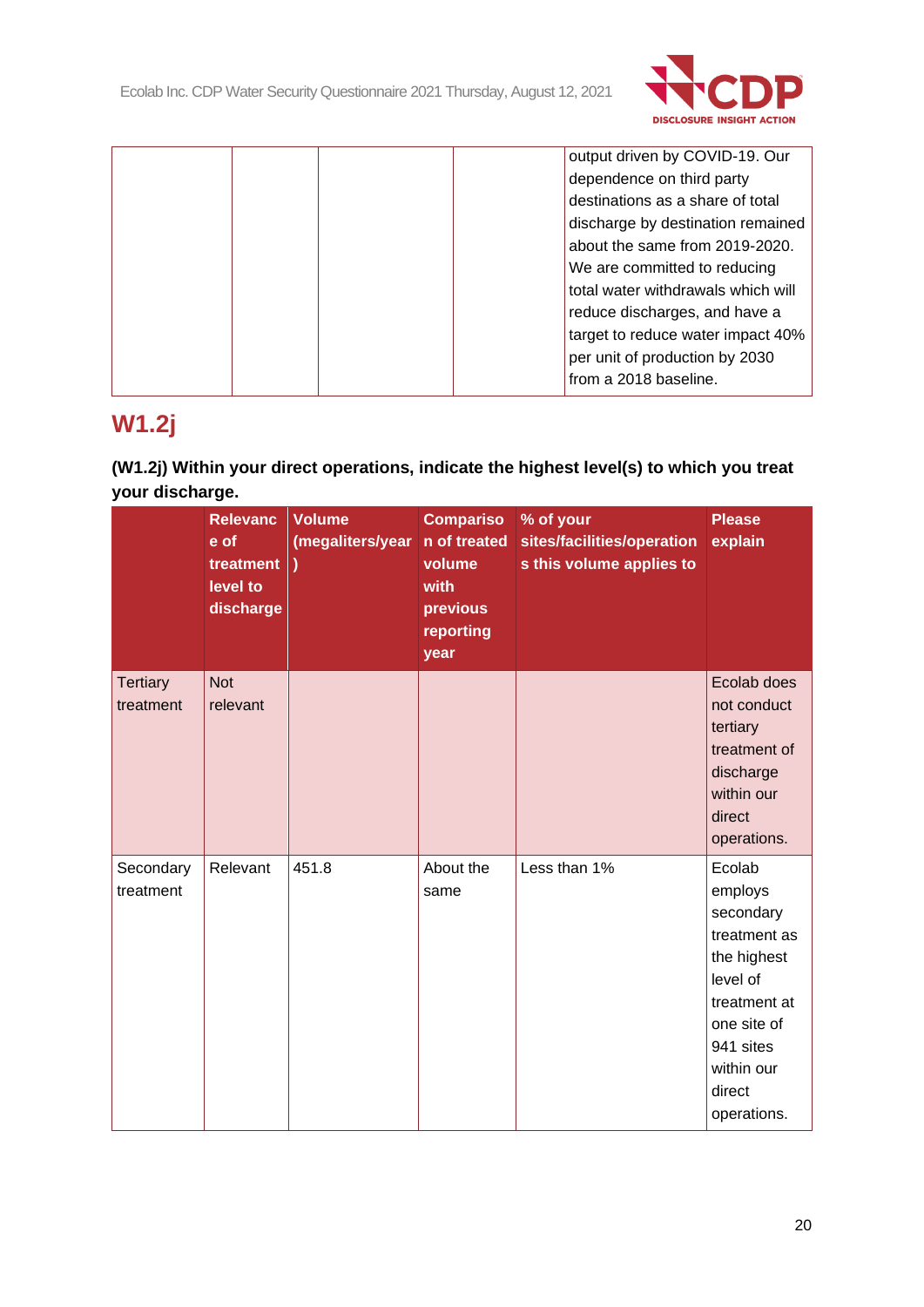

| Primary<br>treatment<br>only                                           | <b>Not</b><br>relevant |         |                   |              | Ecolab does<br>not have<br>operations<br>where<br>primary<br>treatment is<br>the highest<br>level of<br>treatment<br>applied to<br>discharge.                                                                                                                                                                  |
|------------------------------------------------------------------------|------------------------|---------|-------------------|--------------|----------------------------------------------------------------------------------------------------------------------------------------------------------------------------------------------------------------------------------------------------------------------------------------------------------------|
| Discharge<br>to the<br>natural<br>environmen<br>t without<br>treatment | Relevant               | 420.9   | About the<br>same | Less than 1% | Ecolab<br>employs<br>discharge to<br>the natural<br>environment<br>without<br>treatment at 6<br>sites of 941<br>total sites<br>within our<br>direct<br>operations. In<br>some<br>locations, we<br>discharge to<br>surface water<br>where sewer<br>to treatment<br>facility<br>processes<br>are<br>unavailable. |
| Discharge<br>to a third<br>party<br>without<br>treatment               | Relevant               | 4,056.4 | About the<br>same | 91-99        | Ecolab<br>discharges to<br>a third party<br>without<br>treatment at<br>the remaining<br>934 sites<br>within our<br>direct<br>operations.<br>Manufacturin<br>g sites make<br>up the                                                                                                                             |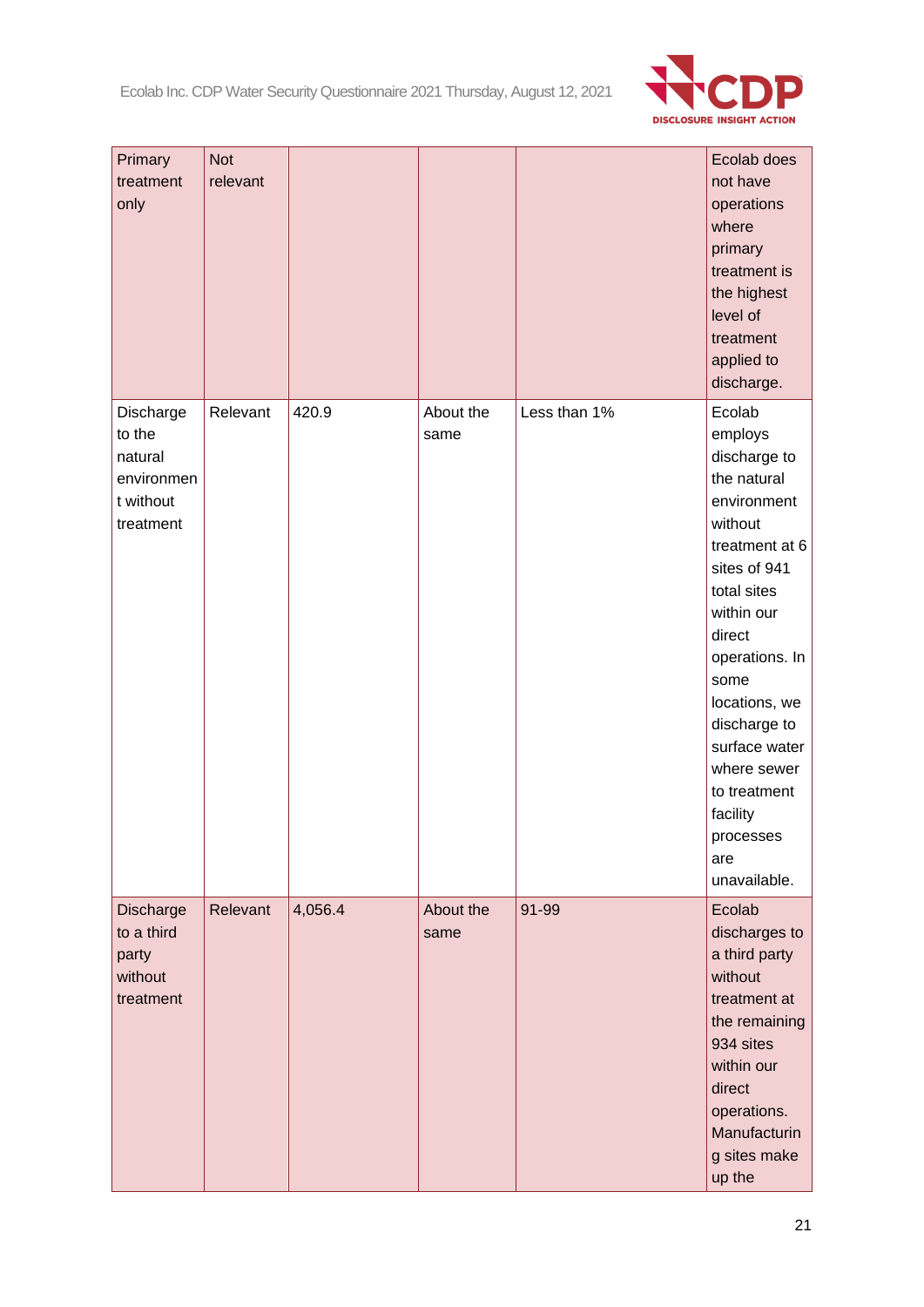

|       |                 |  | majority of<br>our total<br>water<br>discharge,<br>and the<br>majority of<br>these<br>manufacturin<br>g sites<br>adhere to<br>wastewater<br>permits per<br>regulatory |
|-------|-----------------|--|-----------------------------------------------------------------------------------------------------------------------------------------------------------------------|
|       |                 |  | requirements.                                                                                                                                                         |
| Other | Not<br>relevant |  | Ecolab does<br>not employ<br>other<br>treatment<br>methods as<br>the highest<br>level of<br>treatment.                                                                |

# **W1.4**

# **(W1.4) Do you engage with your value chain on water-related issues?**

Yes, our suppliers

Yes, our customers or other value chain partners

# **W1.4a**

# **(W1.4a) What proportion of suppliers do you request to report on their water use, risks and/or management information and what proportion of your procurement spend does this represent?**

**Row 1**

# **% of suppliers by number**

1-25

# **% of total procurement spend**

26-50

## **Rationale for this coverage**

As part of our 1.5C science-based target, Ecolab has committed that 70% of its suppliers by emissions covering purchased goods and service, capital goods, upstream transportation and distribution, business travel, and downstream transportation and distribution will set science-based targets by 2024. In support of this target, in 2020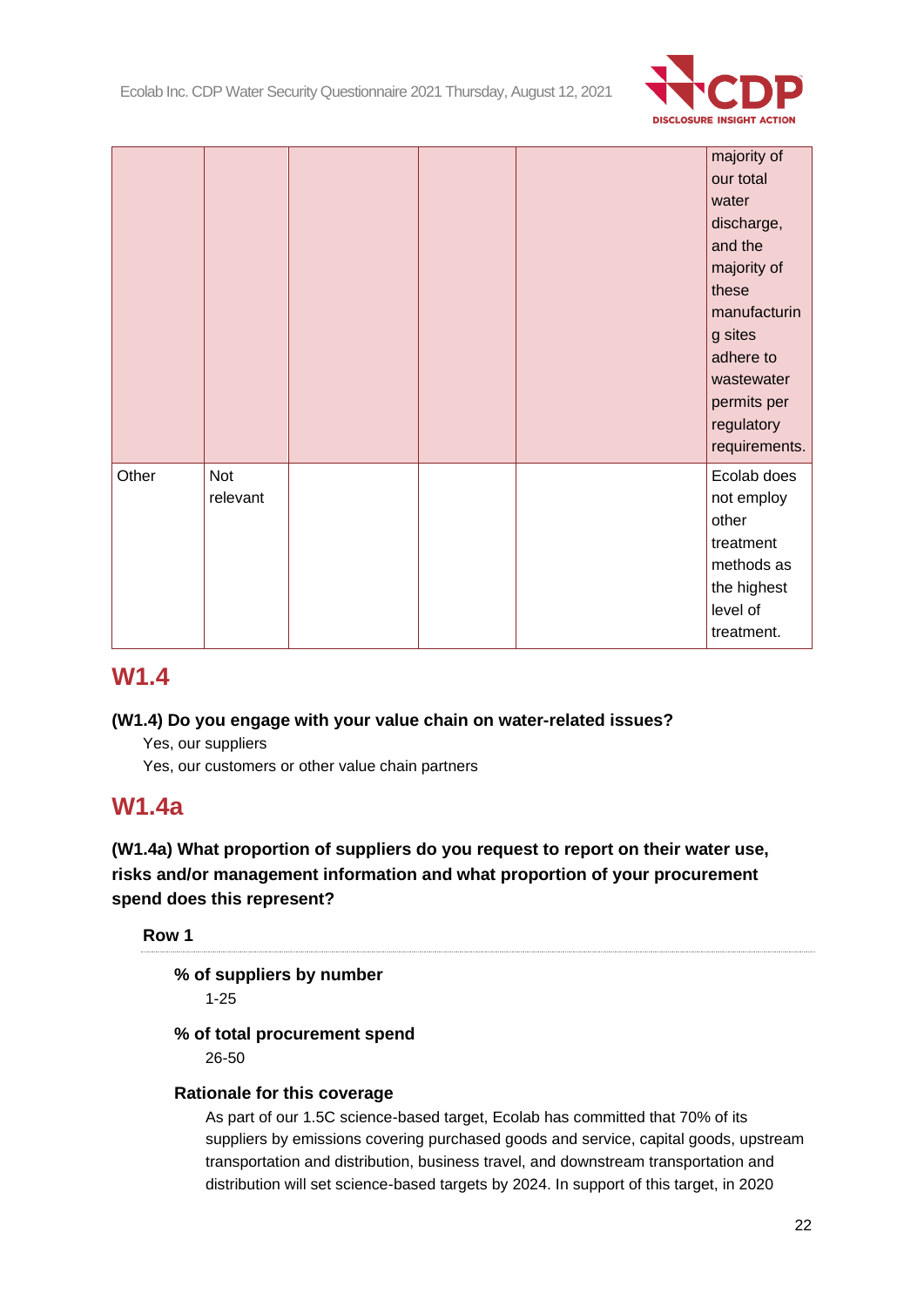

Ecolab launched an engagement program with our top 50 suppliers by emissions. In addition to educating suppliers on GHG inventories and science-based target setting and collecting climate information, this engagement program collects water-related information from suppliers. Water-related information collected includes suppliers' tracking of operational withdrawal, if the company has a withdrawal reduction target or intends to set a target, and key manufacturing locations. We use this information to evaluate the water risk management maturity of our key suppliers, and to identify opportunities for Ecolab to help our suppliers increase their efficiency and reduce impacts in their processes via our products and services. Ecolab understands that climate and water are intrinsically linked (it requires energy to pump, heat, cool and treat water). By helping our top suppliers by emissions reduce their water consumption, we can also help them manage their emissions, thus reducing our S3 emissions and supporting progress towards our SBT.

The rationale for coverage is our top 50 suppliers by emissions, representing 29% of procurement spend, as these suppliers represent the greatest opportunity to make progress towards our SBT. While the engagement coverage is focused on our SBT, these top suppliers by emissions include many of our largest raw material suppliers, for whom water risk management is most critical to our own supply chain. In 2021 we are expanding engagement to our next 50 largest suppliers by emissions. These suppliers are incentivized to participate in reporting because they represent our key business partners and we offer resources, products and services to help them increase efficiency and reduce both their water and emissions impact. Many of our suppliers are also our customers creating additional incentives to report and collaborate.

### **Impact of the engagement and measures of success**

Impacts of our engagement result in the generation of new product launches which enables sales growth where more than 10% of our R&D pipeline is sourced from these initiatives. We collect product performance KPIs covering energy, water, emissions, as well as supplier operational impacts. This data is used by product R&D teams to inform efficiency projects with suppliers at the product development level and/or manufacturing level. Success is measured by: the number of projects per year, and the cumulative savings of energy and water projects delivered from a base case, that we co-deliver. Because our Strategic Suppliers are also key customers, customer account managers use this data to report savings from energy, water, waste impacts in their operations. For example, Ecolab engaged with key suppliers Dow and BASF to deploy its 3D TRASAR technology for cooling water which reduced the water footprint for our purchased goods from these two suppliers by 3 billion gallons, a 71% reduction.

#### **Comment**

Measures of success include: 1) # of suppliers developing water risk management maturity resulting from our engagement (e.g. # of suppliers with water reduction goals) 2) # of suppliers joining the Water Resilience Coalition. WRC is an industry-led movement to combat global water crisis through ambitious, quantifiable commitments & collective action. We provide suppliers guidance for joining. 3) the # of projects/ year & cumulative savings of energy & water projects delivered to top suppliers.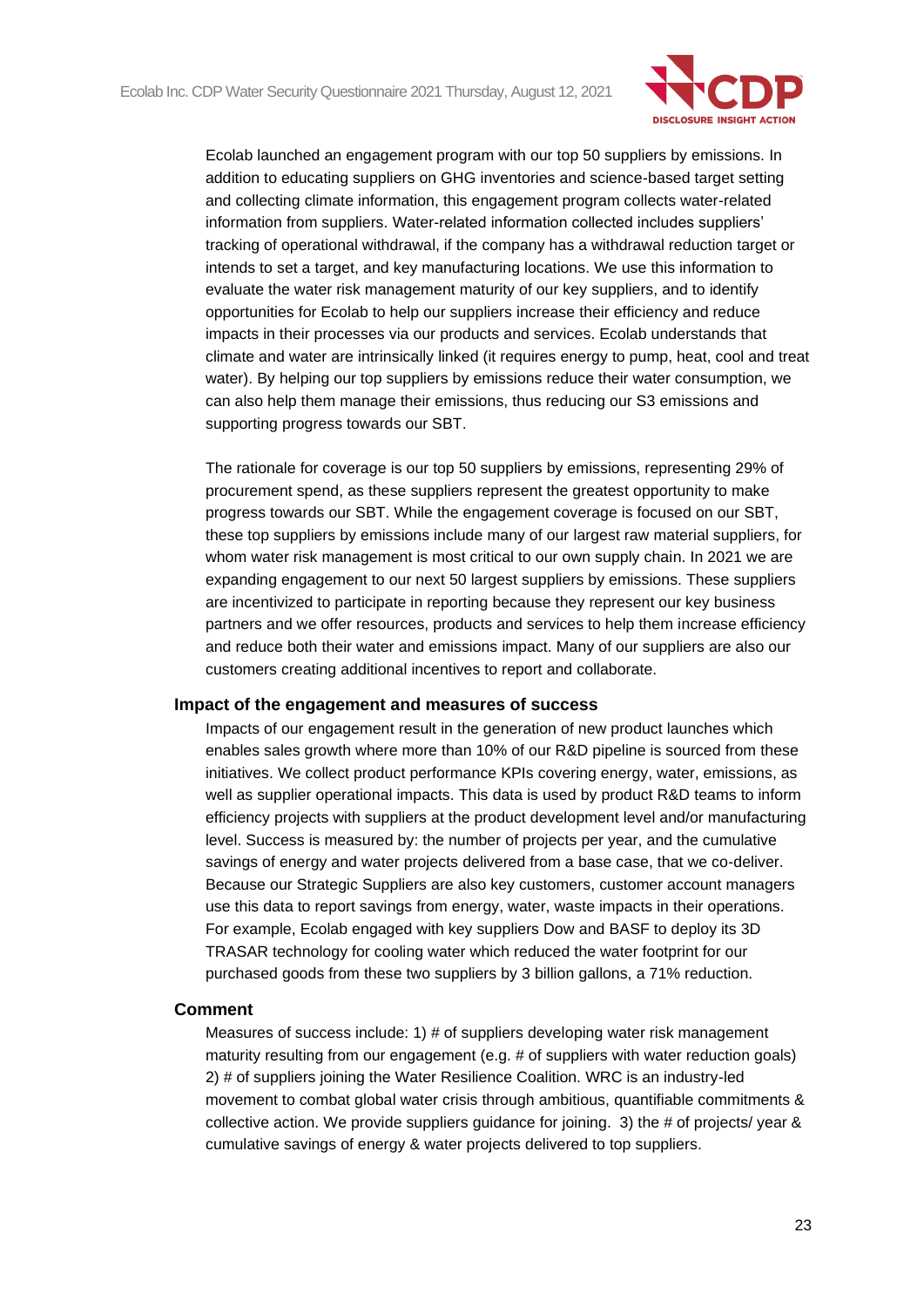

# **W1.4b**

**(W1.4b) Provide details of any other water-related supplier engagement activity.**

## **Type of engagement**

Innovation & collaboration

### **Details of engagement**

Encourage/incentivize innovation to reduce water impacts in products and services

## **% of suppliers by number**

1-25

### **% of total procurement spend**

1-25

## **Rationale for the coverage of your engagement**

Raw materials, Equipment & Packaging suppliers are engaged on water-related issues including their risks, consumption and product development related information because these suppliers represent our systems engineering approach to providing unique chemistry solutions and services to our customers. They are selected for reporting through our procurement organization and are incentivized to participate in reporting because we co-innovate with them on projects, products, and services which reduce their operating costs and lower their environmental footprint. This is realized through our direct engagement process where we identify raw material purchasing needs and explore their manufacturing processes to identify opportunities to increase efficiency and reduce impacts in their processes. Many of these suppliers are also our customers creating additional incentives to collaborate.

### **Impact of the engagement and measures of success**

Impacts of our engagement result in the generation of new product launches which enables sales growth where more than 10% of our R&D pipeline is sourced from these initiatives. We collect product performance KPIs covering energy, water, emissions, as well as supplier operational impacts. This data is used by product R&D teams to inform efficiency projects with suppliers at the product development level and/or manufacturing level. Success is measured by: the number of projects per year, the cumulative savings of energy and water projects delivered from a base case, that we co-deliver. For example, we engaged with Dow, a key raw materials supplier, to identify solutions to reduce water consumption at a facility in Spain facing water stress. Through our coinnovation process, we evaluated their operational data through our supplier program and deployed solutions that enable Dow to now use 40% reclaimed water, reducing freshwater withdrawal by 22% and effluent discharge by 49%. In 2020 we launched our new product Trimeta pHreedom™ as a result of Strategic Supplier Initiative engagement, which includes four top tier suppliers representing over 17% of raw materials spend. Customer benefits of the solution include more efficient cleaning, improved processing capabilities, water savings through reduced rinsing, and a significant reduction in chemical use. Ecolab partnered with BASF on this effort.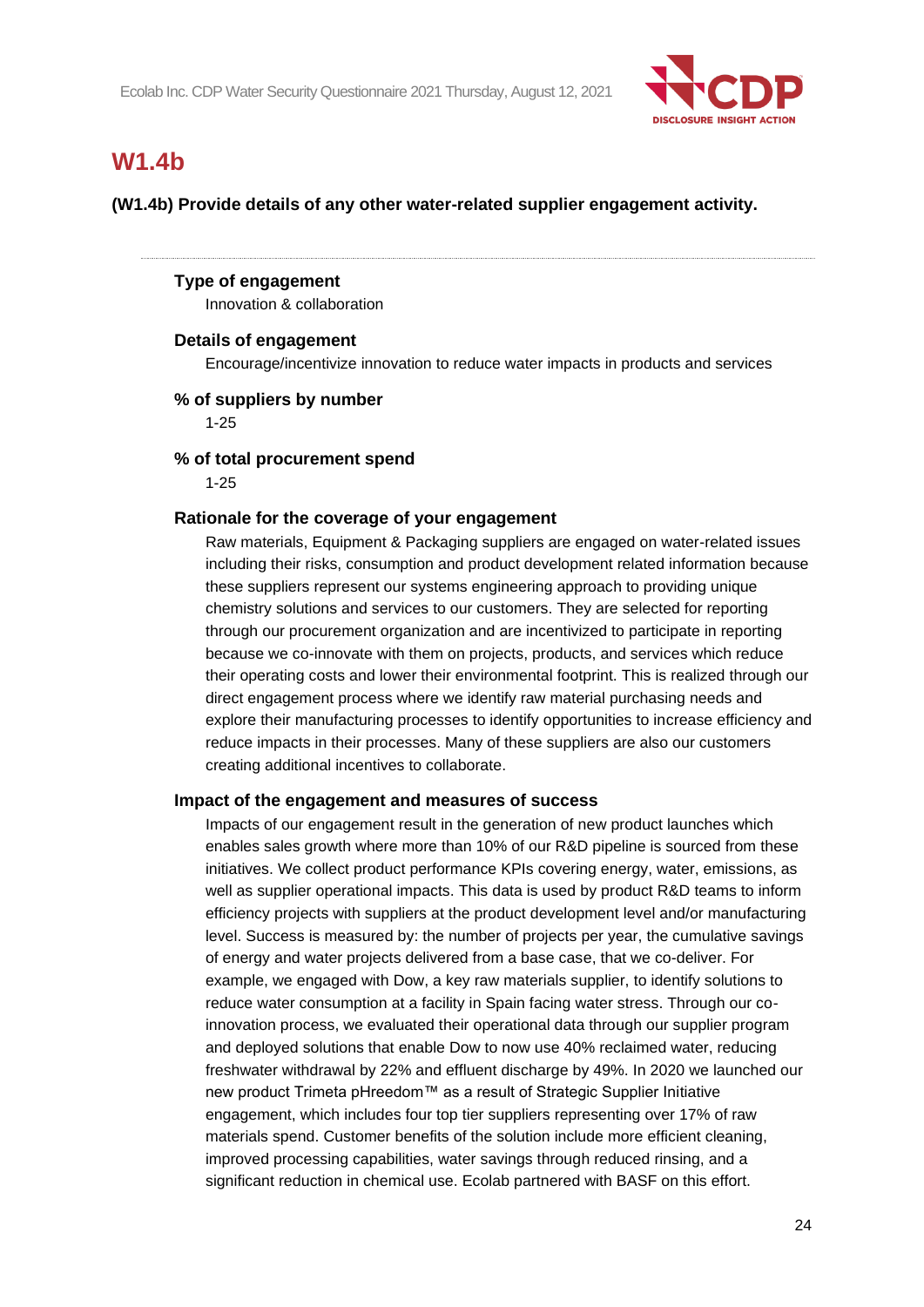

# **Comment**

# **W1.4c**

# **(W1.4c) What is your organization's rationale and strategy for prioritizing engagements with customers or other partners in its value chain?**

Customers: Our engagement strategy is realized through our eROI platform which asks customers to quantify: Improved Performance, Operational Efficiency, Sustainable Impact. The outcome is a value that aligns with customers' KPIs. Our rationale for engagement is that customers drive our success and our ability to deliver improved performance is a competitive advantage. Sales growth by sector and by eROI product platform/ technology are success measures. Our 2030 water impact goal is to help customers save 300 billion gallons of water/ year.

NGOs: Through NGO partnerships we further our understanding of global trends impacting business, customers, and communities around the world. We are signatories of the CEO Water Mandate and members of the Corporate Eco Forum. Partnerships with The Nature Conservancy, Project WET Foundation, Water.org, World Resources Institute and California Water Action Collaborative advance stewardship initiatives in priority regions. Ecolab is a founding partner of the Alliance for Water Stewardship's International Water Stewardship Standard, a framework to inform decisions and encourage collective action for sustainable freshwater use. We've implemented the framework at 4 facilities and worked with others to implement the Standard and identify collaborative opportunities. The rationale is to drive water stewardship through a stakeholder-inclusive process that involves site/catchment-based actions in priority watersheds. Success is measured by the # (and rate of change) of facilities certified to AWS standard, and # of AWS certified sites globally. By 2030, we plan to restore >50% of water withdrawal and achieve Alliance for Water Stewardship Standard certification in high-risk watersheds where we operate. In 2020 we announced our Water.org partnership to enable access to drinking water and improved sanitation for 100,000 people while contributing more than 26 million gallons of water/ year to watershed health in high-stress river basins.

# **W2. Business impacts**

# **W2.1**

**(W2.1) Has your organization experienced any detrimental water-related impacts?** No

# **W2.2**

**(W2.2) In the reporting year, was your organization subject to any fines, enforcement orders, and/or other penalties for water-related regulatory violations?**

Yes, fines, enforcement orders or other penalties but none that are considered as significant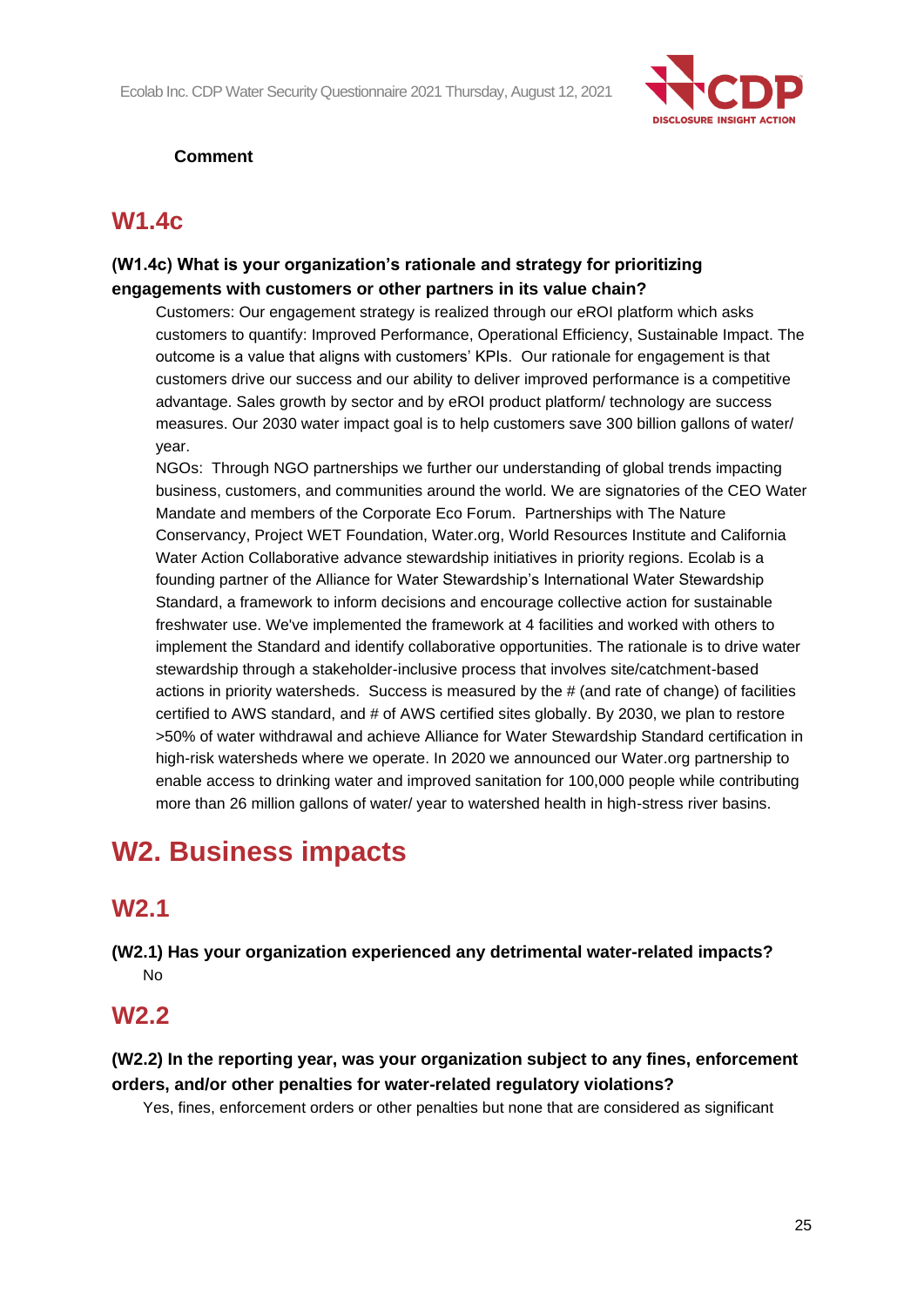

# **W2.2a**

**(W2.2a) Provide the total number and financial value of all water-related fines.**

**Row 1**

**Total number of fines** 1

**Total value of fines** 18,000

## **% of total facilities/operations associated** 0.1

**Number of fines compared to previous reporting year Higher** 

**Comment**

We had one fine for water-related regulatory violations in 2020.

# **W3. Procedures**

# **W3.3**

**(W3.3) Does your organization undertake a water-related risk assessment?** Yes, water-related risks are assessed

# **W3.3a**

**(W3.3a) Select the options that best describe your procedures for identifying and assessing water-related risks.**

**Direct operations**

**Coverage** Full

## **Risk assessment procedure**

Water risks are assessed as part of other company-wide risk assessment system

## **Frequency of assessment**

Annually

## **How far into the future are risks considered?**

More than 6 years

## **Type of tools and methods used**

Tools on the market International methodologies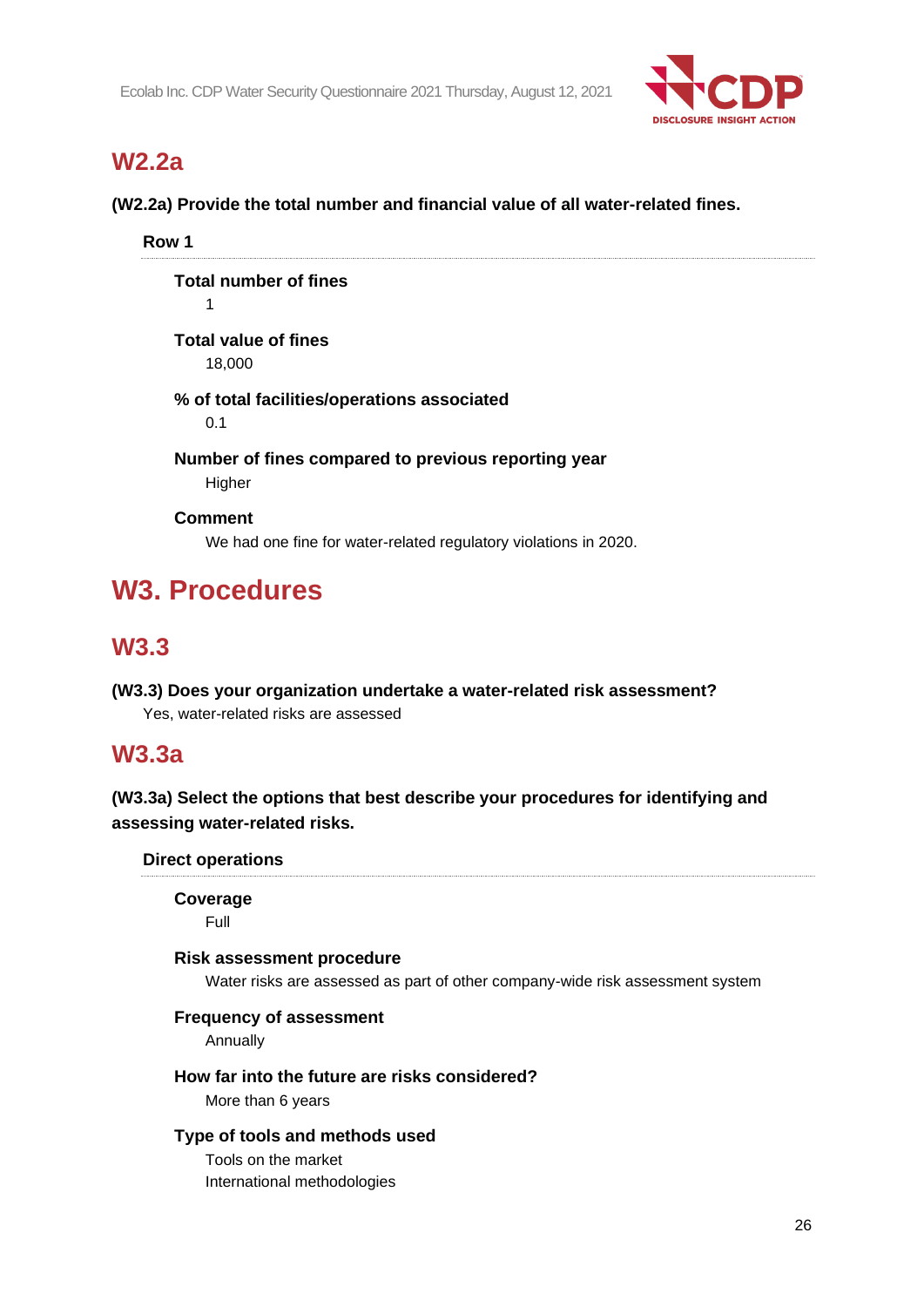Ecolab Inc. CDP Water Security Questionnaire 2021 Thursday, August 12, 2021



### **Other**

## **Tools and methods used**

Ecolab Water Risk Monetizer WRI Aqueduct Alliance for Water Stewardship Standard External consultants

## **Comment**

Annual analysis includes an assessment of 100% of Ecolab's direct operations to determine which sites are located in water-stressed areas and evaluate potential risk based on location, water withdrawal, production volume, and other key financial factors identified by the Ecolab Smart Water Navigator tool. In addition, as a founding partner of the Alliance for Water Stewardship (AWS) Standard, we have pilot tested the AWS standard at several Ecolab facilities and four of our plants have achieved AWS certification, which involves understanding and mitigating water risk at the site level.

## **Supply chain**

### **Coverage**

Full

### **Risk assessment procedure**

Water risks are assessed in an environmental risk assessment

## **Frequency of assessment**

**Annually** 

### **How far into the future are risks considered?**

More than 6 years

### **Type of tools and methods used**

Tools on the market **Other** 

#### **Tools and methods used**

Ecolab Water Risk Monetizer WRI Aqueduct Other, please specify Internal company methods

## **Comment**

Ecolab uses the WRI Aqueduct tool, Smart Water Navigator tool (formerly the Ecolab Water Risk Monetizer), and other internal company methods to directly engage with our suppliers, evaluate water-related risks in their operations, and identify any opportunities to deploy our products and services to reduce their risks and impacts.

## **Other stages of the value chain**

### **Coverage**

Partial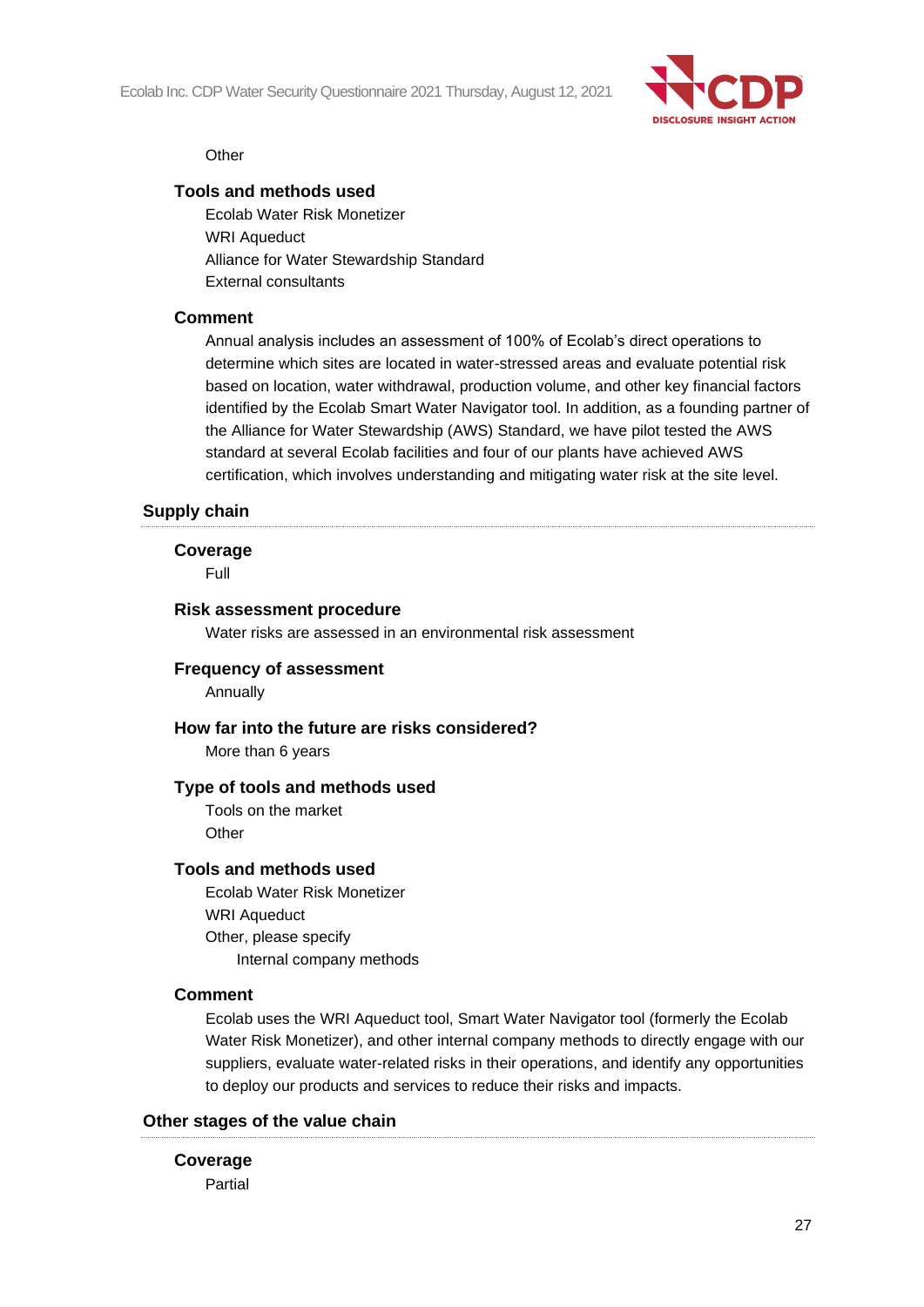Ecolab Inc. CDP Water Security Questionnaire 2021 Thursday, August 12, 2021



## **Risk assessment procedure**

Water risks are assessed in an environmental risk assessment

## **Frequency of assessment**

More than once a year

## **How far into the future are risks considered?**

More than 6 years

## **Type of tools and methods used**

Tools on the market **Other** 

## **Tools and methods used**

Ecolab Water Risk Monetizer WRI Aqueduct Other, please specify Internal company methods

## **Comment**

Ecolab uses the WRI Aqueduct tool, Smart Water Navigator (formerly the Water Risk Monetizer tool), and other internal company methods to directly engage with our customers, assess water-related risks in their operations, and identify opportunities to deploy our products and services to reduce their risks and impacts.

# **W3.3b**

# **(W3.3b) Which of the following contextual issues are considered in your organization's water-related risk assessments?**

|                                                  | <b>Relevance</b><br>& inclusion | <b>Please explain</b>                                                                                                                                                                                                                                                                                                                                                                                                                                                                                                                                                                                                                                                                                                                                                                                                                                                                                        |
|--------------------------------------------------|---------------------------------|--------------------------------------------------------------------------------------------------------------------------------------------------------------------------------------------------------------------------------------------------------------------------------------------------------------------------------------------------------------------------------------------------------------------------------------------------------------------------------------------------------------------------------------------------------------------------------------------------------------------------------------------------------------------------------------------------------------------------------------------------------------------------------------------------------------------------------------------------------------------------------------------------------------|
| Water availability at a<br>basin/catchment level | Relevant,<br>always<br>included | Water availability at a basin/catchment level is relevant for<br>our operations as freshwater is an essential raw material<br>input into many of our products, and the essential delivery<br>mechanism to enable the outcomes our customers expect<br>from us: cleaning, sanitation, heating and cooling. Ecolab<br>uses the WRI Aqueduct and Smart Water Navigator tools to<br>evaluate water availability at the local level. We utilize WRI<br>Aqueduct to identify facilities that may operate in water<br>stressed regions, both in the near and long-term. Combining<br>operational data with financial cost valuations and water risk<br>inputs, we utilize the Smart Water Navigator's valuation of<br>incoming and outgoing quantity risk and overall Revenue at<br>Risk for sites facing water stress. We anticipate that water<br>availability will continue to be relevant for us in the future. |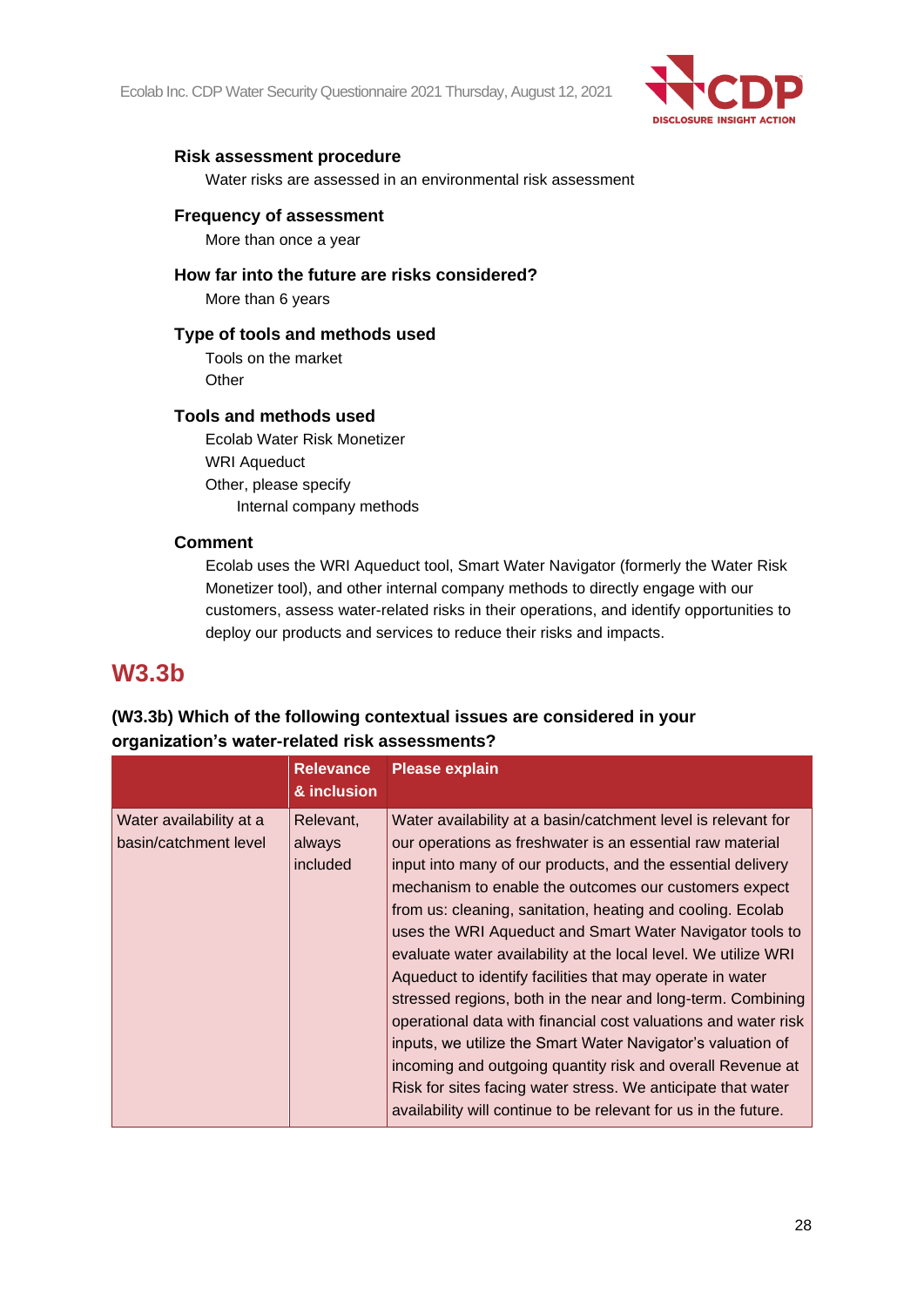

| Water quality at a<br>basin/catchment level                                                 | Relevant,<br>always<br>included | Water quality at a basin/catchment level is relevant for our<br>operations as good quality freshwater is an essential raw<br>material input into many of our products, and the essential<br>delivery mechanism to enable the outcomes our customers<br>expect from us: cleaning, sanitation, heating and cooling.<br>Ecolab uses the WRI Aqueduct and Smart Water Navigator<br>tools to evaluate water quality parameters at the local level,<br>including WRI Aqueduct's analysis of coastal eutrophication<br>potential and the Smart Water Navigator's valuation of                                                                                                                                                                                                                                                                                                                                                                                                                                                                                                                                                                                                                                                                                                                                                                                                                                                       |
|---------------------------------------------------------------------------------------------|---------------------------------|------------------------------------------------------------------------------------------------------------------------------------------------------------------------------------------------------------------------------------------------------------------------------------------------------------------------------------------------------------------------------------------------------------------------------------------------------------------------------------------------------------------------------------------------------------------------------------------------------------------------------------------------------------------------------------------------------------------------------------------------------------------------------------------------------------------------------------------------------------------------------------------------------------------------------------------------------------------------------------------------------------------------------------------------------------------------------------------------------------------------------------------------------------------------------------------------------------------------------------------------------------------------------------------------------------------------------------------------------------------------------------------------------------------------------|
|                                                                                             |                                 | incoming and outgoing quality risk. We anticipate that water<br>quality will continue to be relevant for us in the future.                                                                                                                                                                                                                                                                                                                                                                                                                                                                                                                                                                                                                                                                                                                                                                                                                                                                                                                                                                                                                                                                                                                                                                                                                                                                                                   |
| <b>Stakeholder conflicts</b><br>concerning water<br>resources at a<br>basin/catchment level | Relevant,<br>always<br>included | Stakeholder conflicts concerning water resources at a<br>basin/catchment level is relevant for our business as water<br>is essential to our operations, products and services. Given<br>our dependence on water access and impact on water<br>resources in areas in which we operate, we recognize our<br>responsibility to practice good water management and<br>collaborate with local communities to ensure the availability<br>and sustainable management of water and sanitation for all.<br>To assess the potential for stakeholder conflicts concerning<br>water resources, Ecolab uses the WRI Aqueduct tool to<br>identify sites located within water stressed areas. High-risk<br>production sites are prioritized for further evaluated via the<br>Smart Water Navigator. We also augment this analysis with<br>insights from Ecolab's corporate regulatory affairs<br>organization on any existing stakeholder conflicts<br>concerning water resources at the local level. In areas<br>where we identify environmental and social water risks, we<br>monitor stakeholder issues at the local level and incorporate<br>this information into our final water risk ranking analysis to<br>determine if there is any substantive risk for an individual, or<br>grouping of facilities. We anticipate that stakeholder conflicts<br>concerning water resources will continue to be relevant for<br>us in the future. |
| Implications of water on<br>your key<br>commodities/raw<br>materials                        | Relevant,<br>always<br>included | This issue is relevant for our operations as water is an<br>essential raw material input into many of our products, and<br>the essential delivery mechanism to enable the outcomes<br>our customers expect from us: cleaning, sanitation, heating<br>and cooling. We assess this risk through our company-wide<br>Enterprise Risk Management process, which incorporates<br>the inputs from our annual water risk assessment at the site<br>level utilizing the Smart Water Navigator toolset. We also<br>assess and address implications on our raw materials<br>through our strategic supplier program where we engage<br>our top chemical suppliers in joint projects. More than 60%<br>of these projects are directly related to sustainability,                                                                                                                                                                                                                                                                                                                                                                                                                                                                                                                                                                                                                                                                         |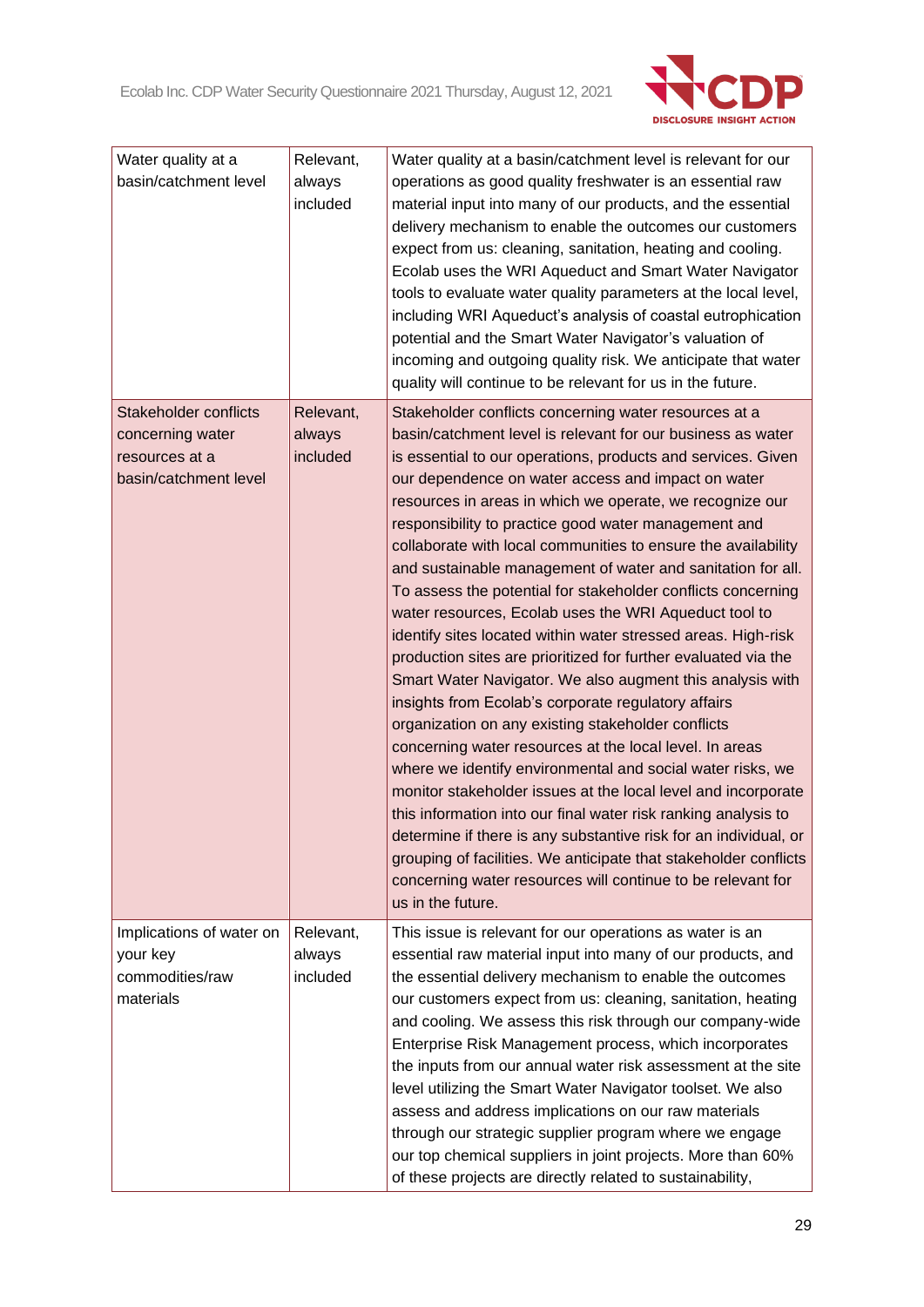

|                          |           | including reducing water consumption. We anticipate that         |
|--------------------------|-----------|------------------------------------------------------------------|
|                          |           | implications of water on our raw materials will continue to be   |
|                          |           | relevant for us in the future.                                   |
| Water-related regulatory | Relevant, | Water-related regulatory frameworks are relevant and in          |
| frameworks               | always    | some locations a regulatory requirement, as water is             |
|                          | included  | essential in our operations, and in the delivery of our          |
|                          |           | products and services. Ecolab uses the Smart Water               |
|                          |           | Navigator tool, which evaluates water regulatory frameworks      |
|                          |           | and potential taxes and tariffs with additional inputs via the   |
|                          |           | WRI Aqueduct tool to consider regulatory risks at the            |
|                          |           | watershed level. This analysis is augmented with local,          |
|                          |           | state, federal and/or national regulatory tracking through       |
|                          |           | Ecolab's corporate regulatory affairs organization. Water        |
|                          |           | issues are monitored at the local level in select regions        |
|                          |           | where we have identified water risks. For example, water         |
|                          |           | withdrawal restrictions issued by the State of California        |
|                          |           | during the drought of 2018 have influenced our sites in the      |
|                          |           | State and was a precursor to getting two California sites        |
|                          |           | certified to the Alliance for Water Stewardship Standard.        |
|                          |           | These types of current and pending legislation and related       |
|                          |           | regulatory frameworks are incorporated into our final water      |
|                          |           | risk ranking tool and analysis to determine if there is any      |
|                          |           | substantive risk for an individual or grouping of facilities. We |
|                          |           | anticipate that water-related regulatory frameworks will         |
|                          |           | continue to be relevant for us in the future.                    |
| Status of ecosystems     | Relevant, | The status of ecosystems & habitats is relevant as having        |
| and habitats             | always    | operations in environmentally sensitive or protected areas       |
|                          | included  | may lead to regulatory, operational and/or reputational risks.   |
|                          |           | This is managed through our global SH&E policies. We             |
|                          |           | investigate our global sites to determine if any are near        |
|                          |           | protected areas. We use the WRI Aqueduct and Smart               |
|                          |           | Water Navigator tools to evaluate the status of ecosystems       |
|                          |           | and habitats at the local level. Compliance with wastewater      |
|                          |           | regulations associated with our operations limits our impact     |
|                          |           | to local ecosystems. We anticipate that the status of            |
|                          |           | ecosystems and habitats will continue to be relevant for us.     |
|                          |           | We are not aware of any operations that affect species on        |
|                          |           | the International Union for Conservation of Nature's (IUCN)      |
|                          |           | red-list or national conservation list. Ecolab owns one          |
|                          |           | facility, in Garyville, Louisiana, that has protected wetlands   |
|                          |           | on its property. The protected area comprises 220 acres. It      |
|                          |           | is undeveloped and contains no buildings. This is the only       |
|                          |           | known operational site that has owned or leased land that is     |
|                          |           | in, or adjacent to, protected areas and areas of high            |
|                          |           | biodiversity value outside of protected areas. In 2019 this      |
|                          |           | site became certified to the AWS standard, and the 1st           |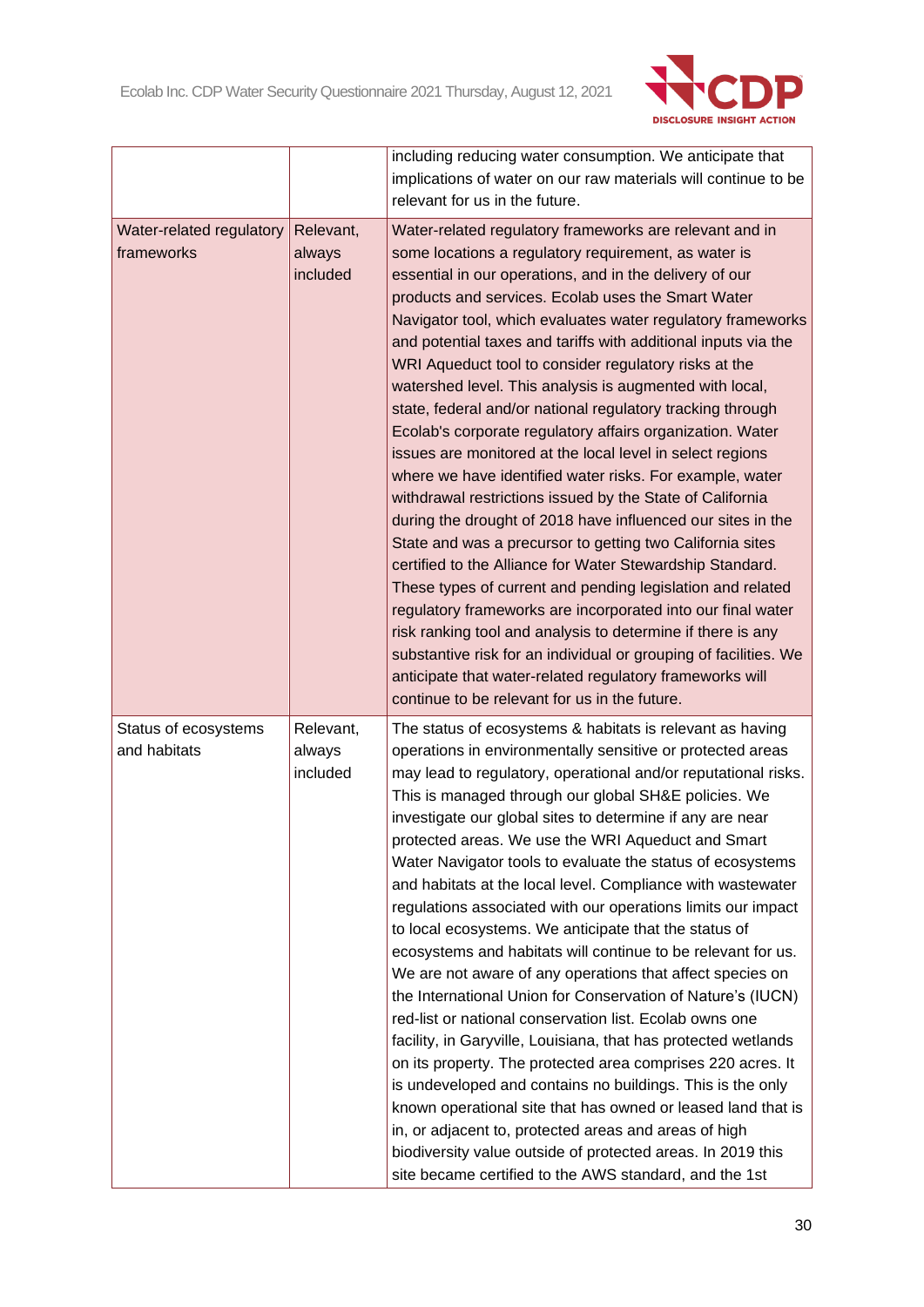

|                     |           | North American site certified to version 2.0 of the standard.                                 |
|---------------------|-----------|-----------------------------------------------------------------------------------------------|
|                     |           | In partnership with The Nature Conservancy, the project                                       |
|                     |           | focused on water balance, water quality and the plant's                                       |
|                     |           | relationship with the local ecosystem and stakeholders. To                                    |
|                     |           | contribute to the health of this water-stressed watershed, the                                |
|                     |           | Garyville plant adopted a net positive water approach,                                        |
|                     |           | increasing water-use efficiency on site using Ecolab                                          |
|                     |           | solutions while addressing the shared water challenges in                                     |
|                     |           | the basin through nature-based solutions.                                                     |
|                     |           | We are a sponsor of TNC's Urban Water Blueprint which                                         |
|                     |           | analyzes the state of water in >2,000 watersheds and 530                                      |
|                     |           | cities worldwide to provide science-based recommendations                                     |
|                     |           | to improve water quality. A region-specific example is our                                    |
|                     |           | partnership with TNC is in Loch Leven. Within the                                             |
|                     |           | Mississippi River Delta, the Lower Mississippi Alluvial Valley                                |
|                     |           | faces the potential loss of 3 critical wetland habitats, which                                |
|                     |           | would impact the health of numerous species. In partnership                                   |
|                     |           | with TNC, Ecolab supports the Loch Leven project, working                                     |
|                     |           | to restore and enhance 10,000 wetland acres and provide                                       |
|                     |           | 12.1 billion gallons of flood storage capacity to local                                       |
|                     |           | communities. Ecolab's contribution to this work allows for                                    |
|                     |           | 100 million gallons of water replenishment in the Upper                                       |
|                     |           | Mississippi River Basin.                                                                      |
|                     |           |                                                                                               |
| Access to fully-    | Relevant, | Ecolab is committed to upholding the principles of water                                      |
| functioning, safely | always    | stewardship within our own operations, in alignment with the                                  |
| managed WASH        | included  | Alliance for Water Stewardship Standard, which includes                                       |
| services for all    |           | providing safe water, sanitation, and hygiene (WASH) for all.                                 |
| employees           |           | Accordingly, we have set a company-wide goal to provide                                       |
|                     |           | access to WASH facilities in 100% of our operations, and                                      |
|                     |           | work to improve access to WASH facilities in local                                            |
|                     |           | communities. We monitor the provision of fully-functioning,                                   |
|                     |           | safety managed WASH services on an annual basis using                                         |
|                     |           | our internal database tools. This goal is important to our                                    |
|                     |           | company as it aligns with Ecolab's efforts to advance                                         |
|                     |           | sustainable water solutions around the world through                                          |
|                     |           | partnerships with our customers, nongovernmental                                              |
|                     |           | organizations, suppliers and other stakeholders to help                                       |
|                     |           | ensure sustainable water management. WASH access is                                           |
|                     |           | evaluated in a separate assessment tool and program                                           |
|                     |           | managed by our Supply Chain organization, but is                                              |
|                     |           | considered as a part of our wider enterprise-level water risk                                 |
|                     |           | assessment. To assess progress, we monitor the percent of                                     |
|                     |           | operations and sites with audited WASH facilities in place.                                   |
|                     |           | We anticipate that access to fully-functioning, safely                                        |
|                     |           | managed WASH services for all employees will continue to<br>be relevant for us in the future. |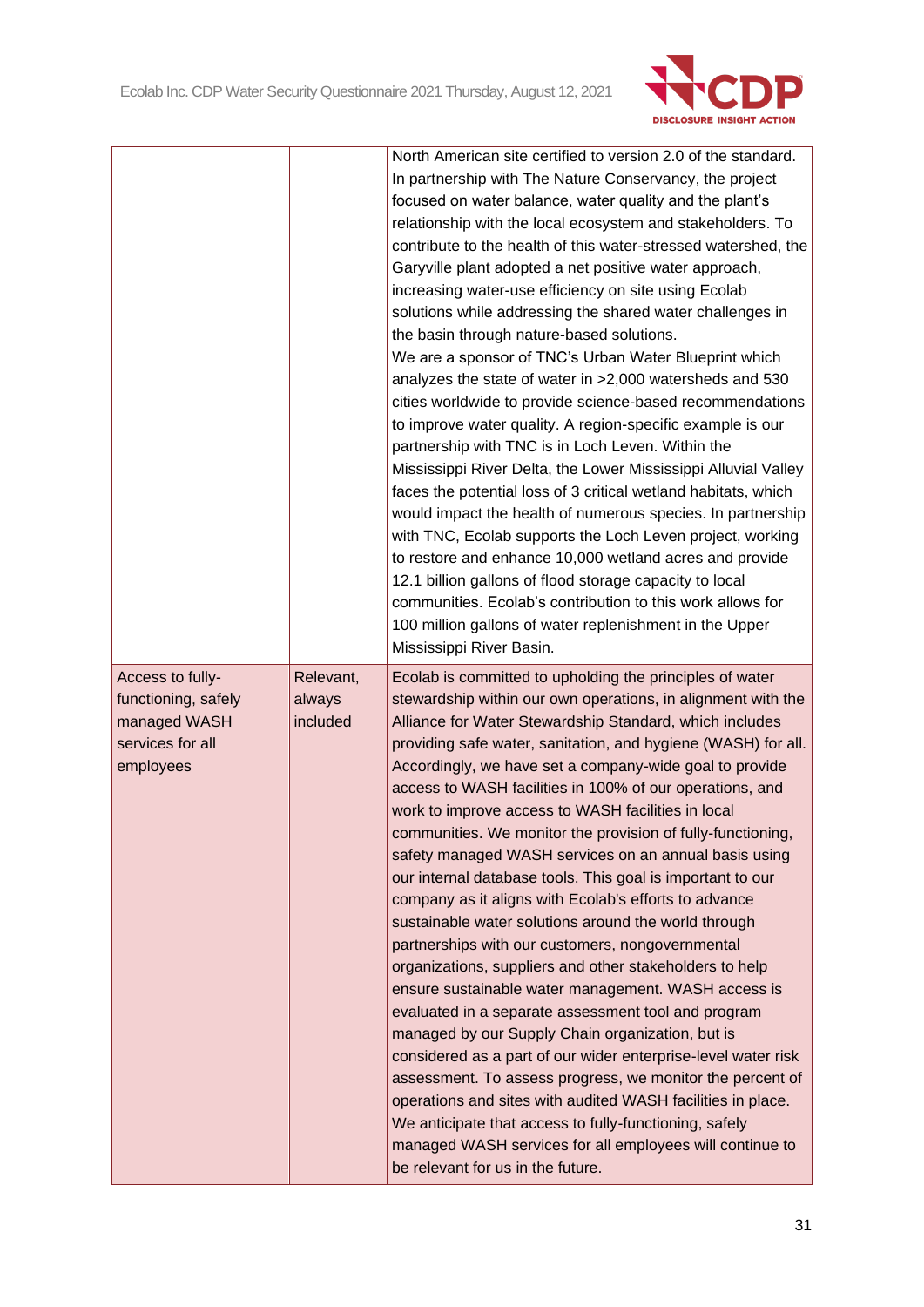

| Other contextual issues, Not |            |  |
|------------------------------|------------|--|
| please specify               | considered |  |

# **W3.3c**

# **(W3.3c) Which of the following stakeholders are considered in your organization's water-related risk assessments?**

|                  | <b>Relevance</b><br>& inclusion | <b>Please explain</b>                                                                                                                                                                                                                                                                                                                                                                                                                                                                                                                                                                                                                                                                                                                                                                                                                                                                                                                                                                                                                                                                                                                                                                                                                                                                                                                                                                                                                                                                                                                                                                                                |
|------------------|---------------------------------|----------------------------------------------------------------------------------------------------------------------------------------------------------------------------------------------------------------------------------------------------------------------------------------------------------------------------------------------------------------------------------------------------------------------------------------------------------------------------------------------------------------------------------------------------------------------------------------------------------------------------------------------------------------------------------------------------------------------------------------------------------------------------------------------------------------------------------------------------------------------------------------------------------------------------------------------------------------------------------------------------------------------------------------------------------------------------------------------------------------------------------------------------------------------------------------------------------------------------------------------------------------------------------------------------------------------------------------------------------------------------------------------------------------------------------------------------------------------------------------------------------------------------------------------------------------------------------------------------------------------|
| <b>Customers</b> | Relevant,<br>always<br>included | Our relationships with many of the world's biggest brands give<br>us a unique perspective on the risks and opportunities facing a<br>wide range of industries all around the world. We learn from our<br>customers - the challenges they face and the results they<br>desire - and we use this knowledge to drive innovation and<br>help them achieve their business and sustainability goals.<br>Specific risks that we consider related to customers include<br>reputation and brand management, tied to the performance and<br>efficacy of our products and services to realize environmental<br>savings in-use for our customers. Through our eROI value<br>capture approach, we also engage directly with our customers<br>to undertake water-related risks assessments of their operations<br>using the Smart Water Navigator, which helps us to tailor<br>specific solutions that address their water risks. We also engage<br>directly with our customers every day and on-site through our<br>24,000 sales and service associates where we partner with<br>customers to help them do more with less - while achieving<br>their business goals. Our proprietary eROI value capture<br>approach measures the economic, operational and<br>environmental impact of our solutions. With performance<br>outcomes uncompromised, we credibly deliver and document<br>this exponential value to our customers. This is exemplified by<br>our water stewardship goal to conserve 300 billion gallons of<br>water annually by 2030 by reducing water consumption in our<br>customers' operations as well as our own. |
| Employees        | Relevant,<br>always<br>included | We strive to make Ecolab a place where talented and capable<br>people are inspired, motivated and fully engaged in their work.<br>We include employees in our water-related risk assessments<br>because our associates drive innovation, support business<br>growth and provide personally delivered service and on-the-<br>ground support to more than three million customer locations -<br>they are critical to our business success. We engage employees<br>through bi-annual surveys that monitor and evaluate employee<br>engagement overall and on topics specific to sustainability<br>including water issues, which are critical to our success and<br>inform our business strategy. We challenge our employees to                                                                                                                                                                                                                                                                                                                                                                                                                                                                                                                                                                                                                                                                                                                                                                                                                                                                                          |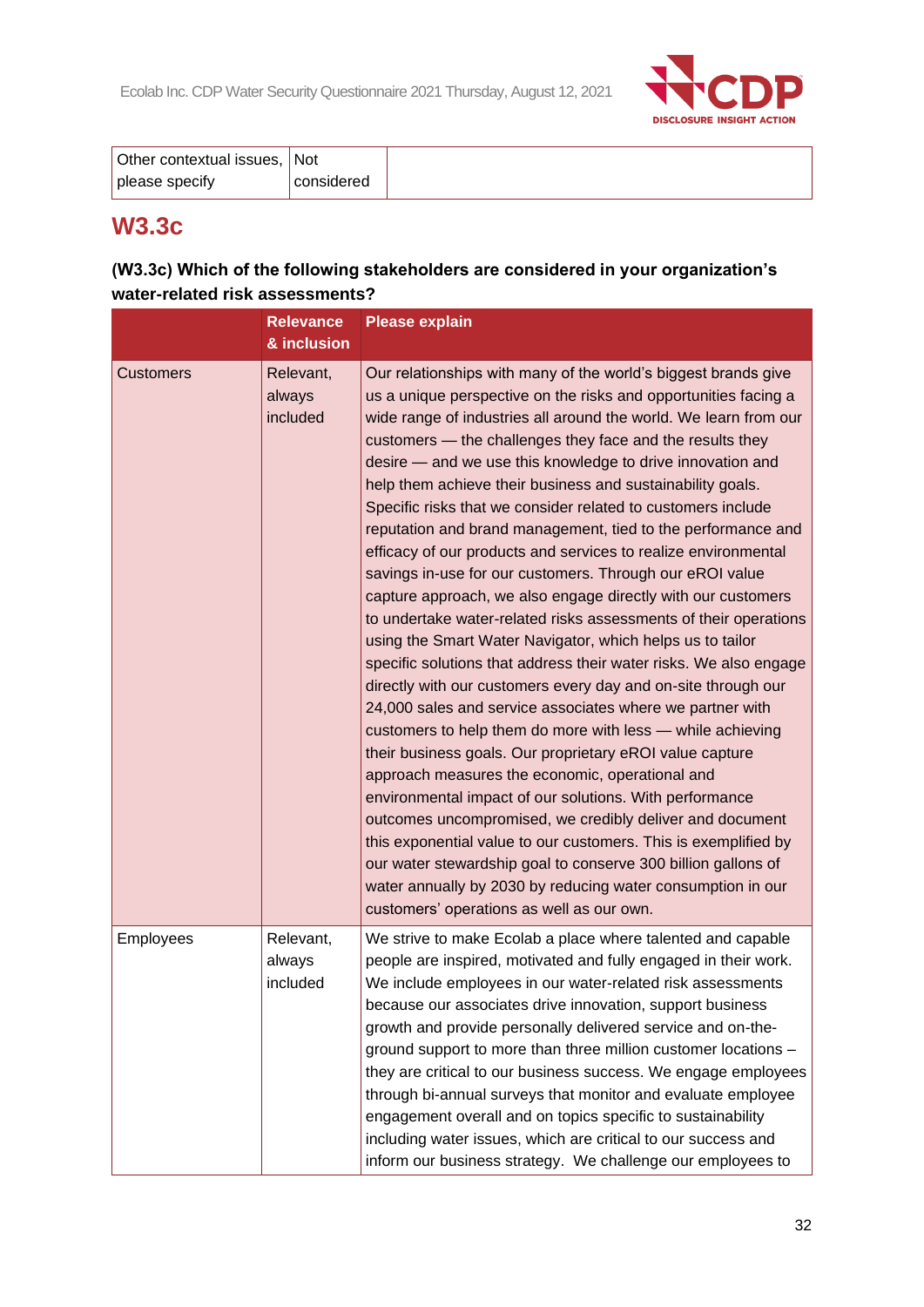

|                   |                                 | engage our manufacturing facilities managers and teams to<br>reduce water withdrawal and improve plant efficiency growth<br>and use our sales processes to get employees to engage with<br>customers to undertake water-related risk assessments of their<br>own operations to understand their risks and consider how<br>reductions in water withdrawal (as delivered with Ecolab<br>products and services) can reduce their exposure.                                                                                                                                                                                                                                                                                                                                                                                                                                                                                                                                                                                                                                                                                                                                                                                                                                                                                                                                                                                                                                                                                                                                                                                                                                                                                                                                                                                                                |
|-------------------|---------------------------------|--------------------------------------------------------------------------------------------------------------------------------------------------------------------------------------------------------------------------------------------------------------------------------------------------------------------------------------------------------------------------------------------------------------------------------------------------------------------------------------------------------------------------------------------------------------------------------------------------------------------------------------------------------------------------------------------------------------------------------------------------------------------------------------------------------------------------------------------------------------------------------------------------------------------------------------------------------------------------------------------------------------------------------------------------------------------------------------------------------------------------------------------------------------------------------------------------------------------------------------------------------------------------------------------------------------------------------------------------------------------------------------------------------------------------------------------------------------------------------------------------------------------------------------------------------------------------------------------------------------------------------------------------------------------------------------------------------------------------------------------------------------------------------------------------------------------------------------------------------|
| <b>Investors</b>  | Relevant,<br>always<br>included | As a publicly traded company, we place a priority on the<br>opinions of our shareholders. We engage in direct dialogue with<br>our stakeholders each year at our annual shareholder meeting,<br>and we also engage with the investor community via<br>disclosures, surveys and rankings from inventor led indices.<br>Specifically, we use data sets and criteria provided from<br>investor-led organizations to inform our own water-related risk<br>assessments and engage in dialogue with these groups to<br>share results and shape our strategy.                                                                                                                                                                                                                                                                                                                                                                                                                                                                                                                                                                                                                                                                                                                                                                                                                                                                                                                                                                                                                                                                                                                                                                                                                                                                                                 |
| Local communities | Relevant,<br>always<br>included | We engage a diverse set of stakeholders including employees,<br>customers, investors, relevant external groups and local<br>communities to assess the materiality of sustainability issues.<br>To improve water stewardship at owned operations and<br>watersheds where we operate we consider the needs,<br>expectations and concerns of local communities critical to<br>conducting rigorous & comprehensive water risk assessments.<br>Risks considered include reputation and brand management.<br>We evaluate water-specific risks using Ecolab tools to inform<br>stewardship activities.<br>Solutions for Life, a philanthropic program launched in 2014<br>enhances our mission to conserve water and improve hygiene<br>around the world. Through Solutions for Life, Ecolab supports<br>the work of NGO partners, the Project WET Foundation and The<br>Nature Conservancy, which engage with and benefit local<br>communities. We can integrate identified risks and concerns<br>from these stakeholders into our water-related risk<br>assessments. Educators and Ecolab associates globally have<br>downloaded Project WET (Water Education for Teachers)<br>materials to share in their communities. This free curriculum has<br>reached more than 8 million individuals in 98 countries with its<br>lessons about water conservation and healthy hygiene<br>practices. Ecolab sponsors Project WET's Discoverwater.org,<br>an interactive website that hosts free activities about the role of<br>water in our lives. In 2020, the website had more than 250,000<br>unique users.<br>The Monterrey Metropolitan Water Fund is an example of our<br>community impact through our partnership with The Nature<br>Conservancy. Launched in 2014, this collaboration has restored<br>and conserved over 293 acres of land in the Cumbres de |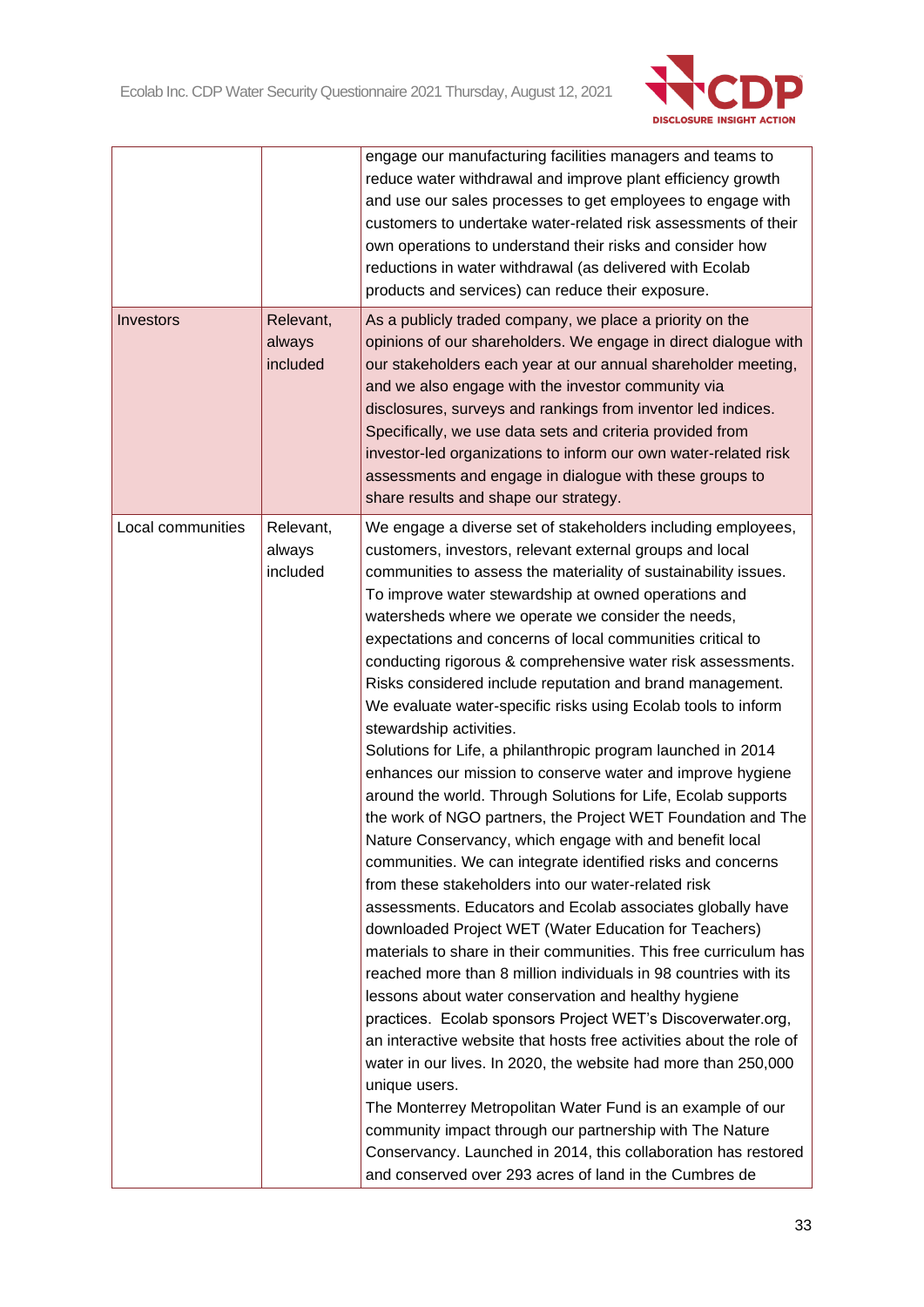

|                                                    |                                 | Monterrey National Park, which provides >60% of the Monterrey<br>metropolitan area's water. These activities are aimed at<br>improving water infiltration, regulating water flow, reducing flood<br>risk and strengthening water security and climate resilience for<br>the region. Our collaboration has produced a community tree<br>nursery that supplies trees for restoring the landscape and<br>contributes to the livelihoods of local farmers. The plants<br>produced to date have the potential to reforest between 296-370<br>acres of areas devoid of vegetation, protecting water resources.<br>In 2020, we announced our partnership with Water.org to<br>enable access to drinking water and improved sanitation for<br>100,000 people while contributing more than 26 million gallons<br>of water/ year to watershed health in high-stress river basins.                                                                                                                                                                                                                                                                                                                                                                                                                                                                                                                            |
|----------------------------------------------------|---------------------------------|----------------------------------------------------------------------------------------------------------------------------------------------------------------------------------------------------------------------------------------------------------------------------------------------------------------------------------------------------------------------------------------------------------------------------------------------------------------------------------------------------------------------------------------------------------------------------------------------------------------------------------------------------------------------------------------------------------------------------------------------------------------------------------------------------------------------------------------------------------------------------------------------------------------------------------------------------------------------------------------------------------------------------------------------------------------------------------------------------------------------------------------------------------------------------------------------------------------------------------------------------------------------------------------------------------------------------------------------------------------------------------------------------|
| <b>NGOs</b>                                        | Relevant,<br>always<br>included | Our ability to provide and protect clean water, safe food,<br>abundant energy and healthy environments is strengthened<br>through our partnerships with reputable global NGOs. Through<br>these partnerships, we further our understanding of global<br>trends impacting our business, customers and communities<br>around the world, and use their insights to inform our water-<br>related risk assessments. Annually, we actively engaged with<br>relevant organizations through one-to-one meetings, hosting<br>workshops and sponsoring conferences, and these partnerships<br>influence our assessment of our company's water-related risks<br>and opportunities related to our operations and customer<br>solutions. NGO partnerships include the Water Resilience<br>Coalition (as part of the UN Global Compact CEO Water<br>Mandate), Project WET Foundation, Water.org, , Corporate Eco<br>Forum, World Wildlife Fund, Alliance for Water Stewardship,<br>The Nature Conservancy, World Resources Institute, and the<br>California Water Collaborative, among others.<br>Specific risks that we consider related to NGOs include<br>reputation and brand management, tied to the performance and<br>efficacy of our products and services to realize environmental<br>savings in-use for our customers, and related to our<br>performance in NGO-led surveys, rankings and disclosures. |
| Other water users at<br>a basin/catchment<br>level | Relevant,<br>always<br>included | We employ a multi-faceted process to align materiality with<br>company and customers' key business drivers and analyze risks<br>and opportunities specific to sustainability. We engage a diverse<br>set of stakeholders to assess sustainability-specific issues,<br>including employees, customers, investors and relevant external<br>groups, which includes other water users in watershed basins<br>where we operate/ undertake philanthropic activities.<br>Since 2010, Ecolab has dedicated resources, expertise and<br>application of principles to assist in developing and<br>implementing the AWS Standard & to drive stewardship through                                                                                                                                                                                                                                                                                                                                                                                                                                                                                                                                                                                                                                                                                                                                               |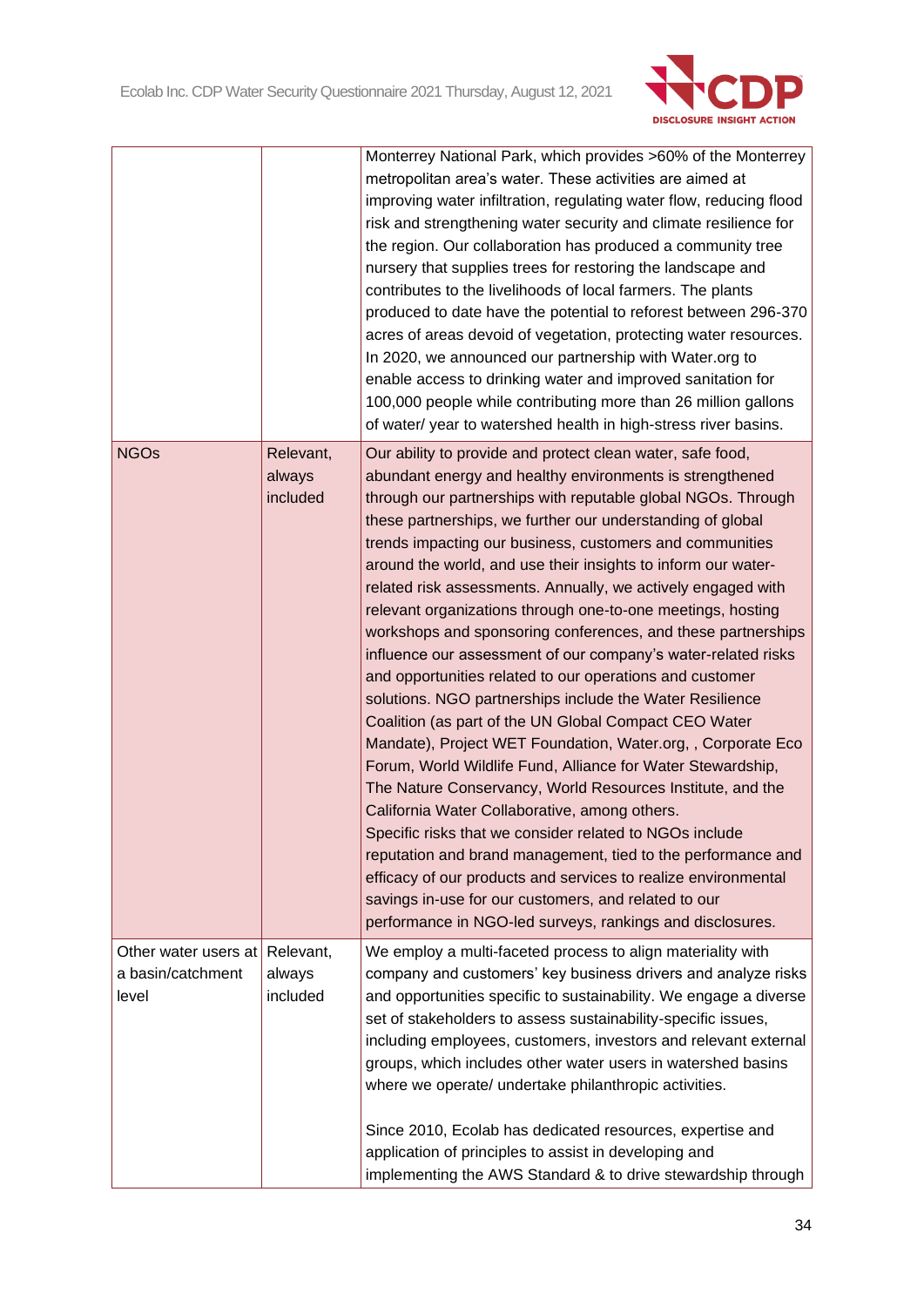

|                   |                                 | a stakeholder-inclusive process that involves site/catchment-<br>based actions. All certified Ecolab facilities work with other<br>users in the watershed to drive collective action. For example,<br>the California Water Action Collaborative allowed the City of<br>Industry and Carson plants to share best practices and projects<br>with other large companies. At our Garyville site, Ecolab is<br>involved with the Louisiana Water Synergy Project (LWSP). The<br>LWSP works with >20 companies in the Lower Mississippi River<br>Basin to address a range of water supply, water quality,<br>stormwater and coastal resiliency issues. In quarterly meetings,<br>Ecolab shares our water stewardship strategy and journey and<br>champions the AWS Standard.                                                                                                                                                                                                                                                                                                                                                                                                                                                                                                                     |
|-------------------|---------------------------------|--------------------------------------------------------------------------------------------------------------------------------------------------------------------------------------------------------------------------------------------------------------------------------------------------------------------------------------------------------------------------------------------------------------------------------------------------------------------------------------------------------------------------------------------------------------------------------------------------------------------------------------------------------------------------------------------------------------------------------------------------------------------------------------------------------------------------------------------------------------------------------------------------------------------------------------------------------------------------------------------------------------------------------------------------------------------------------------------------------------------------------------------------------------------------------------------------------------------------------------------------------------------------------------------|
|                   |                                 | Through our Solutions for Life initiative with The Nature<br>Conservancy (TNC), we continued our partnership with The<br>Nature Conservancy securing and restoring water sources<br>globally. Ecolab has engaged with the Minnesota Headwaters<br>Fund, established to protect clean water in Minnesota's lakes<br>and rivers for the benefit of nature, people and business. The<br>Fund supports protection and high-impact conservation work<br>throughout the Upper Mississippi River basin, with a 10-year<br>goal to protect 200,000 acres. Our funding has helped directly<br>protect 759 acres and influenced the protection of 11,870 acres<br>in the Upper Mississippi River watershed. Additionally, 123<br>acres and 7,750 feet of river were restored. Ecolab employees<br>helped with restoration work on the Rum River in May 2019 with<br>wetland plant and tree planting efforts. Water-specific risks<br>considered related to other users of watershed basins include a<br>broad set of water quality, quantity, and baseline/future water<br>stress risks, as well as financial risks evaluated by our Smart<br>Water Navigator tool. Results inform water stewardship<br>programs and initiatives with other users such as with TNC and<br>Minnesota Headwaters Fund. |
| <b>Regulators</b> | Relevant,<br>always<br>included | Ecolab takes a holistic approach to sustainability, including<br>economic, environmental, and social responsibility activities.<br>Engaging with policymakers is one means of furthering our<br>sustainability objectives. We communicate with policymakers in<br>proactive policy discussions, bringing our market segment and<br>scientific expertise to the table on energy, water, waste, food<br>safety and customer health issues. We engage with federal and<br>state legislative and regulatory bodies, industry and customer<br>trade associations around the globe and non-government<br>organizations that provide a forum for environmental policy<br>discussion relevant to our industry. This includes a diverse set<br>of stakeholders which focus on key climate mitigation and<br>adaptation issues and potential risks such as product design for                                                                                                                                                                                                                                                                                                                                                                                                                        |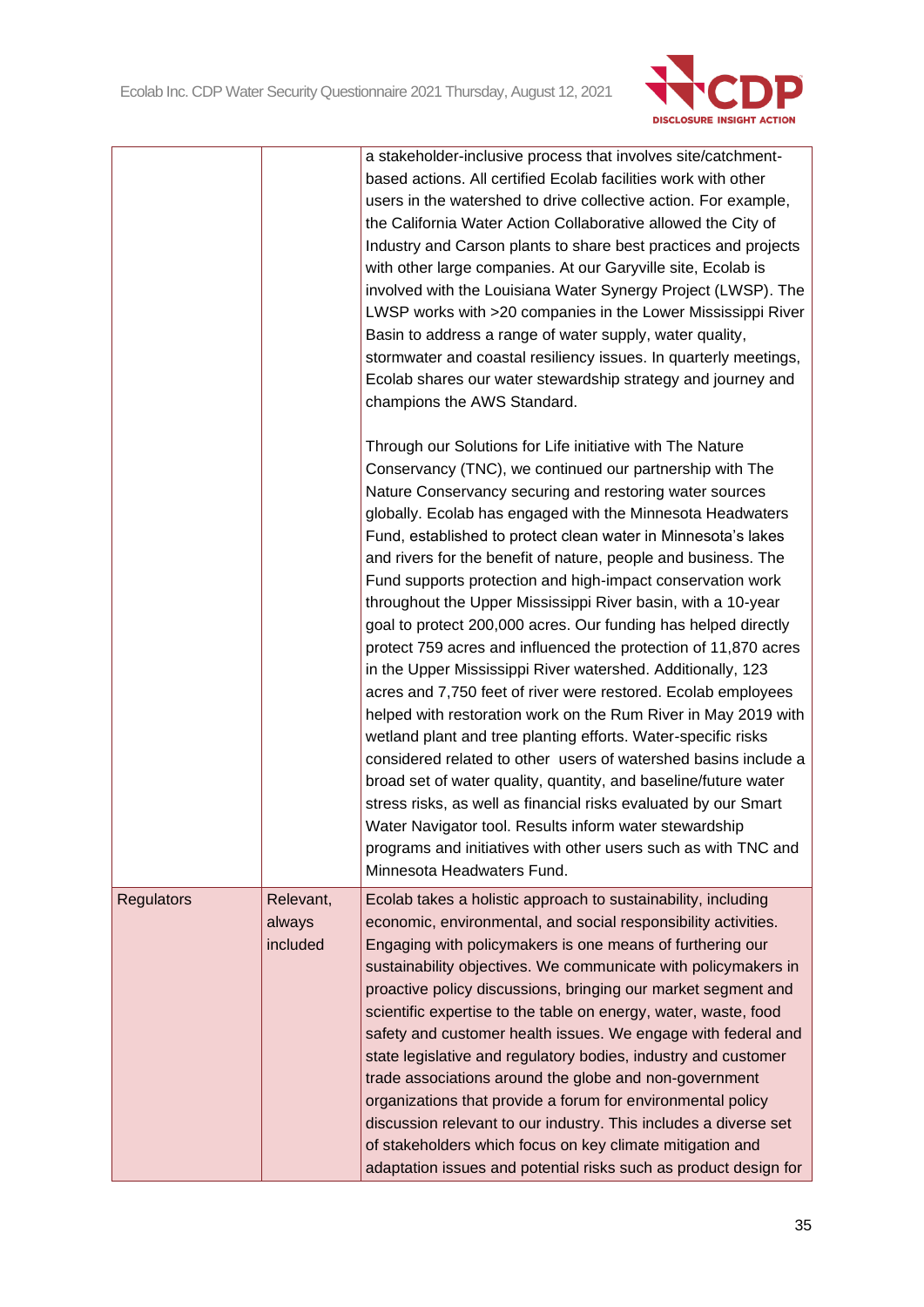

|                                                          |                                 | energy efficiency and material safety, energy management in<br>business and manufacturing operations and industry<br>collaboration to influence climate policy and water stewardship<br>issues, standards and policy adoption.                                                                                                                                                                                                                                                                                                                                                                                                                                                                                                                                                                                                                                                                                                                                                                                                                                                                                                                                                                                                                                                                                                                                                                                                                                                                                                                                                   |
|----------------------------------------------------------|---------------------------------|----------------------------------------------------------------------------------------------------------------------------------------------------------------------------------------------------------------------------------------------------------------------------------------------------------------------------------------------------------------------------------------------------------------------------------------------------------------------------------------------------------------------------------------------------------------------------------------------------------------------------------------------------------------------------------------------------------------------------------------------------------------------------------------------------------------------------------------------------------------------------------------------------------------------------------------------------------------------------------------------------------------------------------------------------------------------------------------------------------------------------------------------------------------------------------------------------------------------------------------------------------------------------------------------------------------------------------------------------------------------------------------------------------------------------------------------------------------------------------------------------------------------------------------------------------------------------------|
| River basin<br>management<br>authorities                 | Relevant,<br>always<br>included | We employ a multi-faceted process to determine our company's<br>material issues in order to align materiality with our company<br>and customers' key business drivers and to analyze risks and<br>opportunities specific to sustainability. We engage a diverse set<br>of stakeholders to assess the materiality of sustainability-<br>specific issues, inclusive of a targeted stakeholder engagement<br>process that includes employees, customers, investors and<br>relevant external groups such as river basin management<br>authorities. For specific sites where our water risk assessment<br>may have identified water risks such as current baseline water<br>stress, we have and continue to engage with river basin<br>management authorities, amongst other local level<br>organizations to incorporate their concerns and ideas into our<br>water management strategies. For example, we engaged with<br>and considered water risk inputs from local river basin<br>authorities as a part of our piloting of the Alliance for Water<br>Stewardship's (AWS) International Water Stewardship Standard<br>certification at our Taicang manufacturing plant.                                                                                                                                                                                                                                                                                                                                                                                                            |
| Statutory special<br>interest groups at a<br>local level | Relevant,<br>always<br>included | We employ a multi-faceted process to determine our company's<br>material issues in order to align materiality with our company<br>and customers' key business drivers and to analyze risks and<br>opportunities specific to sustainability. We engage a diverse set<br>of stakeholders to assess the materiality of sustainability-<br>specific issues, inclusive of a targeted stakeholder engagement<br>process that includes employees, customers, investors and<br>relevant external groups such as statutory special interest<br>groups at a local level. For example in 2020, Ecolab announced<br>a partnership with Water.org to help enable access to<br>sustainable water and improved sanitation in at-risk watersheds<br>in India. The Water.org partnership stems from Ecolab's<br>participation in the Water Resilience Coalition, which Ecolab co-<br>founded as part of the UN Global Compact CEO Water<br>Mandate. The initiative brings together multinational<br>corporations in an industry-led movement to combat the global<br>water crisis through ambitious, quantifiable commitments and<br>collective action. The Water.org partnership will contribute to our<br>2030 Impact Goals, which include having a positive water<br>impact in at-risk watersheds in which Ecolab operates. Ecolab's<br>contribution to Water.org improves access to sustainable<br>drinking water and sanitation for 100,000 people living in<br>poverty in India, while contributing more than 26.4 million<br>gallons (100,000 cubic meters) of water per year to watershed |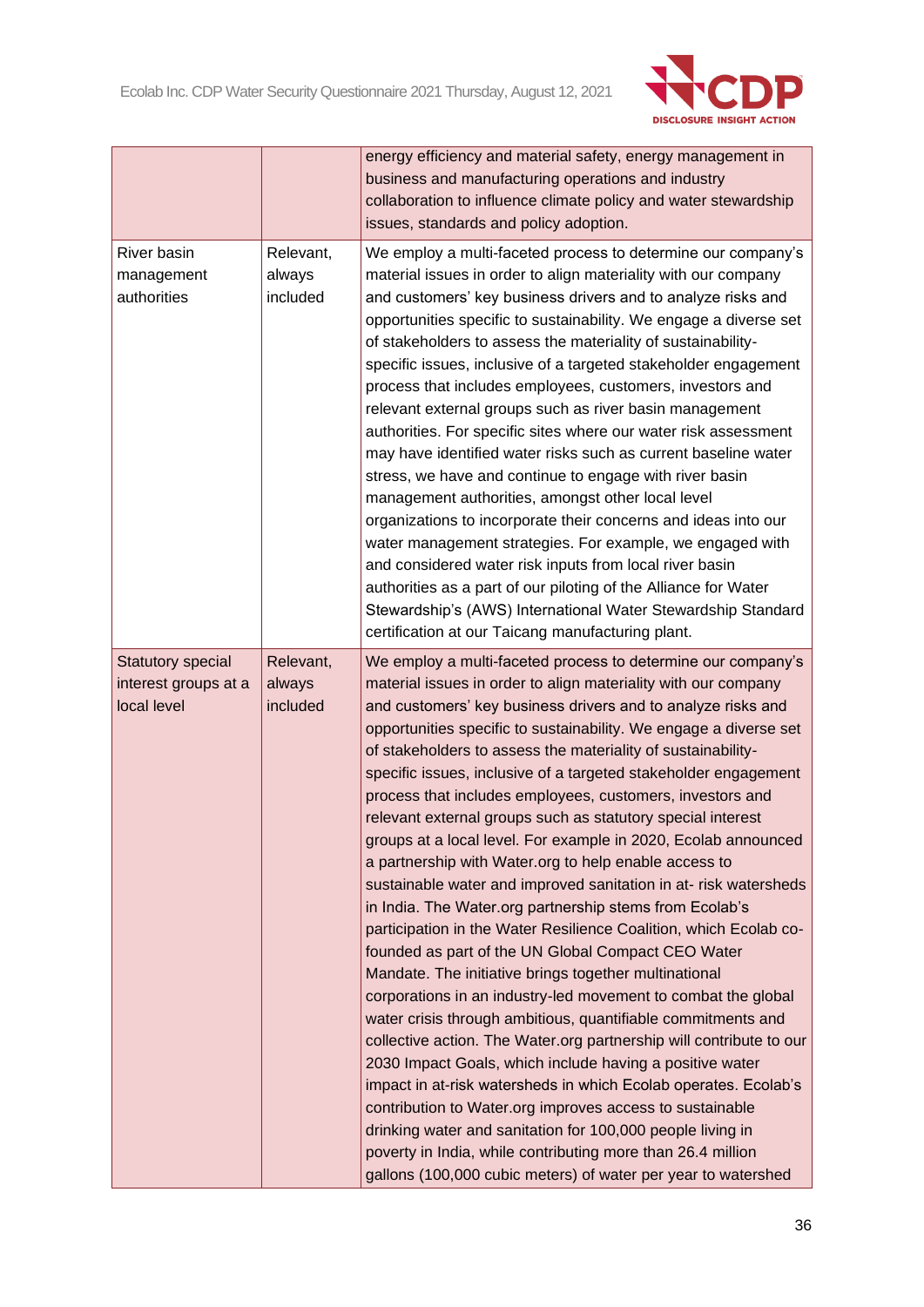

|                                      |                                 | health in extremely high-stress river basins in which Ecolab<br>operates, including Chennai, Mumbai, Konnagar, Delhi, Baroda,<br>Jamshedpur, Kolkata and Pune.                                                                                                                                                                                                                                                                                                                                                                            |
|--------------------------------------|---------------------------------|-------------------------------------------------------------------------------------------------------------------------------------------------------------------------------------------------------------------------------------------------------------------------------------------------------------------------------------------------------------------------------------------------------------------------------------------------------------------------------------------------------------------------------------------|
| <b>Suppliers</b>                     | Relevant,<br>always<br>included | Through our strategic supplier initiative, we actively engage with<br>suppliers whose products and services we rely upon to develop<br>our own products & services. As a part of this program, we<br>undertake assessments for a subset of raw material strategic<br>suppliers to assess and understand their potential water-related<br>risks, including current water withdrawal quantity at-risk and in<br>the future using a 2DS scenario, which could impact the<br>development and manufacture of our own products and<br>services. |
| Water utilities at a<br>local level  | Relevant,<br>always<br>included | Ecolab develops specific water withdrawal and effluent<br>management plans for each our manufacturing sites and applies<br>our annual Water Risk Assessment to all sites. Water utilities<br>and suppliers are engaged on an as needed basis in<br>development of these programs, in particular where we have<br>identified a potential future price increase in the cost of water<br>through the Smart Water Navigator and/or where the site has an<br>overall water risk score above the global average via the WRI<br>Aqueduct tool.   |
| Other stakeholder,<br>please specify | <b>Not</b><br>considered        |                                                                                                                                                                                                                                                                                                                                                                                                                                                                                                                                           |

# **W3.3d**

# **(W3.3d) Describe your organization's process for identifying, assessing, and responding to water-related risks within your direct operations and other stages of your value chain.**

We conduct an annual water risk assessment, aligned with our Annual Enterprise Risk Assessment, of our potential physical and transition risks to our operations and suppliers, in the near- and long-term. Data inputs include water withdrawal, effluent, and production metrics with water risk inputs and financial cost valuations from the Smart Water Navigator. We use this tool because it is publicly available, global, uses best-in class local water basin datasets (WRI Aqueduct, WWF, etc.), and scientific methodologies to monetize water-specific business risks. Time horizons are based on the RCP 8.5 scenarios built into the tools on a current year (various risk criteria), 2020, 2030 and 2040 basis (e.g. change in future water stress), where 2020 is the year for our near-term internal water target, and 2030 the year of our medium-term internal water target and customer impact water stewardship goal. This approach was selected so that we can demonstrate our own tools in assessing risk through scenario analysis on our own operations, supply chain and with customers. Coverage is 100 percent of our direct operations and suppliers. Our risk-response decision making process consider the results of this analysis and directly informs our business strategy to prioritize our water conservation and efficiency efforts across the business and with suppliers.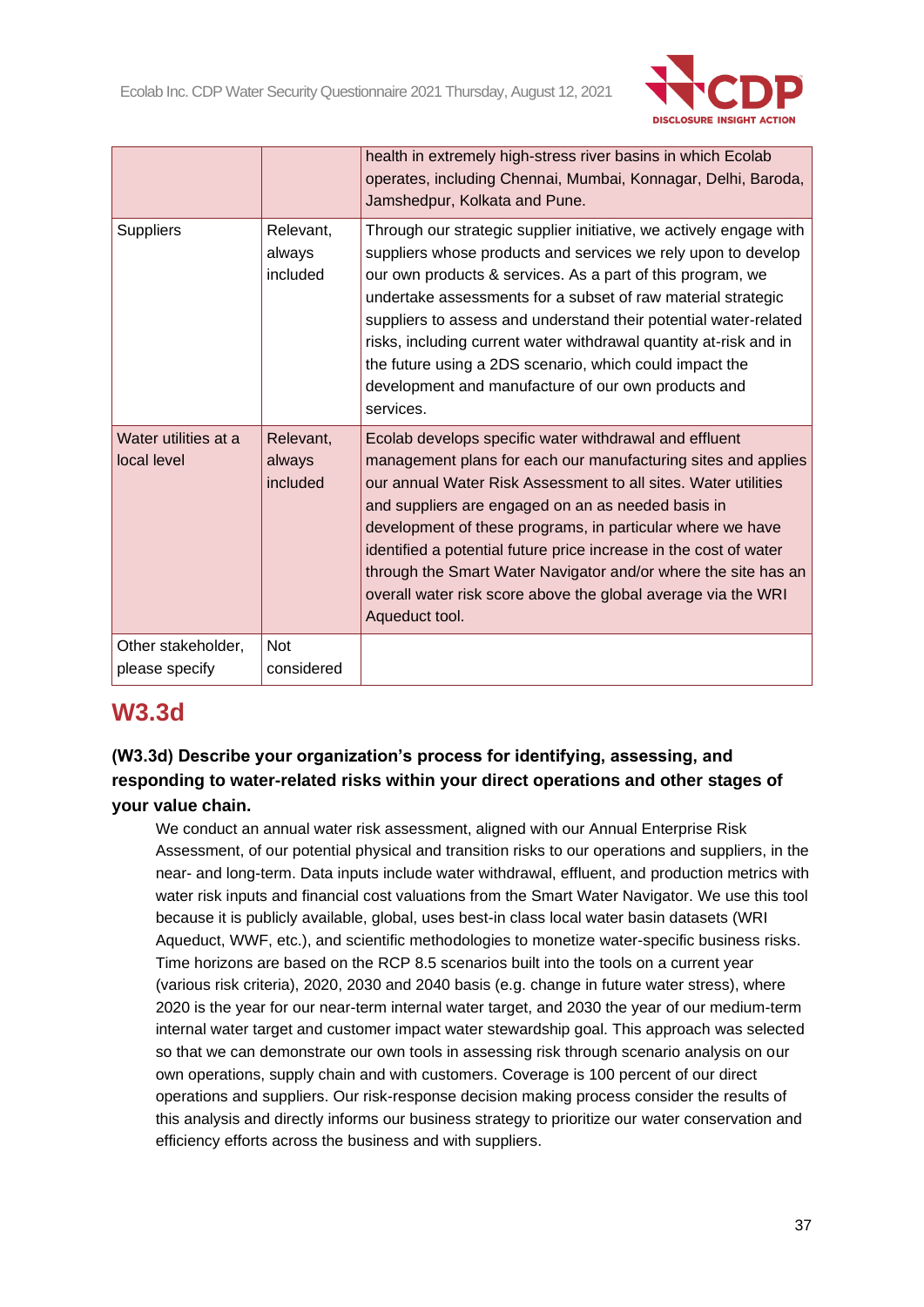

# **W4. Risks and opportunities**

# **W4.1**

**(W4.1) Have you identified any inherent water-related risks with the potential to have a substantive financial or strategic impact on your business?**

No

# **W4.1a**

**(W4.1a) How does your organization define substantive financial or strategic impact on your business?**

When assessing water risk in our direct manufacturing operations, we measure the impact on our total production volume (MT) to determine substantive impacts on the business. We define risks that have a 'substantive financial or strategic impact' as having a total (isolated or combined) >10% production capacity impact on Ecolab's annual total production in our direct manufacturing operations. For example, if one or more sites experienced a prolonged shutdown due to a loss of operating capacity which could affect greater than 10% of our global production capacity for a product line with no alternative production means, this would be considered as substantive impact.

When assessing water risk in supply chain and more broadly across our corporate level Enterprise Risk Management (ERM) process, we define risks that have a 'substantive financial or strategic impact' as having an impact of greater than 5% of operating income, either as an isolated event or combination of factors that may impact our corporate strategy and business continuity. For example, if one or more of our suppliers experience a prolonged shutdown due to a loss of operating capacity and we were unable to source the same raw materials or the cost of which was equal to or greater than 5% of our operating income, this would be considered a substantive impact. This assessment and its criteria are reviewed annually and incorporated into our annual business risk assessment and reporting processes. Criteria that we consider in this assessment include, for example, the current baseline water stress as scored by the WRI Aqueduct tool and the future predicted change in baseline water stress using the business-as-usual IPCC RCP8.5 climate scenario to 2030.

# **W4.2b**

**(W4.2b) Why does your organization not consider itself exposed to water risks in its direct operations with the potential to have a substantive financial or strategic impact?**

| <b>Primary reason</b> | <b>Please explain</b>                                                                   |
|-----------------------|-----------------------------------------------------------------------------------------|
| Row Risks exist, but  | Ecolab conducts annual water risk assessments to identify facilities that               |
| no substantive        | may operate in water stressed regions, both near- and long-term. The                    |
|                       | impact anticipated analysis combines operational water withdrawal, effluent footprint & |
|                       | production metrics with water risk inputs & financial cost valuations from              |
|                       | the Smart Water Navigator to inform operational decisions. The Smart                    |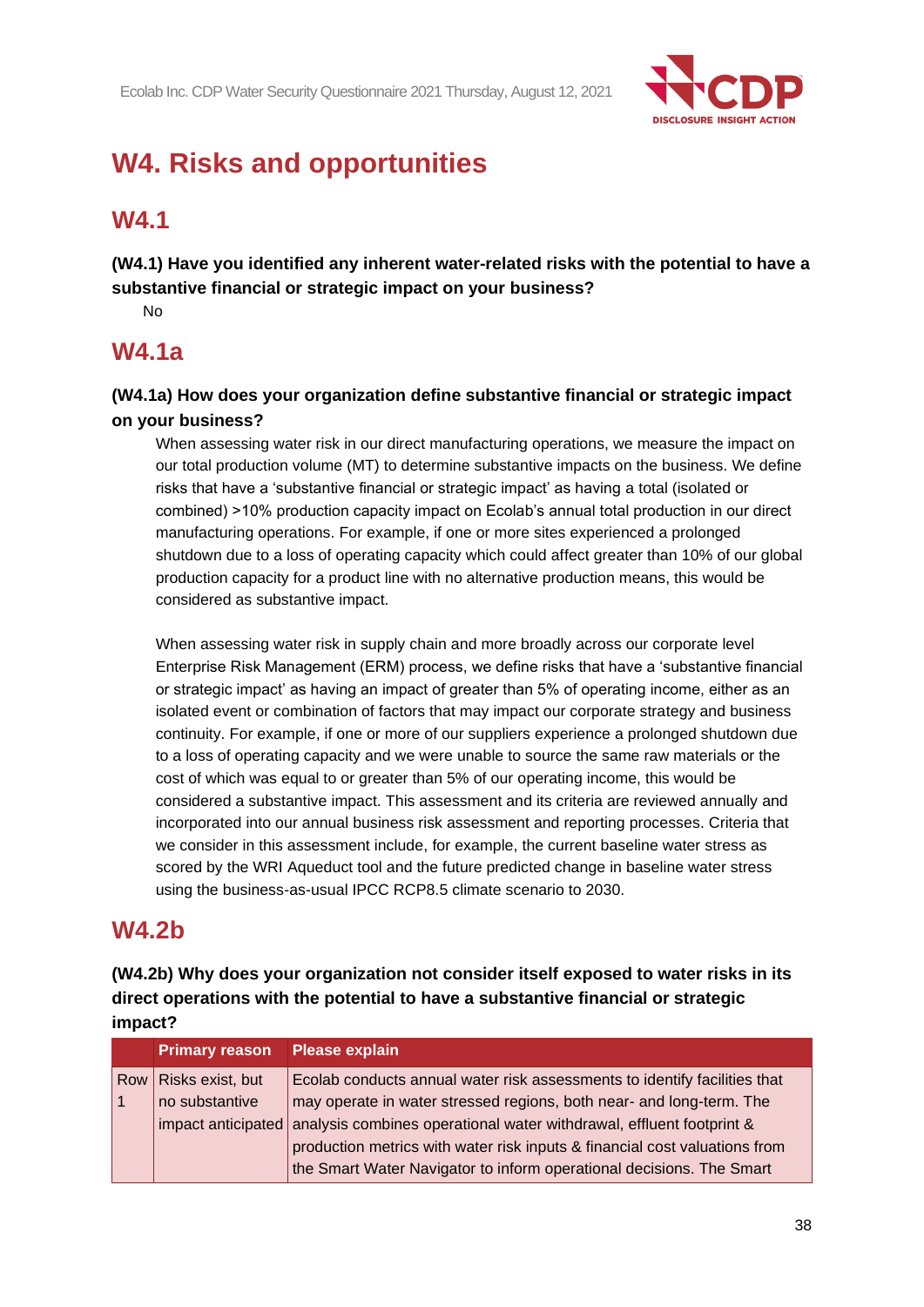

|  | Water Navigator leverages publicly available quantitative water risk<br>datasets developed by the World Resources Institute (WRI) & World<br>Wildlife Fund. Additional financial analysis considers incoming and<br>outgoing water quality & quantity to provide a Risk Premium relative to the<br>price of water score for each site, which enables us to assess whether any<br>site or combination of sites could expose the company to water risks<br>(current and/or future) that may generate a substantive change to our<br>business, operations, revenue or expenditure.                                                                          |
|--|----------------------------------------------------------------------------------------------------------------------------------------------------------------------------------------------------------------------------------------------------------------------------------------------------------------------------------------------------------------------------------------------------------------------------------------------------------------------------------------------------------------------------------------------------------------------------------------------------------------------------------------------------------|
|  | Our 2020 water risk assessment scope included 100% of direct operations.<br>We assessed all company locations (including plants, offices, distribution,<br>warehouses, research & development and related facilities), representing<br>100% of global withdrawal & effluent footprint. This list of facilities was<br>assessed using a variety of risk criteria inputs provided by the WRI<br>Aqueduct Water Risk Atlas & insights from Ecolab's Smart Water<br>Navigator.                                                                                                                                                                               |
|  | By GRI's definition of water stress, 18% of Ecolab's total water withdrawal<br>is from areas with "high" or "extremely high" baseline water stress, as<br>assessed using the WRI Aqueduct Water Risk Atlas. To further evaluate<br>our water risk, we evaluated sites against the following criteria:<br>• Future baseline water stress expected to remain the same or increase<br>• Ten-year potential revenue at risk greater than 10% (using Smart Water<br>Navigator tool)<br>• Production intensity (i.e. % of each sites' production out of total<br>production) greater than 1%                                                                   |
|  | Using this criteria, in 2020 only 2 sites representing 5% of total production<br>volume and 2% total water withdrawal were identified as operating in river<br>basins where production may be impacted by water risk. No single, nor<br>combination of sites exceed our production impact threshold of 10% so we<br>believe we don't have inherent water risks with potential to have a<br>substantive financial or strategic impact on business operations. Both sites<br>are working to mitigate risk & are in scope of our 2030 Impact Goal to<br>restore greater than 50% of water withdrawal & obtain AWS certification in<br>high-risk watersheds. |

# **W4.2c**

**(W4.2c) Why does your organization not consider itself exposed to water risks in its value chain (beyond direct operations) with the potential to have a substantive financial or strategic impact?**

| Primary reason Please explain |                                                                                            |
|-------------------------------|--------------------------------------------------------------------------------------------|
| Row Risks exist, but          | Based on our assessment, our supply chain is not exposed to significant                    |
| no substantive                | physical, regulatory or any other risks related to water that could have a                 |
|                               | impact anticipated substantive financial or strategic impact, i.e. impact >5% of operating |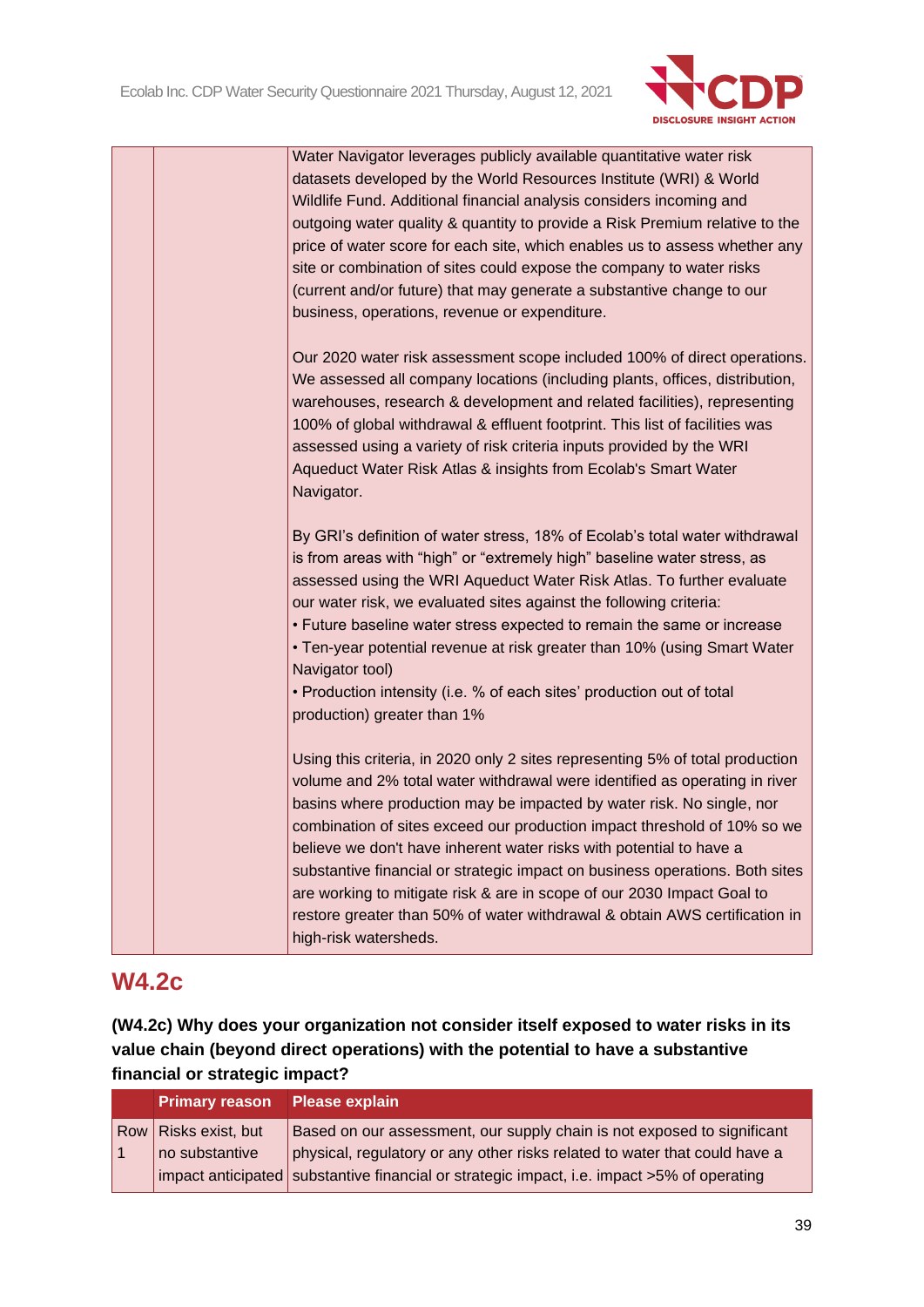

income. We purchase more than 10,000 raw materials, with the largest single raw material representing less than 3% of raw material purchases. Our raw materials, with the exception of a few specialized chemicals which we manufacture, are generally purchased on an annual contract basis and are ordinarily available in adequate quantities from a diverse group of suppliers globally. When practical, global sourcing is used so that purchasing or production locations can be shifted to control product costs at globally competitive levels.

Key commodities and raw material purchasing activities are included in the scope of both our company-wide Enterprise Risk Management process and our Strategic Supplier Initiative (SSI), where we engage our top tier (4 suppliers) representing 17% of our Raw Materials spend. To date, substantive water related risks have not been identified. The SSI and more broadly, our supply chain procurement organization, conducts reviews which include a formal process that identifies critical suppliers (e.g. high volume suppliers, suppliers of critical raw materials, or those with nonsubstitutable formulas). Risk management plans including changes in source of supply and potential alternative raw materials formulations are in place for those suppliers that have identified potential water-related risks. For example, where we have identified raw material sourcing risks for an individual supplier, we ensure that we have multiple suppliers that we can procure from in the event that any one supplier may be impacted by a market driven or supply chain-related disruption, which may include climate-related risks. However, none of these individually nor in total exceed our 5% operating income impact threshold for substantive supply chain risk.

# **W4.3**

**(W4.3) Have you identified any water-related opportunities with the potential to have a substantive financial or strategic impact on your business?**

Yes, we have identified opportunities, and some/all are being realized

# **W4.3a**

**(W4.3a) Provide details of opportunities currently being realized that could have a substantive financial or strategic impact on your business.**

# **Type of opportunity**

Products and services

**Primary water-related opportunity** Increased sales of existing products/services

# **Company-specific description & strategy to realize opportunity**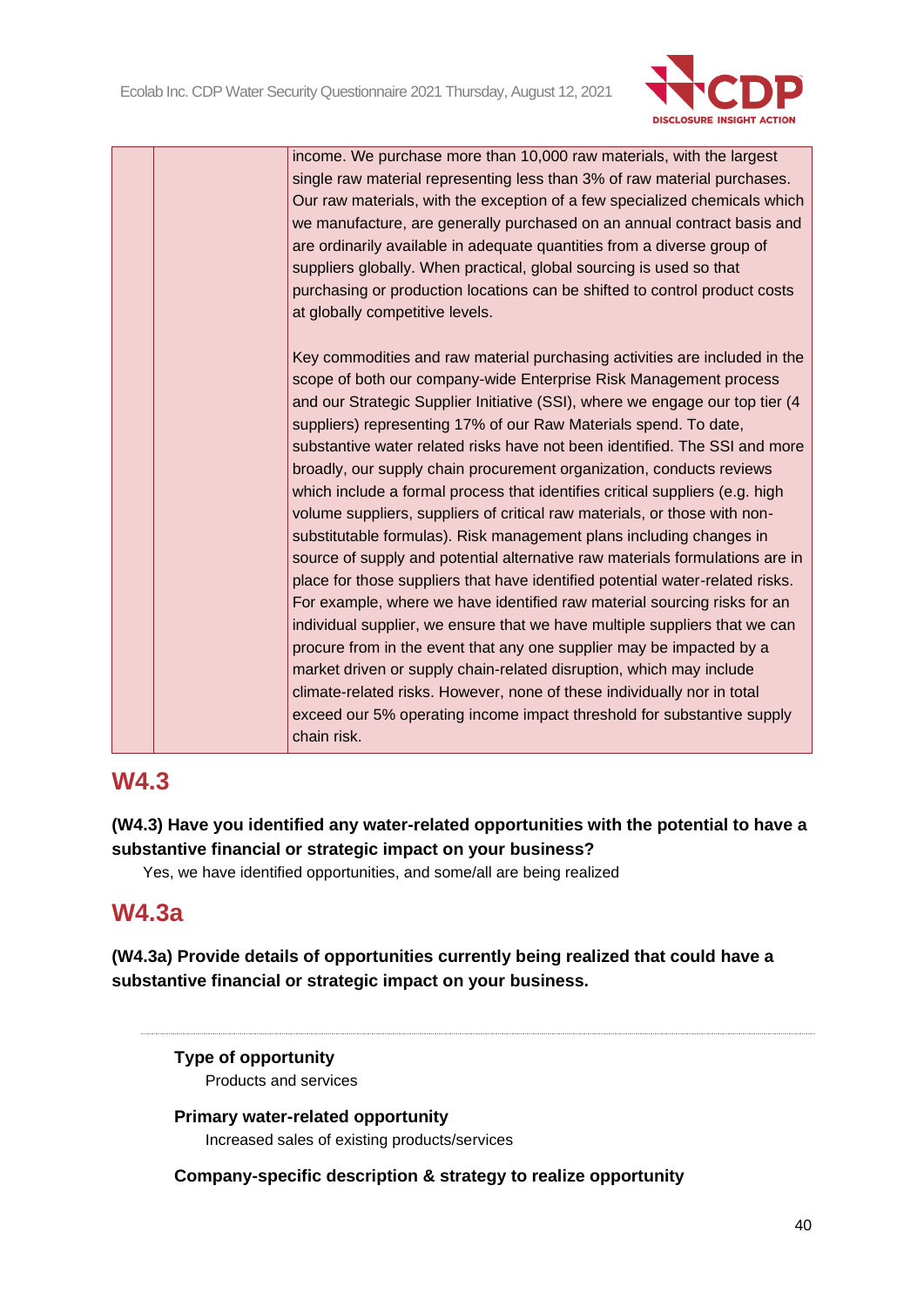

All industries that Ecolab serves rely on water for their operations making the delivery of water-efficient products and services strategic to our business success. As climate change impacts the availability and price of water and fossil-based energy, customers are increasingly looking for solutions that improve their operational efficiency and cost savings, including reducing water use and the energy required to pump, heat or cool water. In the European regulatory market alone, there is potential for increased market share and access of up to \$4 billion of competitively-held water treatment applications.

By 2030, Ecolab aims to conserve 300 billion gallons of water per year by reducing consumption in its own operations and those of its customers. We invest in R&D activities to produce a portfolio of products that reduce customer water use, such as our APEXTM Warewashing System, Formula 1 laundry program, DryExxTM conveyor lubricant, and our 3D TRASARTM system for cooling tower and boiler feed water conditioning. By meeting customer demand for these solutions, we will realize significant revenue growth. For example, in the immediate aftermath of COVID-19, Wyndham partnered with Ecolab to implement solutions (such as our Aquanomic laundry program and Oasis Pro surface cleaner) to reduce the amount of resources and products needed to clean each property while still maintaining high standards for cleanliness. Ecolab's clean, and resource-efficient solutions helped the Wyndham team save 160 million gallons (610,000 m3) of water. We use an eROI program to measure and communicate cost and environmental savings for customers which enhances our value proposition and drives sales.

### **Estimated timeframe for realization**

Current - up to 1 year

**Magnitude of potential financial impact**

Medium-high

**Are you able to provide a potential financial impact figure?**

Yes, an estimated range

## **Potential financial impact figure (currency)**

**Potential financial impact figure – minimum (currency)** 4,000,000

**Potential financial impact figure – maximum (currency)** 88,000,000,000

## **Explanation of financial impact**

Nearly every product or service we sell impacts our customers' water efficiency, for example, all of our Nalco Water customers rely on water for their production processes. Developing and expanding our resource efficient products and services presents opportunities for increased growth rate, market share and profitability. We have identified many opportunities in our target markets, including food & beverage processing and commercial buildings, to gain a competitive advantage through our water and energy optimizing solutions. Specific to water-related regulatory opportunities,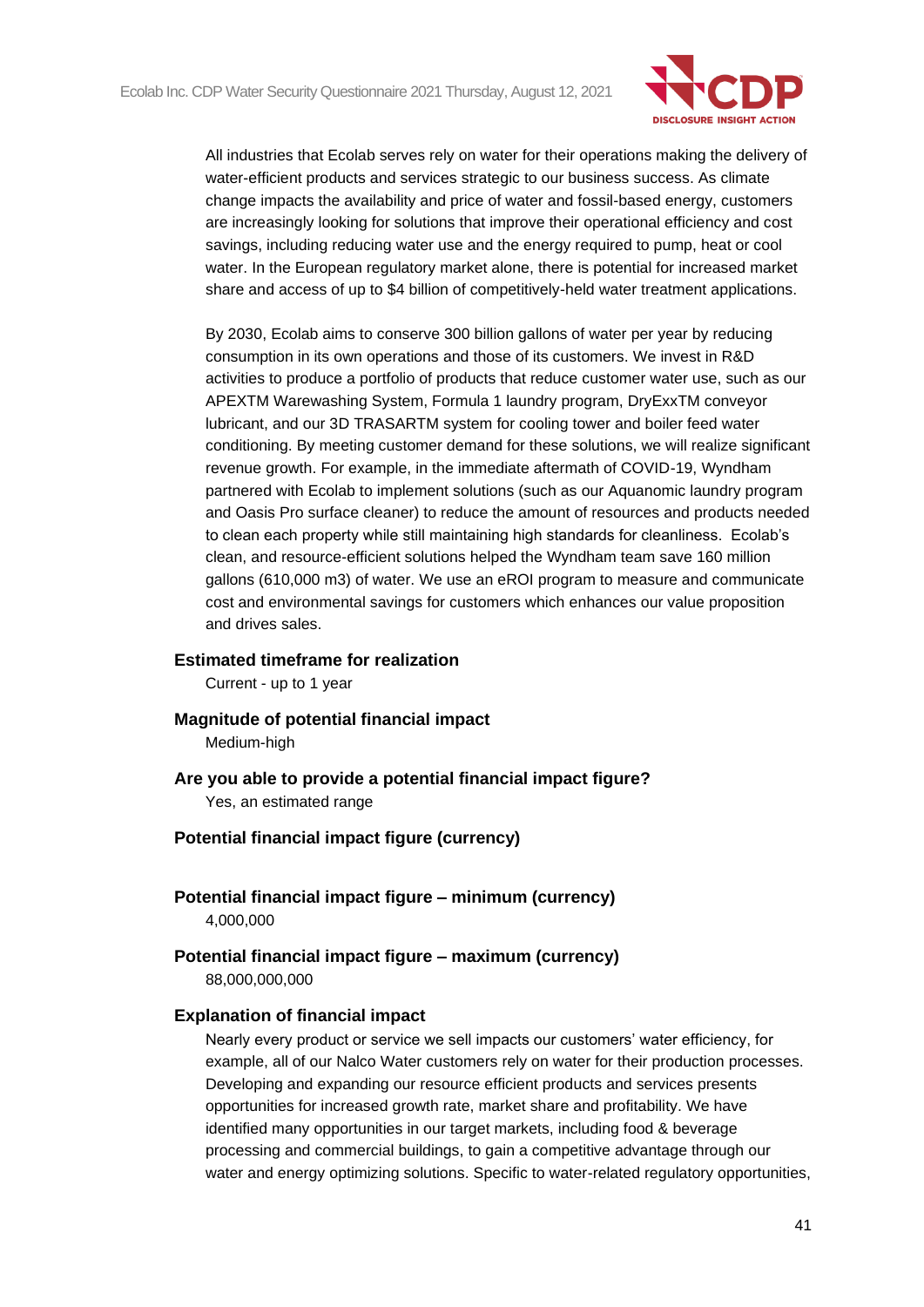

there is the potential for increased market share and access of up to \$4 billion of competitively-held water treatment applications in our European markets alone (this was estimated based on our existing market share in the European market for water treatment applications, against the total available market share). At a global level, Ecolab's market growth opportunity represents approximately an \$88 billion spread across all our primary business units (this was estimated based on our existing market share in food & beverage processing and commercial buildings, against the total available market share).

## **Type of opportunity**

Products and services

### **Primary water-related opportunity**

Other, please specify Expansion into new markets

## **Company-specific description & strategy to realize opportunity**

Climate change will cause increased risks to water availability and quality, which we anticipate will drive greater water use regulation globally. As Ecolab serves customers in many industries that rely on water to operate, there is an opportunity for us to develop new products and services and expand our existing portfolio of conservation, reuse, recycle, and zero liquid discharge technologies that improve water efficiency in a more tightly regulated market. We anticipate these opportunities will be global, but will be especially pronounced in densely populated, arid and temperate regions including BRIC and emerging markets.

Our goal to annually reduce 300 billion gallons of water withdrawal by 2030 in our customers and own operations strategically positions us to invest in two tools, the Water Risk Monetizer and the Smart Water Navigator, to help customers identify water risks, whether regulatory, quality or availability and to drive greater operational water efficiency. These tools allow us to enter into new markets with our customers by partnering with them to use these tools to inform their potential risks and to identify how our products and services can be used to mitigate those risks. For example, we used the Water Risk Monetizer to help a steel client in India – a very water intensive industry in a water-stressed region facing increased regulatory frameworks – identify and save 380 million gallons of water through smart water management, digital technologies like our 3D TRASAR Technology and operational management services.

### **Estimated timeframe for realization**

1 to 3 years

### **Magnitude of potential financial impact**

Medium

## **Are you able to provide a potential financial impact figure?**

Yes, an estimated range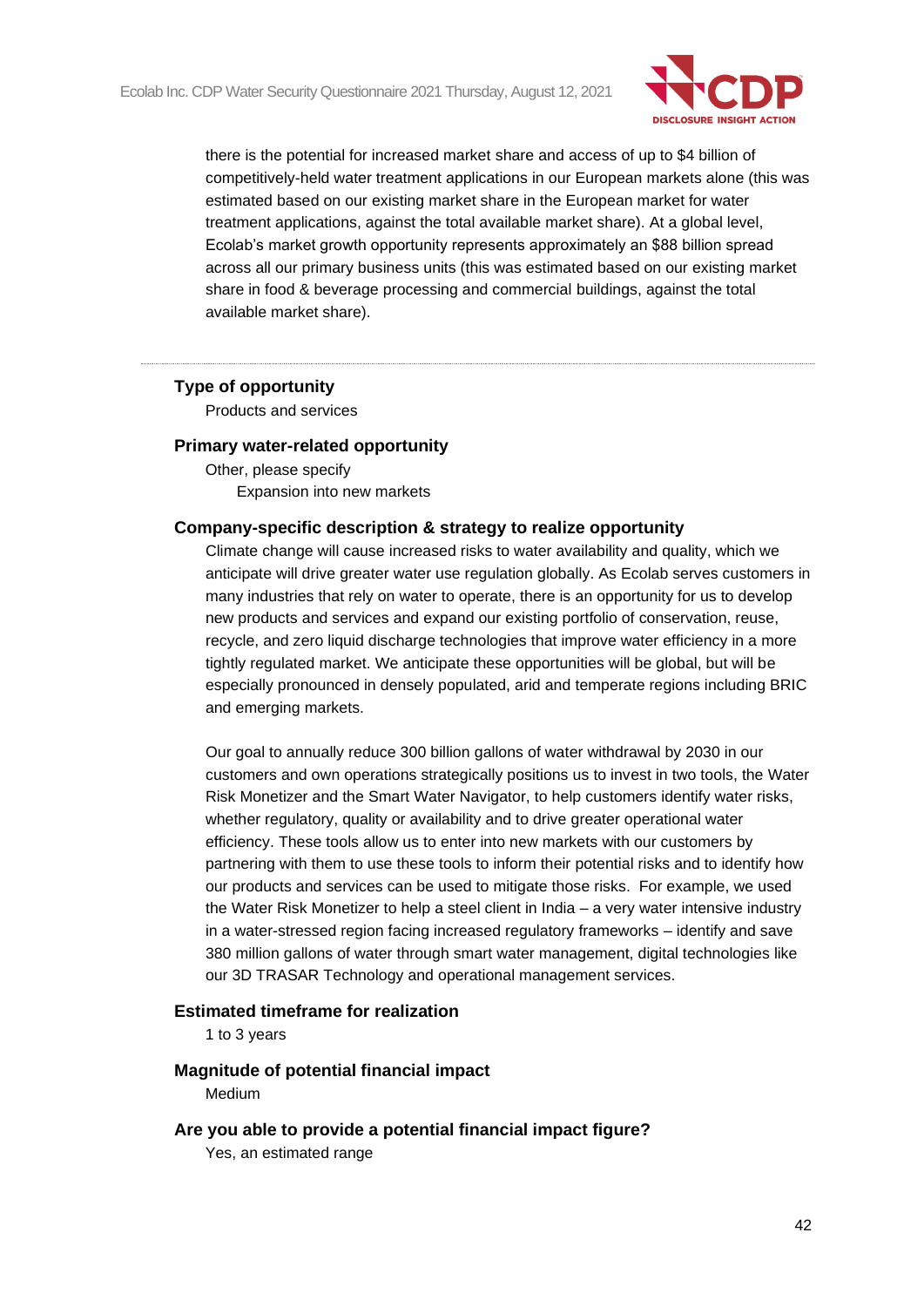Ecolab Inc. CDP Water Security Questionnaire 2021 Thursday, August 12, 2021



# **Potential financial impact figure (currency)**

**Potential financial impact figure – minimum (currency)** 500,000,000

**Potential financial impact figure – maximum (currency)** 1,500,000,000

# **Explanation of financial impact**

Our Global Industrial segment, of which water treatment applications is a large part, had \$5.8B in sales in 2020. With growth estimates for the water treatment systems market size projected at 7%+ per year, and a potential market of \$44B in 2025, we have an opportunity to expand our market share by growing from 8% to 10% per year. This would represent \$.5B to \$1.5B of potential additional sales compared to simply maintaining market share by growing at 7%. By innovating and maintaining market leadership, we have the opportunity to expand our share in a growing market.

# **W6. Governance**

# **W6.1**

# **(W6.1) Does your organization have a water policy?**

Yes, we have a documented water policy that is publicly available

# **W6.1a**

# **(W6.1a) Select the options that best describe the scope and content of your water policy.**

|     | <b>Scope</b>     | <b>Content</b>                                                                                                                                                                                                                                                                                                                                                 | <b>Please explain</b>                                                                                                                                                                                                                                                                                                                                                                                                                                                                                                                                                                                                                                                                                                                                                                                                                                                         |
|-----|------------------|----------------------------------------------------------------------------------------------------------------------------------------------------------------------------------------------------------------------------------------------------------------------------------------------------------------------------------------------------------------|-------------------------------------------------------------------------------------------------------------------------------------------------------------------------------------------------------------------------------------------------------------------------------------------------------------------------------------------------------------------------------------------------------------------------------------------------------------------------------------------------------------------------------------------------------------------------------------------------------------------------------------------------------------------------------------------------------------------------------------------------------------------------------------------------------------------------------------------------------------------------------|
| Row | Company-<br>wide | Description of business<br>dependency on water<br>Description of business<br>impact on water<br>Description of water-<br>related performance<br>standards for direct<br>operations<br>Reference to<br>international standards<br>and widely-recognized<br>water initiatives<br>Company water targets<br>and goals<br>Commitment to align<br>with public policy | Ecolab's publicly available Water Stewardship Position<br>formalizes our global commitment to undertake<br>responsible water stewardship for our company and<br>customers. Our Position is company-wide in scope, so<br>we apply the principles of this policy to all our<br>operations, as well as across our value chain. The aim<br>of the Position is to hold Ecolab accountable to<br>upholding principles of water stewardship and<br>supporting global progress towards achieving SDG Goal<br>#6: Ensure availability and sustainable management of<br>water and sanitation for all. The Position is incorporated<br>into our Office of Sustainability for application across our<br>business, and includes the following content:<br>1) Description of business dependency and business<br>impact on water;<br>2) Description of water-related performance standards, |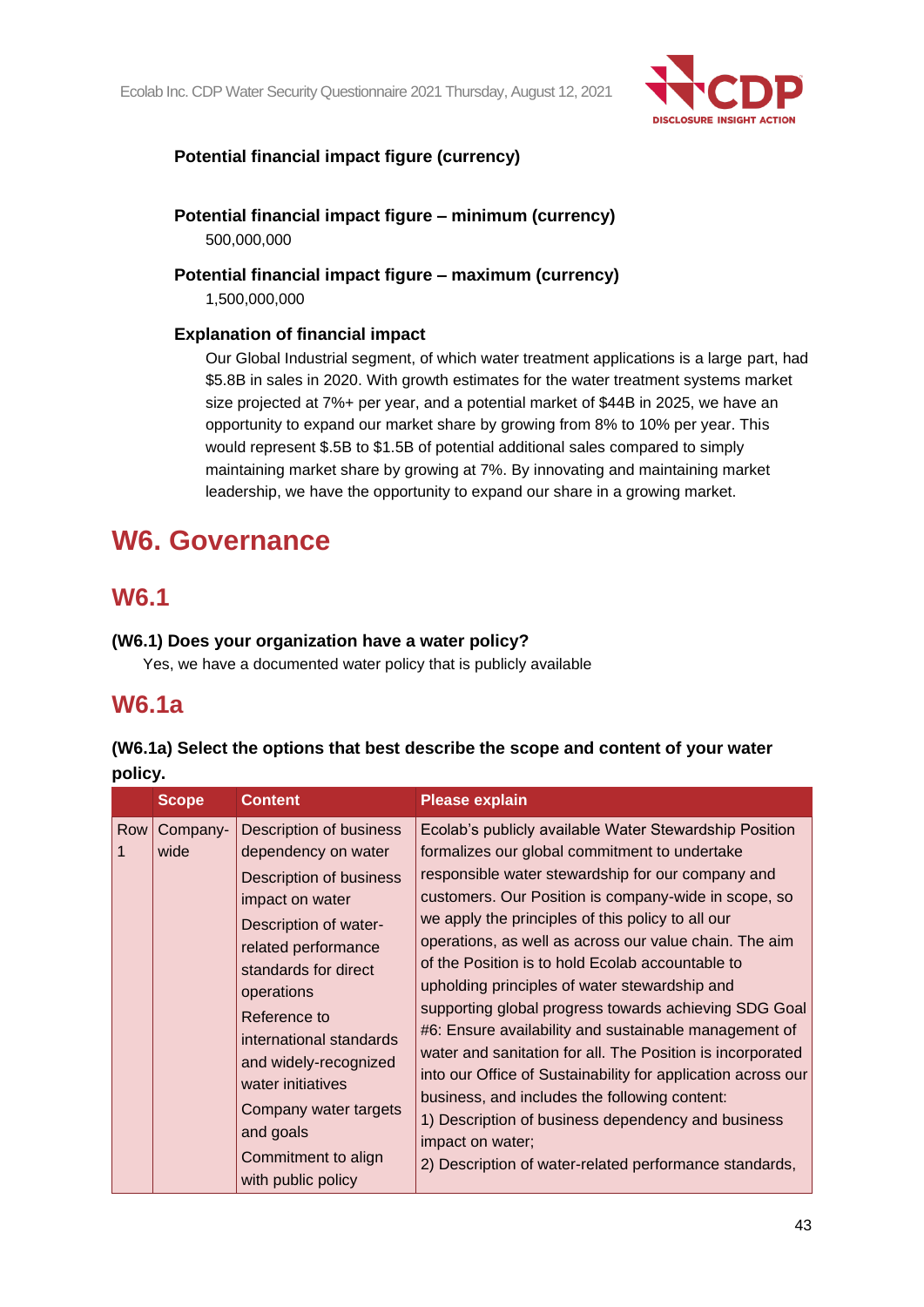

|  | initiatives, such as the<br><b>SDGs</b><br>Commitments beyond<br>regulatory compliance<br>Commitment to water-<br>related innovation<br>Commitment to                                                                    | international standards and widely-recognized water<br>initiatives, including the Alliance for Water Stewardship<br>Standard;<br>3) Description of company water targets and goals;<br>4) Commitment to align with public policy initiatives,<br>including UN SDG Goal #6, and target #6.4 to<br>"substantially increase water-use efficiency across all<br>sectors";                                                                                                                                                                                                                                                                                                                                                                                                                                            |
|--|--------------------------------------------------------------------------------------------------------------------------------------------------------------------------------------------------------------------------|------------------------------------------------------------------------------------------------------------------------------------------------------------------------------------------------------------------------------------------------------------------------------------------------------------------------------------------------------------------------------------------------------------------------------------------------------------------------------------------------------------------------------------------------------------------------------------------------------------------------------------------------------------------------------------------------------------------------------------------------------------------------------------------------------------------|
|  | Commitment to water<br>stewardship and/or<br>collective action<br>Acknowledgement of the<br>human right to water<br>and sanitation<br>Recognition of<br>environmental linkages,<br>for example, due to<br>climate change | 6) Commitments to water related innovation, including<br>addressing water risks in innovation processes and<br>partnering with customers to help them achieve their<br>water goals;<br>7) Commitment to stakeholder awareness and<br>education, including commitments to collaborate and<br>engage with stakeholders to reduce risks and impacts<br>and develop effective and sustainable solutions;<br>8) Commitment to water stewardship and/or collective<br>action, including promoting stewardship of natural<br>resources and environmental protection;<br>9) Acknowledgement of the human right to water and<br>sanitation; and<br>10) Recognition of environmental linkages, including the<br>importance of the food-energy-water nexus and climate<br>change impacts on water availability and quality. |

# **W6.2**

**(W6.2) Is there board level oversight of water-related issues within your organization?** Yes

# **W6.2a**

**(W6.2a) Identify the position(s) (do not include any names) of the individual(s) on the board with responsibility for water-related issues.**

| <b>Position of</b><br>individual | <b>Please explain</b>                                                                                                                                                                                                                                                                                                                                                                                                                                                                                                                                                                                                                                                      |
|----------------------------------|----------------------------------------------------------------------------------------------------------------------------------------------------------------------------------------------------------------------------------------------------------------------------------------------------------------------------------------------------------------------------------------------------------------------------------------------------------------------------------------------------------------------------------------------------------------------------------------------------------------------------------------------------------------------------|
| Board-level<br>committee         | While the full Board of Directors monitors the Company's progress on sustainability,<br>the Safety, Health and Environment (SHE) Committee of the Board has the highest<br>level of direct responsibility for all sustainability matters, including water-related<br>issues. Responsibility for water has been assigned to this Committee as it falls within<br>the scope of safety, health and environmental matters that are part of the principle<br>responsibilities and duties of the Committee.<br>As stated in its Charter, the SHE Committee is responsible for reviewing and<br>overseeing the Corporation's SHE policies, programs and practices that affect, or |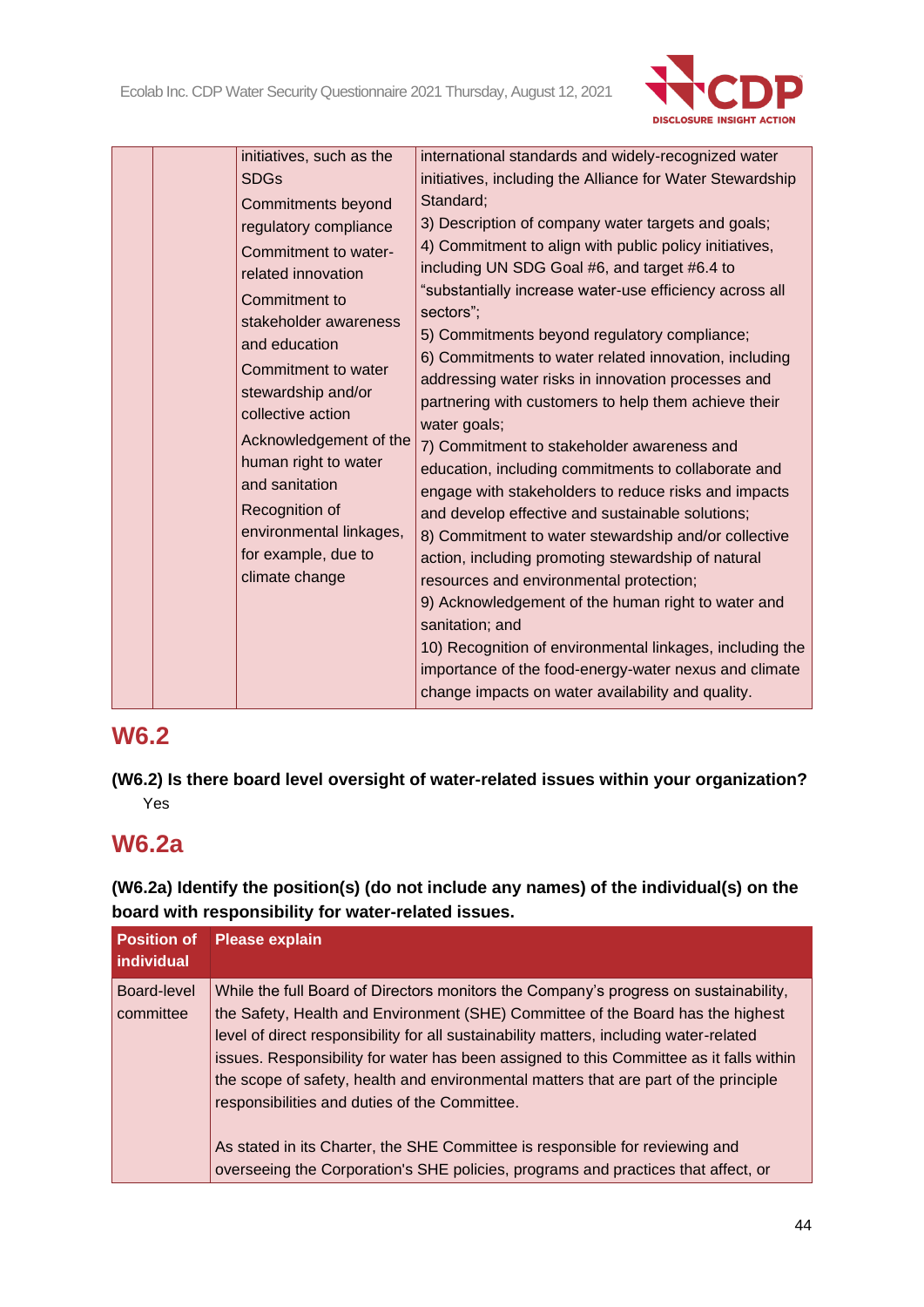

could affect, the Corporation's employees, customers, stockholders, and neighboring communities. This Committee reports to the Board of Directors and provides updates to the Board on the company's implementation of and progress against its sustainability goals, including water-related goals (for example, Ecolab's goals to restore greater than 50% of our water withdrawal and achieve Alliance for Water Stewardship (AWS) Standard certification in high-risk watersheds, reduce water withdrawal by 40% per unit production across our enterprise, and to conserve 300 billion gallons of water annually by 2030 by reducing water consumption in our customers' operations as well as our own). An example of a water-related decision made by the SHE committee is its 2020 decision to support enhanced effort on risk mitigation within our direct operations, approving our 2030 goal to restore greater than 50% of our water withdrawal and achieve Alliance for Water Stewardship (AWS) Standard certification in high-risk watersheds.

# **W6.2b**

|          | <b>Frequency that</b><br>water-related<br>issues are a<br>scheduled<br>agenda item | <b>Governance</b><br>mechanisms into<br>which water-related<br><b>issues</b> are<br>integrated                                                                                                                                                                                                                                                                                                      | <b>Please explain</b>                                                                                                                                                                                                                                                                                                                                                                                                                                                                                                                                                                                                                                                                                                                                                                                                                                                                                                                                                                                                                                                                                                                                                                                                                                                 |
|----------|------------------------------------------------------------------------------------|-----------------------------------------------------------------------------------------------------------------------------------------------------------------------------------------------------------------------------------------------------------------------------------------------------------------------------------------------------------------------------------------------------|-----------------------------------------------------------------------------------------------------------------------------------------------------------------------------------------------------------------------------------------------------------------------------------------------------------------------------------------------------------------------------------------------------------------------------------------------------------------------------------------------------------------------------------------------------------------------------------------------------------------------------------------------------------------------------------------------------------------------------------------------------------------------------------------------------------------------------------------------------------------------------------------------------------------------------------------------------------------------------------------------------------------------------------------------------------------------------------------------------------------------------------------------------------------------------------------------------------------------------------------------------------------------|
| Row<br>1 | Scheduled -<br>some meetings                                                       | Monitoring<br>implementation and<br>performance<br>Overseeing<br>acquisitions and<br>divestiture<br>Overseeing major<br>capital expenditures<br>Reviewing and<br>guiding annual<br>budgets<br>Reviewing and<br>guiding business<br>plans<br>Reviewing and<br>guiding major plans of<br>action<br>Reviewing and<br>guiding strategy<br>Reviewing and<br>guiding corporate<br>responsibility strategy | Ecolab's Corporate Sustainability Team monitors<br>the risks and opportunities related to water, as well<br>as the company's overall sustainability performance<br>by collaborating with our global SHE, supply chain,<br>regulatory, and corporate risk departments. The<br>Safety, Health and Environment (SHE) Committee<br>of the Board of Directors receives regular updates<br>on the implementation of and progress against<br>sustainability and water-related goals and activities<br>from the CSO/Vice President, Corporate<br>Responsibility who chairs the Corporate<br>Sustainability team. The Board of Directors then<br>receives an annual presentation from the SHE<br>Committee on the company's progress against its<br>sustainability goals, and implementation of projects<br>and related activities, which includes management<br>of potential climate-related issues including water,<br>as appropriate. Accordingly, the SHE Committee<br>discusses with the Board elements of each of the<br>governance mechanisms selected, including<br>guiding company strategy, approving performance<br>objectives, guiding major plans of action and<br>business plans, monitoring performance and<br>progress towards Ecolab's water-related targets, |

# **(W6.2b) Provide further details on the board's oversight of water-related issues.**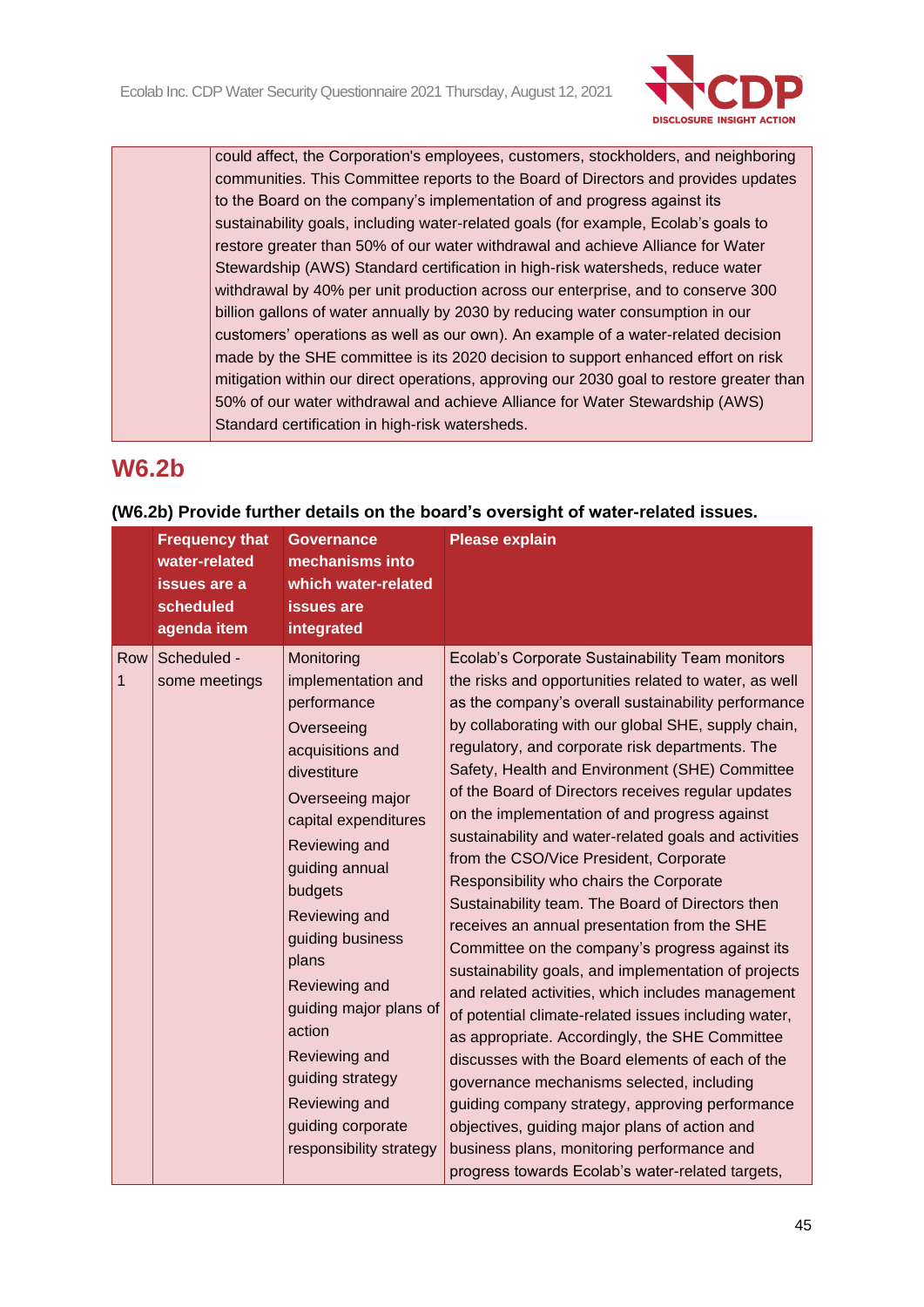

| Reviewing           | overseeing acquisitions and other capital          |
|---------------------|----------------------------------------------------|
| innovation/R&D      | expenditures which impact the annual budgeting     |
| priorities          | cycle, and reviewing innovation / R&D priorities.  |
| Setting performance | These activities consequently contribute to the    |
| objectives          | Board's oversight of and responsibility for review |
|                     | and guidance of water-related issues.              |
|                     |                                                    |

# **W6.3**

**(W6.3) Provide the highest management-level position(s) or committee(s) with responsibility for water-related issues (do not include the names of individuals).**

# **Name of the position(s) and/or committee(s)**

Chief Sustainability Officer (CSO)

# **Responsibility**

Both assessing and managing water-related risks and opportunities

# **Frequency of reporting to the board on water-related issues** Annually

## **Please explain**

Our CSO / VP, Corporate Responsibility leads Ecolab's Corporate Sustainability program, which includes water-related issues. Their water-related responsibilities include: 1) executing global water strategy, 2) integrating water stewardship principles, 3) executing water value propositions across our commercial sectors, 4) collaborating with executive leadership on long-term plans, 5) corporate reporting and disclosure, and 6) stakeholder engagement. The CSO/ VP, Corporate Responsibility reports to the CEO and sits on the Sustainability Executive Advisory Team (SEAT) which is made up of 10 members of the company's executive leadership team. The SEAT meets with the Corporate Sustainability Team on a quarterly basis. Outputs of these meetings are reported by the CSO/ VP, Corporate Responsibility to the SHE Committee of the Board, of which the CEO is a member, on an annual basis. Annual reports to the SHE Committee of the Board include progress against our water targets and goals.

# **W6.4**

# **(W6.4) Do you provide incentives to C-suite employees or board members for the management of water-related issues?**

|       | Provide incentives for management of water-related issues | <b>Comment</b> |
|-------|-----------------------------------------------------------|----------------|
| Row 1 | Yes                                                       |                |

# **W6.4a**

**(W6.4a) What incentives are provided to C-suite employees or board members for the management of water-related issues (do not include the names of individuals)?**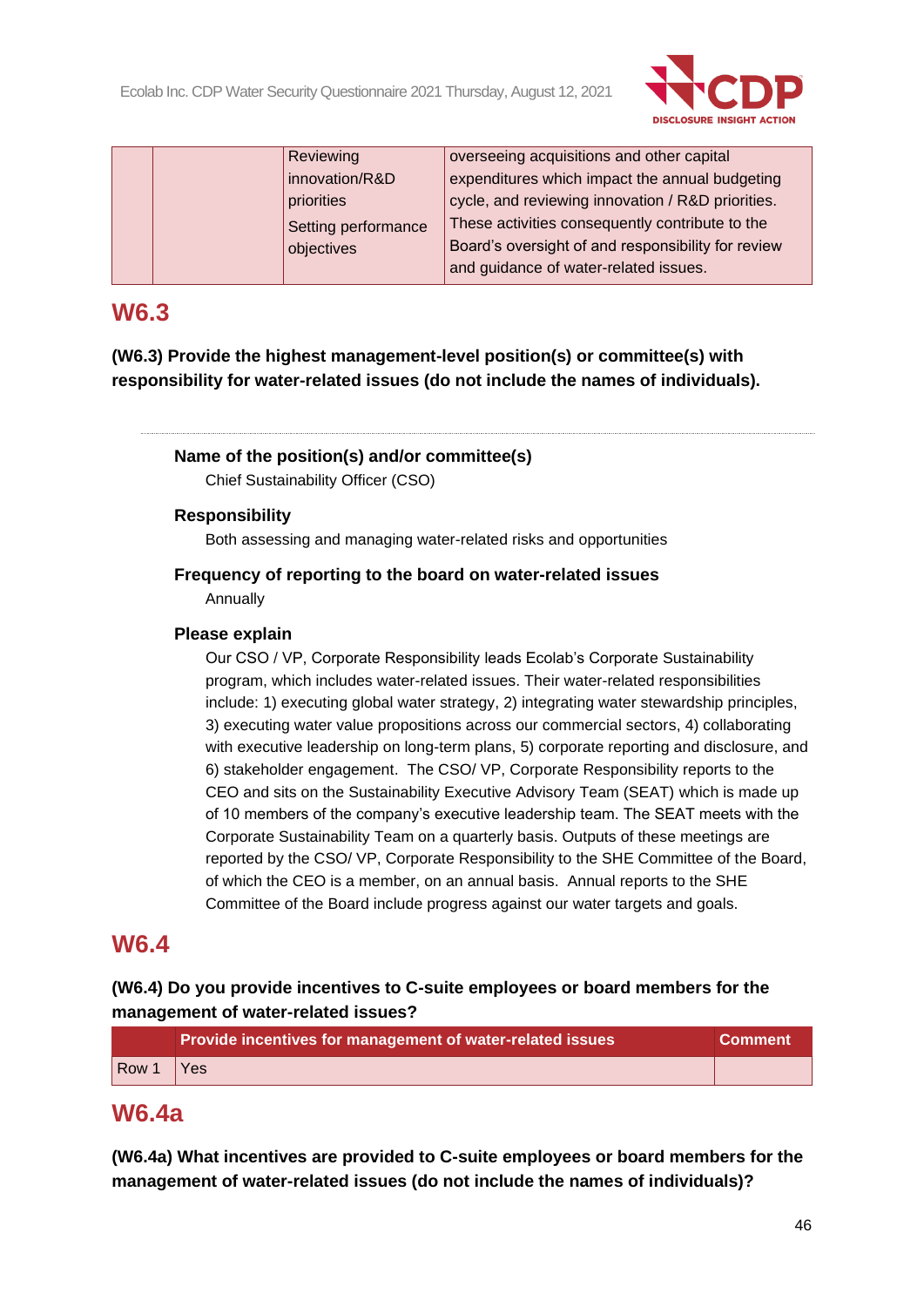

|                            | Role(s)<br>entitled to<br><i>incentive</i>      | <b>Performance</b><br>indicator                                                              | <b>Please explain</b>                                                                                                                                                                                                                                                                                                                                                                                                                                                                                                                                                                                                                                                                                                       |
|----------------------------|-------------------------------------------------|----------------------------------------------------------------------------------------------|-----------------------------------------------------------------------------------------------------------------------------------------------------------------------------------------------------------------------------------------------------------------------------------------------------------------------------------------------------------------------------------------------------------------------------------------------------------------------------------------------------------------------------------------------------------------------------------------------------------------------------------------------------------------------------------------------------------------------------|
| Monetary<br>reward         | Chief<br>Sustainability<br>Officer (CSO)        | Reduction of<br>water<br>withdrawals<br>Improvements in<br>efficiency - direct<br>operations | To promote sustained company success, strategic<br>sustainability indicators are part of how we measure<br>performance which is used to determine<br>compensation for executives and senior leaders.<br>Our Chief Sustainability Officer (CSO) has his goals<br>aligned with the development and execution of our<br>long term corporate environmental, social and<br>governance (ESG) goals including our 2030 goals of<br>1) achieving a positive water impact by restoring<br>greater than 50% water withdrawal and achieving<br>Alliance for Water Stewardship Standard<br>certification in high-risk watersheds where we<br>operate and 2) reducing withdrawal by 40% per unit<br>of production across our enterprise. |
| Non-<br>monetary<br>reward | No one is<br>entitled to<br>these<br>incentives |                                                                                              |                                                                                                                                                                                                                                                                                                                                                                                                                                                                                                                                                                                                                                                                                                                             |

# **W6.5**

**(W6.5) Do you engage in activities that could either directly or indirectly influence public policy on water through any of the following?**

Yes, trade associations

Yes, funding research organizations

# **W6.5a**

# **(W6.5a) What processes do you have in place to ensure that all of your direct and indirect activities seeking to influence policy are consistent with your water policy/water commitments?**

Ecolab maintains a formal process to manage all direct and indirect engagement with policy makers and related organizations to ensure we have a common approach that is also consistent with our business strategy. This process covers the scope and business impact of specific policy issues and is integrated into the annual business continuity and risk management assessment process so that any activities that influence policy are evaluated for their alignment with Ecolab's strategic corporate business strategy, including, but not limited to water-related aspects. If inconsistency is discovered, these are immediately flagged for action by the Government Affairs organization. One example is the extended drought in California in 2015 and the governors mandate on water reduction. The CA Water Board opted not to place any new stringent water efficiency requirements on the Commercial Industrial and Institutional (CII) sectors and leave more of the onus on residents and Ag. While Ecolab would have preferred to influence for new, more rigorous water use restrictions on our customers (CII) we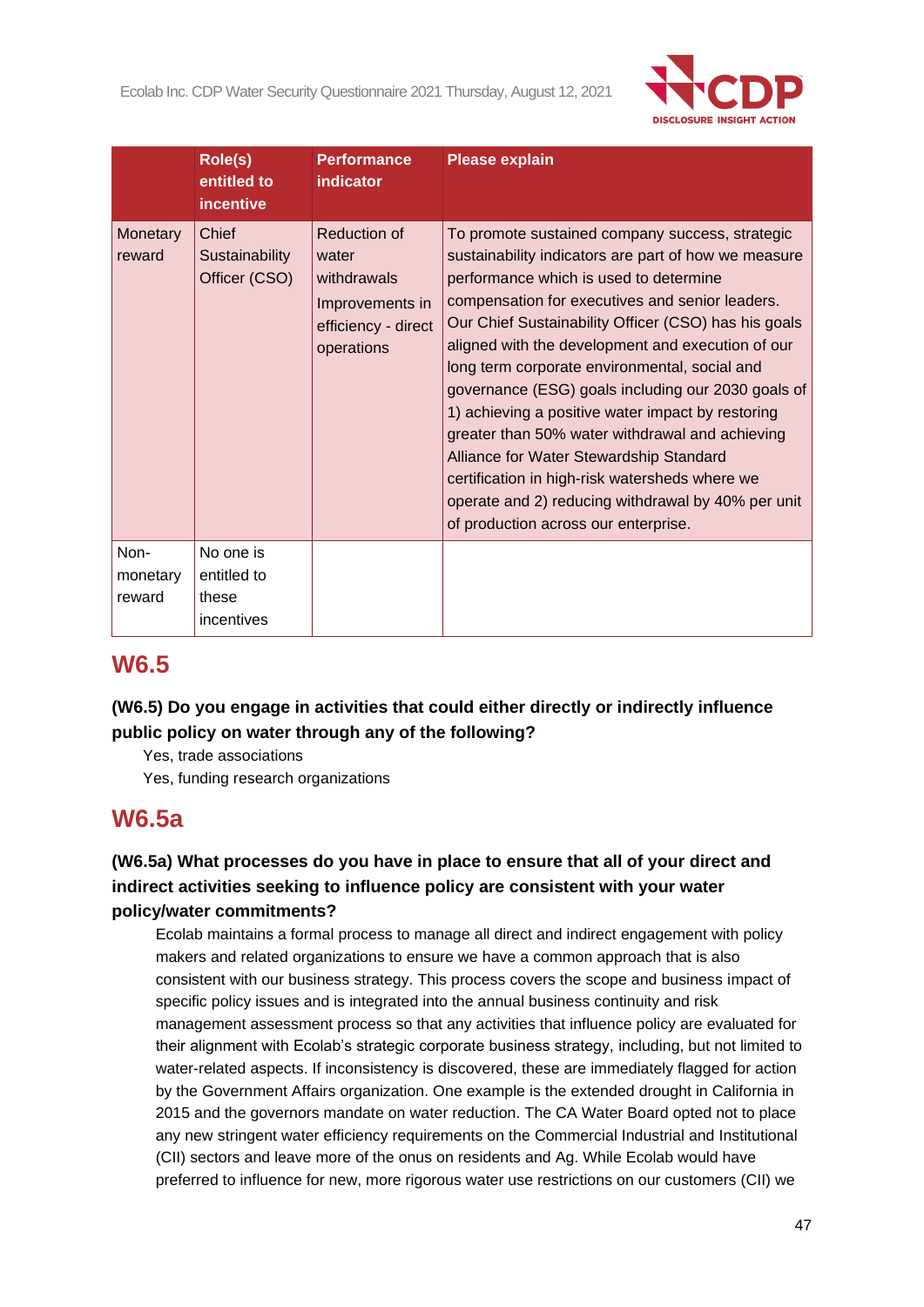

chose not to do so - even though it would have helped Ecolab's business. We did so in the best interest of our customers.

# **W6.6**

# **(W6.6) Did your organization include information about its response to water-related risks in its most recent mainstream financial report?**

Yes (you may attach the report - this is optional)

Ecolab-Annual-Report-2020-Web-Version.pdf

# **W7. Business strategy**

# **W7.1**

|                                     | Are water-<br>related issues<br>integrated?     | time<br>horizon<br>(years) | <b>Long-term Please explain</b>                                                                                                                                                                                                                                                                                                                                                                                                                                                                                                                                                                                                                                                                                                                                                                                                                                                                                                                                                                                                                                                                                                                                                                                                                                                                                                                                                                                                     |
|-------------------------------------|-------------------------------------------------|----------------------------|-------------------------------------------------------------------------------------------------------------------------------------------------------------------------------------------------------------------------------------------------------------------------------------------------------------------------------------------------------------------------------------------------------------------------------------------------------------------------------------------------------------------------------------------------------------------------------------------------------------------------------------------------------------------------------------------------------------------------------------------------------------------------------------------------------------------------------------------------------------------------------------------------------------------------------------------------------------------------------------------------------------------------------------------------------------------------------------------------------------------------------------------------------------------------------------------------------------------------------------------------------------------------------------------------------------------------------------------------------------------------------------------------------------------------------------|
| Long-term<br>business<br>objectives | Yes, water-<br>related issues<br>are integrated | $11 - 15$                  | Following water-related issues are part of Ecolab's long-<br>term business planning objectives: water withdrawals,<br>water discharge & consumption in operations, upstream<br>& downstream; and water-related risks as affected by<br>climate change, including future water stress. We<br>integrate water consumption issues & risks into<br>operational goal setting strategy & business continuity<br>planning activities. Water-related risks & business<br>continuity issues are addressed by the Annual<br>Assessment of Significant Business Risks where results<br>from annual water risk assessments are raised to the<br>Enterprise Risk Team for consideration as a part of<br>broader business risk assessment. This influences key<br>decisions like future facility sites, & where to deploy<br>capital for efficiency improvements or enhance<br>resilience in water-stressed regions. An example is the<br>identification, management & implementation of the<br>AWS Standard at 2 plants in California's Central Valley<br>facing severe drought conditions. Our time horizon<br>extends 11-15 years based on long-lived assets & long-<br>term business objectives that we've committed to,<br>including our 2030 customer impact goal of helping<br>customers conserve 300 billion gallons of water<br>annually, & our 2030 operational goals of 1) restoring<br>>50% water withdrawal & achieving AWS Standard |

**(W7.1) Are water-related issues integrated into any aspects of your long-term strategic business plan, and if so how?**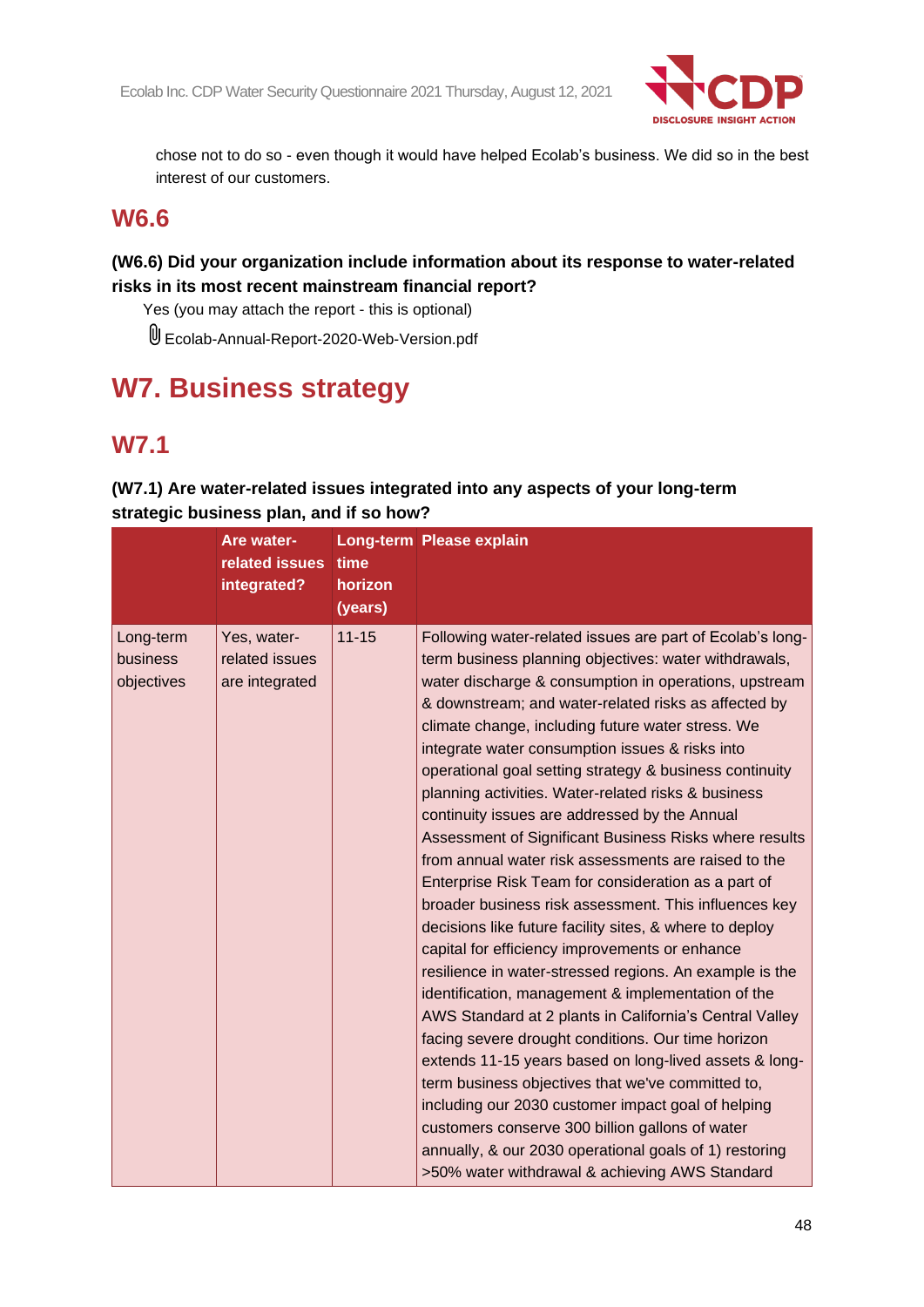

|                                                      |                                                 |           | certification in high-risk watersheds where we operate,<br>& 2) reducing withdrawal 40% / unit of production. The<br>view extends to partnerships like Project WET<br>Foundation & The Nature Conservancy.                                                                                                                                                                                                                                                                                                                                                                                                                                                                                                                                                                                                                                                                                                      |
|------------------------------------------------------|-------------------------------------------------|-----------|-----------------------------------------------------------------------------------------------------------------------------------------------------------------------------------------------------------------------------------------------------------------------------------------------------------------------------------------------------------------------------------------------------------------------------------------------------------------------------------------------------------------------------------------------------------------------------------------------------------------------------------------------------------------------------------------------------------------------------------------------------------------------------------------------------------------------------------------------------------------------------------------------------------------|
| Strategy for<br>achieving<br>long-term<br>objectives | Yes, water-<br>related issues<br>are integrated | $11 - 15$ | Water-related issues included in Ecolab's strategy for<br>long-term business objectives: water withdrawals, water<br>discharge & consumption, upstream & downstream; &<br>water-related risks as affected by climate change,<br>including future water stress. Our 2030 goals include a<br>customer impact goal of helping customers conserve<br>300 B gal of water annually & our operational goals 1)<br>achieving a positive water impact by restoring >50%<br>water withdrawal & achieving AWS Standard<br>certification in high-risk watersheds 2) a (+) water<br>impact goal of 40%/ unit of production.<br>To drive progress, we continue:<br>- Working with 16 sites to restore 50% (+) water impact<br>in high-risk basins<br>- Process improvements to streamline AWS<br>implementation in high-risk watersheds, including<br>guidance for accountability, standardized tools &<br>detailed timelines |
|                                                      |                                                 |           | - Improving tools to help partners develop water<br>management best practices<br>- Introducing new tech & services to manage water in<br>our plants                                                                                                                                                                                                                                                                                                                                                                                                                                                                                                                                                                                                                                                                                                                                                             |
|                                                      |                                                 |           | Water risk assessments identify vulnerable sites & have<br>resulted in mitigation & adaptation strategies at several<br>manufacturing sites. At our largest water-using plant in<br>Clearing, IL we adopted a mitigation strategy to reduce<br>withdrawal from Lake Michigan. Using tools like our<br>Smart Water Navigator, we decided to invest in water<br>reclaim systems that will reduce water use 30%. Our<br>time horizon extends 11-15 years. This view helps<br>ensure our production/ business continuity & evaluate<br>water risks beyond a 10 year timeframe.                                                                                                                                                                                                                                                                                                                                      |
| Financial<br>planning                                | Yes, water-<br>related issues<br>are integrated | $11 - 15$ | Water-related issues included in financial planning<br>activities: water withdrawals, discharge & consumption<br>in operations, upstream & downstream; & water-related<br>risks affected by climate change, including future water<br>stress. We integrate water consumption & water-related<br>risks into financial planning activities through annual<br>capital & operational expenditure planning cycle, & in<br>our Create & Maintain Value program which deploys                                                                                                                                                                                                                                                                                                                                                                                                                                          |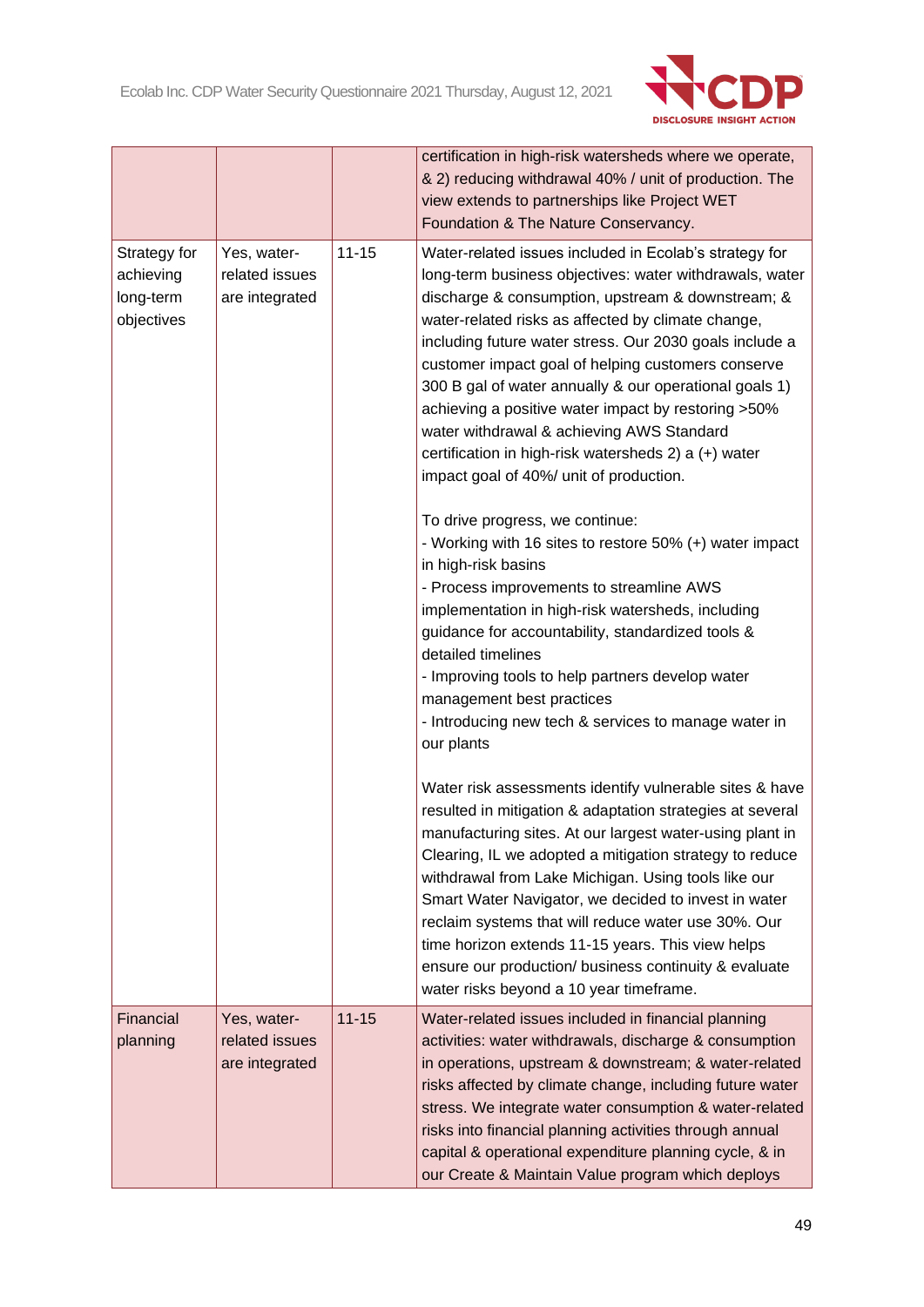

| capital to our most material manufacturing plants to       |
|------------------------------------------------------------|
| increase efficiency. Water-related risks & business        |
| continuity issues are addressed by Annual Assessment       |
| of Significant Business Risks where water risk             |
| assessment results are raised to the Enterprise Risk       |
| Team for consideration in financial planning, such as      |
| future plant sites, & increasing or adjusting insurance    |
| policies for sites with known or predicted water risks. An |
| example is the identification, management &                |
| implementation of AWS Standard at 2 plants in              |
| California's Central Valley facing severe drought. Our     |
| time horizon extends 11-15 years based on long-lived       |
| assets & long-term business objectives we've               |
| committed to, including our 2030 goals of conserving       |
| 300 B gal of water annually in customers' operations,      |
| and operational goals 1) restoring >50% water              |
| withdrawal & achieving AWS certification in high-risk      |
| watersheds, 2) reducing withdrawal 40% / unit of           |
| production. The extended view ensures we have              |
| sufficient financial resources for managing risks that     |
| may emerge beyond a 10 year timeframe.                     |
|                                                            |

# **W7.2**

**(W7.2) What is the trend in your organization's water-related capital expenditure (CAPEX) and operating expenditure (OPEX) for the reporting year, and the anticipated trend for the next reporting year?**

## **Row 1**

**Water-related CAPEX (+/- % change)** -33 **Anticipated forward trend for CAPEX (+/- % change)** 10 **Water-related OPEX (+/- % change)**

-0.5

# **Anticipated forward trend for OPEX (+/- % change)**

0.25

# **Please explain**

water-related CAPEX investments decreased in 2020. Impacts of COVID-19 (global sales down 6.1% from 2019 -2020) reduced capital expenditure 33%. We estimated % change in water-related CAPEX using total expenditure decrease. 2020 CAPEX reflects commitments to reduce withdrawals at largest plants. We assess the potential of water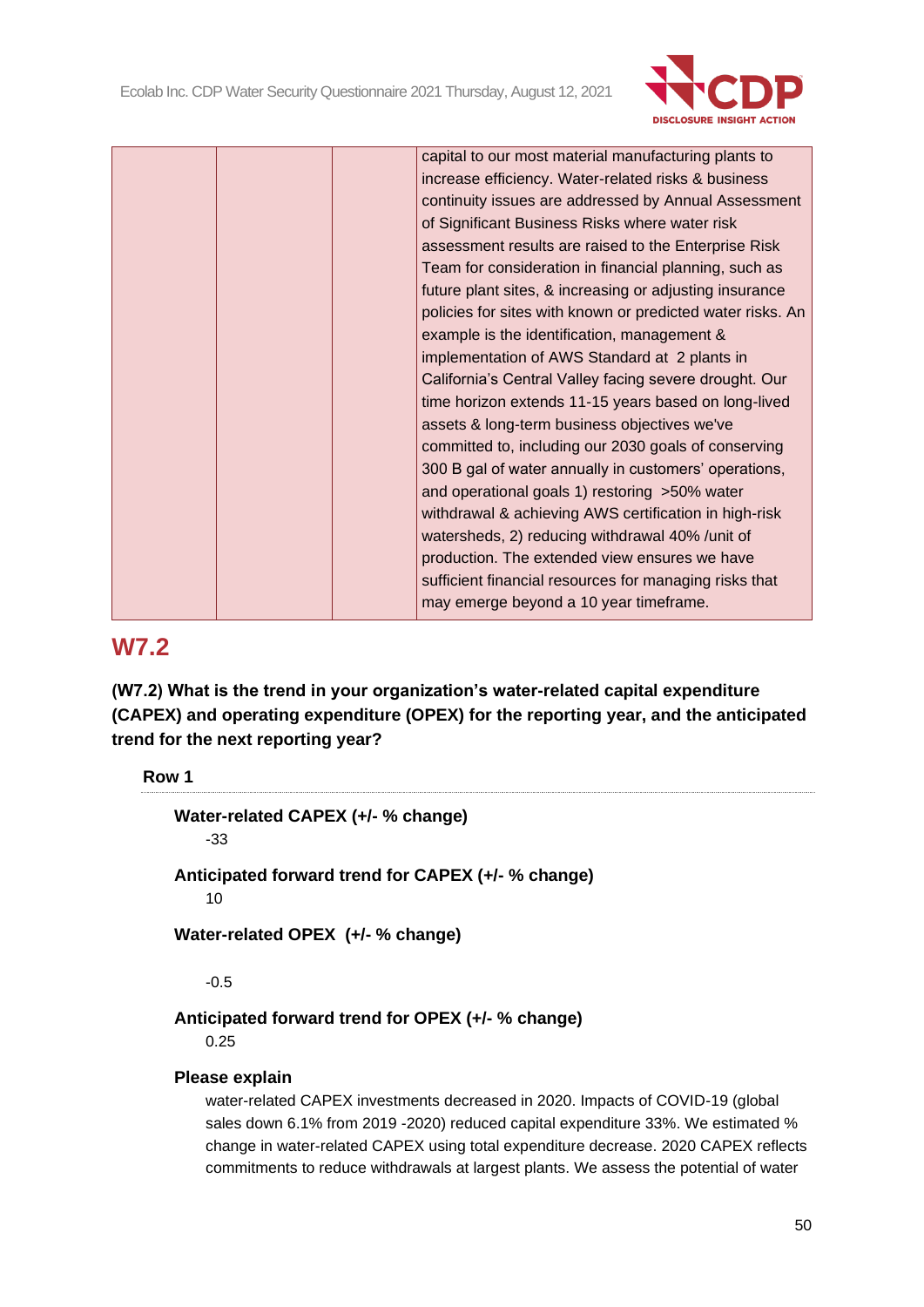

recycling projects at sites with high water use &/or in water stressed regions. We anticipate increased water-related CAPEX in 2021.

We had decreased OPEX in 2020. We maintained significant R&D investments for water-related products & services & realized decreased spend on water withdrawals. Total water withdrawals decreased 12.1% from 7,457 ML (2019) to 6,558 ML (2020). This was anticipated by efforts to improve water efficiency & expand use of recycled water, aligned with 2020 & 2030 water intensity targets. Our rate of investment in OPEX projects was reduced due to COVID-19. We anticipate increased OPEX investment in 2021.

# **W7.3**

# **(W7.3) Does your organization use climate-related scenario analysis to inform its business strategy?**

|                  | Use of climate-related scenario analysis | <b>Comment</b> |
|------------------|------------------------------------------|----------------|
| Row <sup>1</sup> | Yes                                      |                |

# **W7.3a**

**(W7.3a) Has your organization identified any water-related outcomes from your climate-related scenario analysis?**

Yes

# **W7.3b**

**(W7.3b) What water-related outcomes were identified from the use of climate-related scenario analysis, and what was your organization's response?**

|     | <b>Climate-</b><br>related<br><b>scenarios</b><br>and models<br>applied | Description of possible water-related Company response to possible<br>outcomes | water-related outcomes                    |
|-----|-------------------------------------------------------------------------|--------------------------------------------------------------------------------|-------------------------------------------|
| Row | Other,                                                                  | As a specialty chemicals company,                                              | The annual water risk assessment          |
|     | please                                                                  | Ecolab faces less exposure to climate-                                         | results help us prioritize where to focus |
|     | specify                                                                 | related risks than raw material chemical                                       | our water conservation and efficiency     |
|     | <b>RCP 8.5</b>                                                          | industry peers. We have significant                                            | efforts across the business. The          |
|     |                                                                         | climate related opportunities due to our                                       | timescale of our response is short-term   |
|     |                                                                         | products and services which deliver                                            | (0-5 years), and we have already          |
|     |                                                                         | energy and water savings. However,                                             | invested in risk mitigation water         |
|     |                                                                         | we believe climate impacts on water                                            | projects at many of our sites identified  |
|     |                                                                         | availability and pricing present a                                             | as at-risk. For example, both sites that  |
|     |                                                                         | material risk. We conduct a scenario                                           | exceeded criteria thresholds in our       |
|     |                                                                         | analysis annually to evaluate if facilities                                    | latest water risk assessment are          |
|     |                                                                         | operate in water stressed areas. The                                           | working hard to mitigate this risk and    |
|     |                                                                         | assessment analyses conditions under                                           | are in scope of our 2030 Impact Goal      |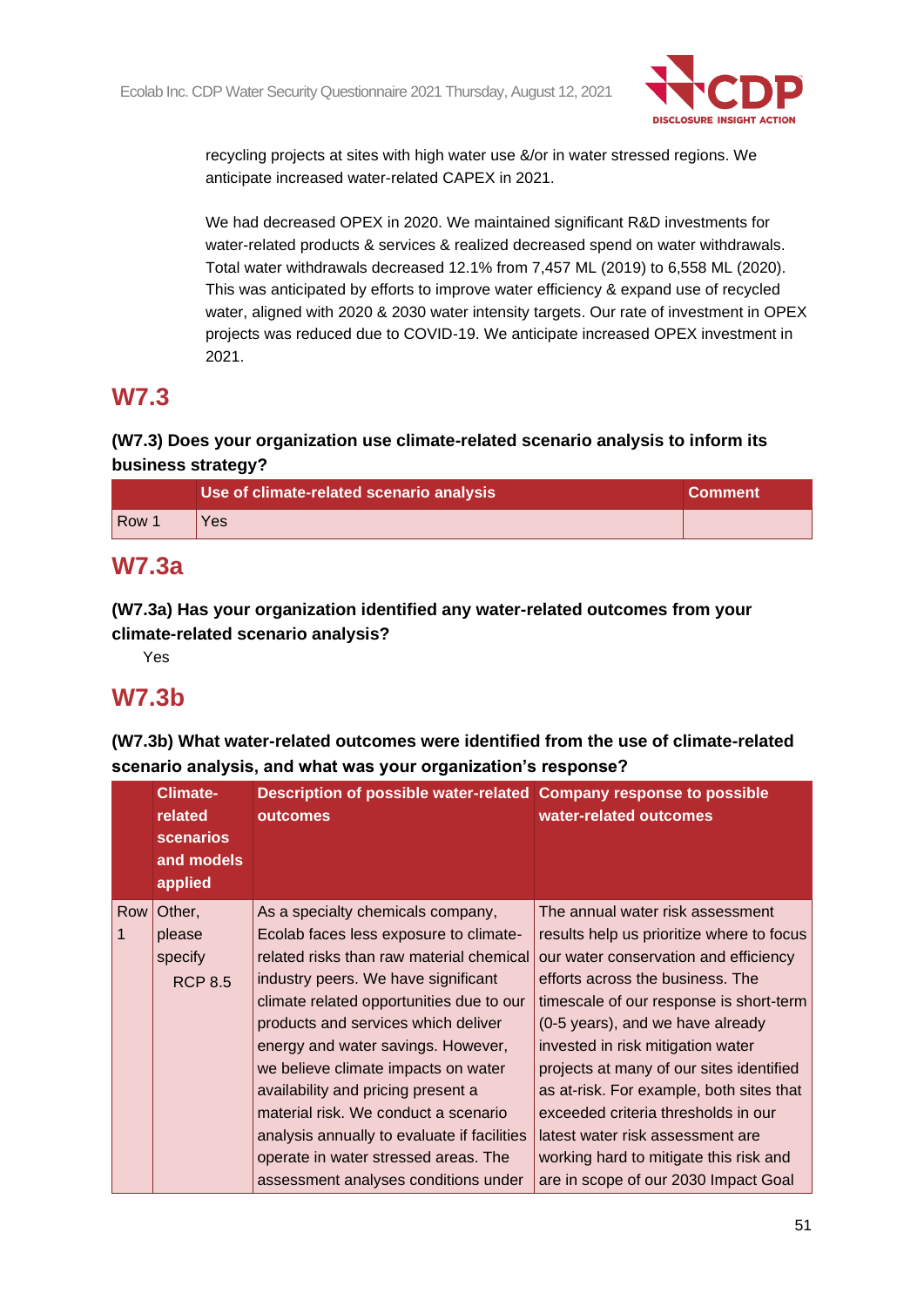

|  | multiple climate scenarios to determine<br>our resilience to potential changes.,<br>modeling changes in water demand,<br>supply, stress, and seasonal variability<br>for three periods, two climate scenarios<br>(RCP4.5 & RCP8.5) and two shared<br>socioeconomic pathways incorporated<br>into the WRI Aqueduct tool. Our overall<br>assessment focuses on a 2030<br>"business as usual" scenario (SSP2<br>RCP8.5) reflecting a world with stable<br>development and rising CO2<br>emissions.<br>In 2020 18% of Ecolab withdrawal was<br>sourced from areas with "high" or<br>"extremely high" baseline water stress<br>(Aqueduct). Further evaluating current<br>and future risk, we assessed high BWS<br>sites against:<br>1. Production intensity (site production/<br>total) $>1\%$<br>2. 10-year potential Revenue at Risk<br>>10% (based on Smart Water<br>Navigator tool)<br>3. Future BWS remains the same or<br>increases according to IPCC RCP 8.5.<br>Using this criteria, only two sites (5%<br>production, 2% withdrawal) were | to restore greater than 50% of water<br>withdrawal and obtain AWS<br>certification within high-risk<br>watersheds. One of the sites, our City<br>of Industry plant in California, obtained<br>AWS certification in 2017.<br>Previous risk assessments factored<br>into our decisions to obtain Alliance for<br>Water Stewardship certification at our<br>manufacturing facility in Carson,<br>California, and to invest in a water<br>reclamation system at our Clearing,<br>Illinois site.<br>We believe our risk threshold overall<br>remains low and below our defined<br>substantive risk threshold, and is<br>diversified across our global portfolio of<br>production facilities. Ecolab is<br>continuing to evaluate and will include<br>other physical and transition risks and<br>opportunities into its annual scenario<br>analysis and enterprise risk evaluation<br>processes in the future. |
|--|-----------------------------------------------------------------------------------------------------------------------------------------------------------------------------------------------------------------------------------------------------------------------------------------------------------------------------------------------------------------------------------------------------------------------------------------------------------------------------------------------------------------------------------------------------------------------------------------------------------------------------------------------------------------------------------------------------------------------------------------------------------------------------------------------------------------------------------------------------------------------------------------------------------------------------------------------------------------------------------------------------------------------------------------------|----------------------------------------------------------------------------------------------------------------------------------------------------------------------------------------------------------------------------------------------------------------------------------------------------------------------------------------------------------------------------------------------------------------------------------------------------------------------------------------------------------------------------------------------------------------------------------------------------------------------------------------------------------------------------------------------------------------------------------------------------------------------------------------------------------------------------------------------------------------------------------------------------------|
|  | identified as operating in basins where<br>production may be affected by water<br>risk.                                                                                                                                                                                                                                                                                                                                                                                                                                                                                                                                                                                                                                                                                                                                                                                                                                                                                                                                                       |                                                                                                                                                                                                                                                                                                                                                                                                                                                                                                                                                                                                                                                                                                                                                                                                                                                                                                          |

# **W7.4**

**(W7.4) Does your company use an internal price on water?**

**Row 1**

## **Does your company use an internal price on water?**

Yes

## **Please explain**

We apply the outputs from the Smart Water Navigator tool to assess the true cost of water to sites that identified as having high current baseline water stress, and use the risk premium and potential revenue-at-risk metrics to support the business case for investing in water saving projects. For example, we utilized the Smart Water Navigator when evaluating the business case for a water reclamation project at our Clearing,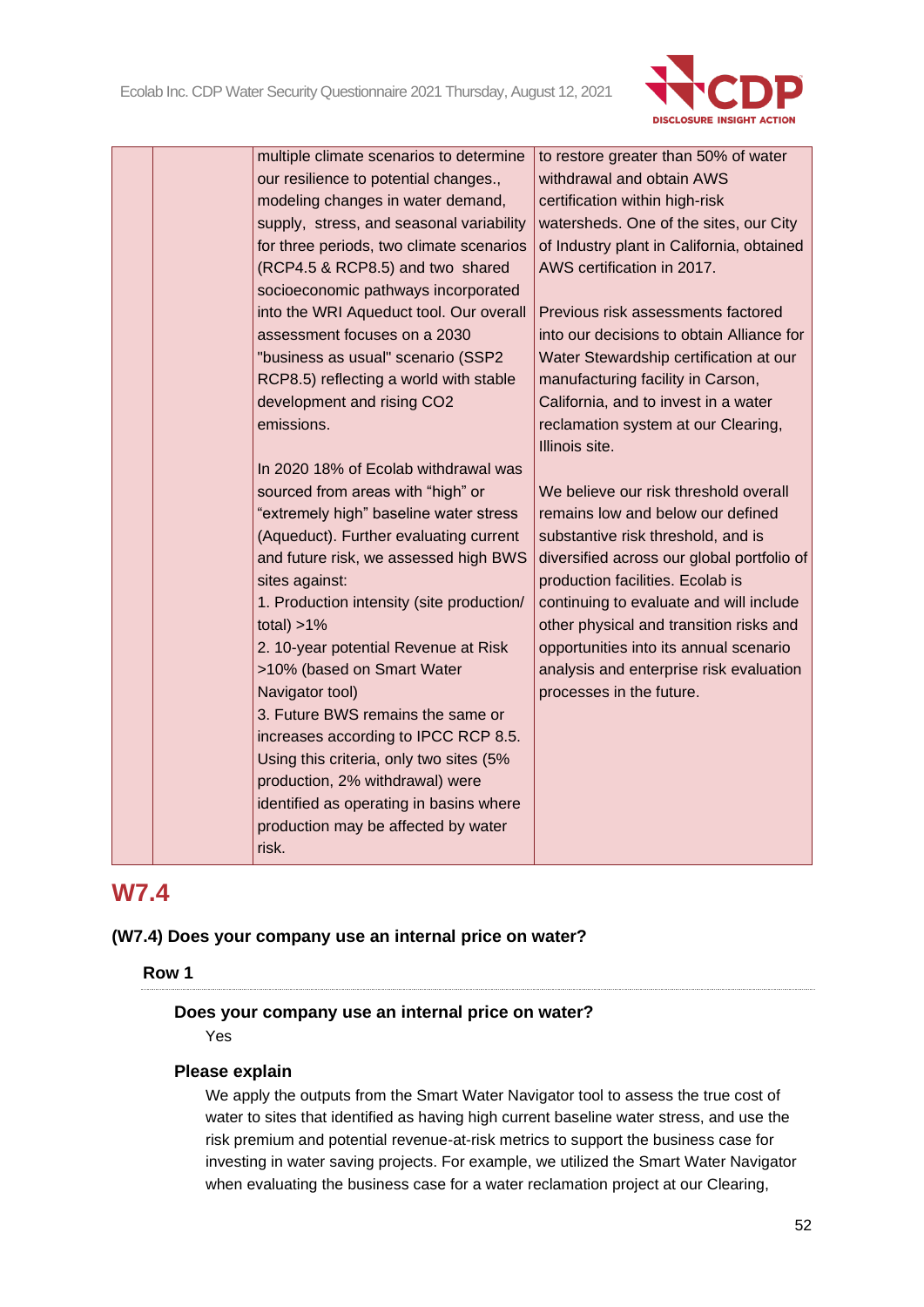

Illinois site. The analysis supported the case for investment in a seal pot recirculation system which became operational in 2020.

As more businesses and other water users begin to operationalize a risk-adjusted cost of water, they are more equipped to reduce their water use, especially in water-scarce areas where it's needed most. This, in turn, helps the communities in which tool users operate by reducing demand for a scarce and critical resource. Our shared goal is to drive more businesses to use data to inform actionable plans to save, reduce and recycle water.

# **W8. Targets**

# **W8.1**

# **(W8.1) Describe your approach to setting and monitoring water-related targets and/or goals.**

|          | <b>Levels for</b><br>targets and/or<br>goals                                                                                                                                                                    | <b>Monitoring at</b><br>corporate<br>level                                                                   | Approach to setting and monitoring targets and/or<br>goals                                                                                                                                                                                                                                                                                                                                                                                                                                                                                                                                                                                                                                                                                                                                                                                                                                                                                                                                                                                                                                                                                                                                                                                                                                                                                                                                         |
|----------|-----------------------------------------------------------------------------------------------------------------------------------------------------------------------------------------------------------------|--------------------------------------------------------------------------------------------------------------|----------------------------------------------------------------------------------------------------------------------------------------------------------------------------------------------------------------------------------------------------------------------------------------------------------------------------------------------------------------------------------------------------------------------------------------------------------------------------------------------------------------------------------------------------------------------------------------------------------------------------------------------------------------------------------------------------------------------------------------------------------------------------------------------------------------------------------------------------------------------------------------------------------------------------------------------------------------------------------------------------------------------------------------------------------------------------------------------------------------------------------------------------------------------------------------------------------------------------------------------------------------------------------------------------------------------------------------------------------------------------------------------------|
| Row<br>1 | Company-wide<br>targets and goals<br><b>Business level</b><br>specific targets<br>and/or goals<br>Site/facility<br>specific targets<br>and/or goals<br><b>Brand/product</b><br>specific targets<br>and/or goals | Targets are<br>monitored at<br>the corporate<br>level<br>Goals are<br>monitored at<br>the corporate<br>level | Ecolab's approach to target setting and goal setting<br>incorporates the following aspects:<br>1) evaluating prior impact and performance;<br>2) evaluating benchmarks and industry best practices;<br>3) engaging with key internal stakeholders for input into<br>understanding key risks and opportunities, as well as the<br>recommended scope, ambition, timeframe and feasibility<br>of targets and goals;<br>4) engaging with key external stakeholders to validate<br>potential scope, ambition, and timeframe of targets and<br>goals;<br>5) working with subject matter experts and functional and<br>business leads to determine strategy/tactics for achieving<br>targets and goals;<br>6) developing the business case for environmental and<br>financial metrics and determining investments required to<br>achieve targets and goals; and<br>7) validating proposed goals and targets to Ecolab's<br>Sustainability Executive Advisory Team (SEAT) which is<br>made up of 10 members of the company's executive<br>leadership team and governs our sustainability strategy.<br>The SEAT meets with the Corporate Sustainability Team<br>on a quarterly basis and is responsible for operationalizing<br>sustainability across the company including evaluating<br>goals and targets and monitoring performance. Corporate-<br>wide targets are then submitted for consideration and |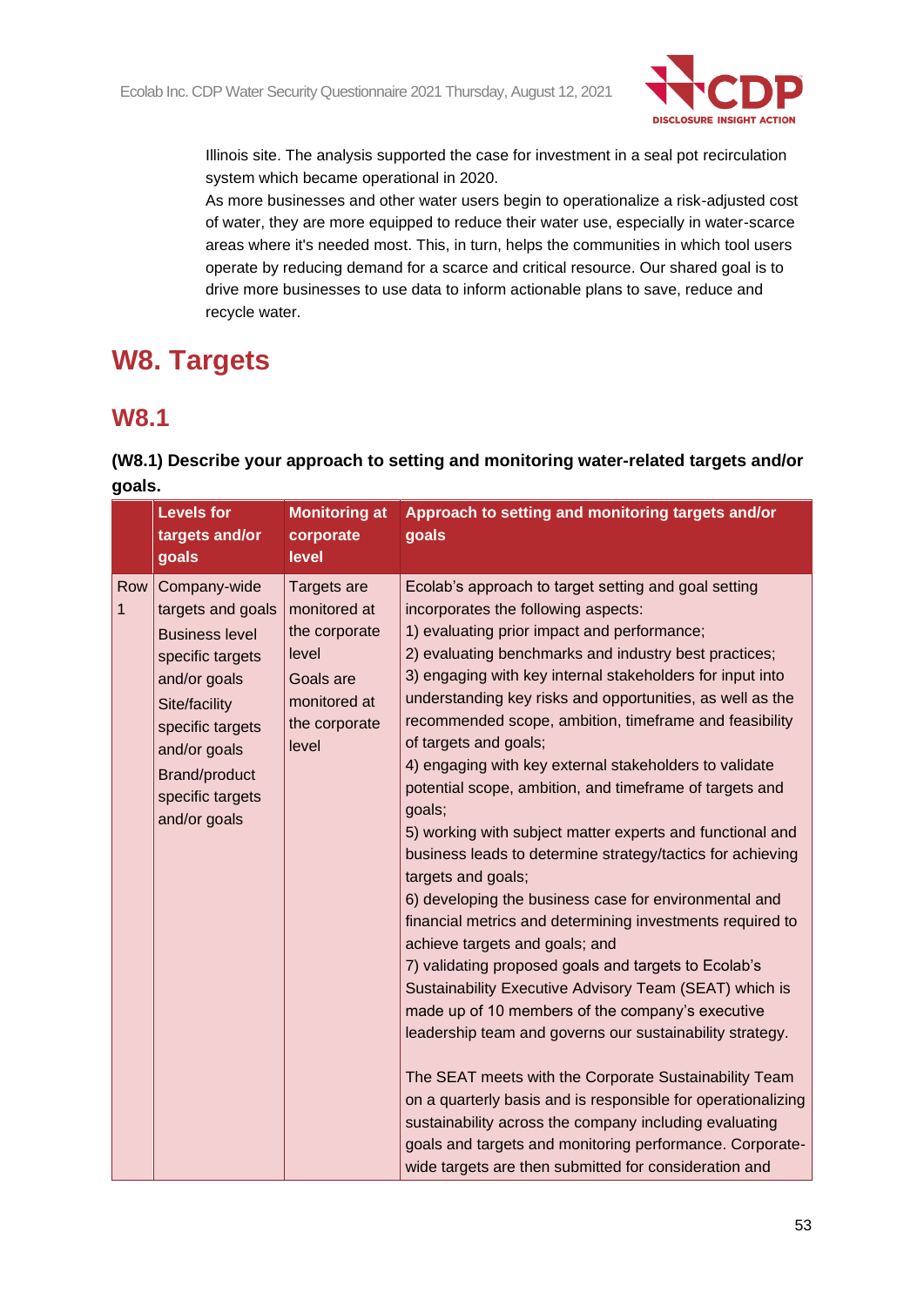

|  | approval by the Safety, Health and Environment (SHE)            |
|--|-----------------------------------------------------------------|
|  | Committee of the Board which has the highest level of           |
|  | direct responsibility for all sustainability matters, including |
|  | water-related issues, and the setting of targets and goals.     |
|  | The SHE Committee of the Board approved Ecolab's                |
|  | current goals to reduce water impact per million dollar         |
|  | sales by 25% by 2020, conserve 300 billion gallons of           |
|  | water annually by reducing water consumption within our         |
|  | own and our customer's operations by 2030, restore              |
|  | greater than 50% water withdrawal and achieve Alliance          |
|  | for Water Stewardship Standard certification in high-risk       |
|  | watersheds where we operate by 2030, and reduce                 |
|  | withdrawal by 40% per unit of production across our             |
|  | enterprise by 2030.                                             |

# **W8.1a**

**(W8.1a) Provide details of your water targets that are monitored at the corporate level, and the progress made.**

# **Target reference number**

Target 1

## **Category of target**

Water withdrawals

## **Level**

Company-wide

# **Primary motivation**

Water stewardship

## **Description of target**

Reduce water impact intensity by 25% by 2020 from a 2015 baseline by reducing our total water withdrawals per million-dollar sales and investing in nature-based solutions

### **Quantitative metric**

Other, please specify

Water impact intensity (Cubic Meter Water withdrawals – Cubic Meter Water Replenishment)/ million-dollar sales

## **Baseline year**

2015

**Start year**

2016

**Target year**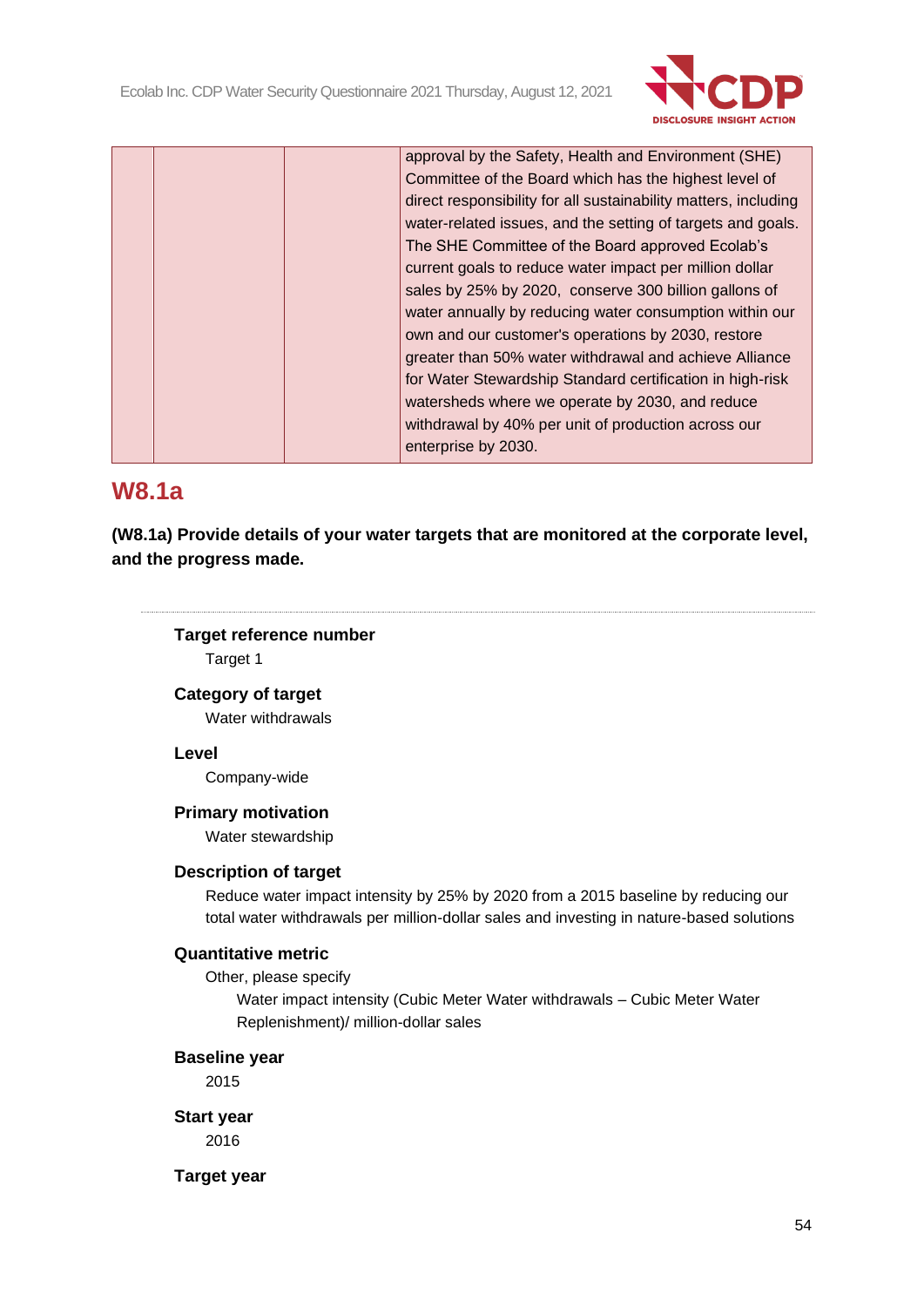

2020

#### **% of target achieved**

100

### **Please explain**

We aimed to achieve a 25% reduction in water impact by 2020 as compared to a 2015 baseline by reducing our total water withdrawals per million-dollar sales and investing in nature-based solutions. The primary driver of progress was investment in operational efficiency projects. Additionally, we have scaled investment in nature-based solutions that replenish water in basins in which we operate. In 2020, we implemented 447,300 cubic meters of water replenishment projects and ultimately reduced our total water impact by 28.5% overall from our 2015 baseline, surpassing our goal. Ecolab's water fund projects were focused in water-stressed operational basins and supported by our non-governmental organization environmental partner, The Nature Conservancy (TNC). We also engaged Limnotech to verify the volumetric water benefit claims at the completion of each project. Net revenue is adjusted to constant 2015 dollars to factor out inflation when normalizing progress against the baseline year.

## **Target reference number**

Target 2

#### **Category of target**

Water withdrawals

#### **Level**

Company-wide

#### **Primary motivation**

Water stewardship

#### **Description of target**

Reduce water withdrawal by 40% per unit production across our enterprise by 2030 from a 2018 baseline

#### **Quantitative metric**

% reduction per unit of production

#### **Baseline year**

2018

# **Start year**

2020

**Target year** 2030

# **% of target achieved**

30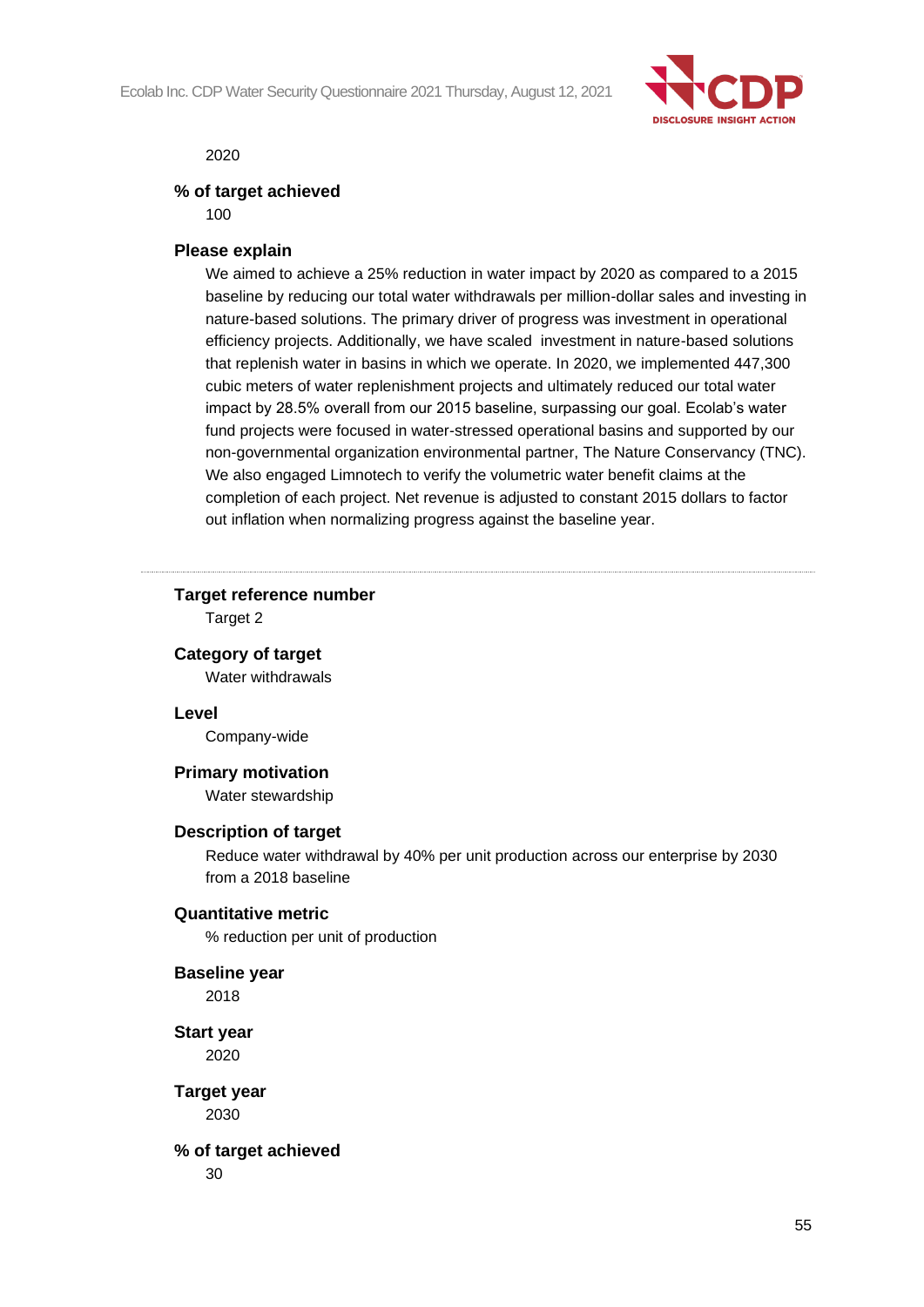Ecolab Inc. CDP Water Security Questionnaire 2021 Thursday, August 12, 2021



## **Please explain**

Within our own operations we aim to reduce water withdrawal by 40% per unit production across our enterprise by 2030 relative to a 2018 baseline, demonstrating a strong commitment to water stewardship within our own operations in addition to the water savings we deliver for our customers. We are ahead of schedule on this target, having already achieved a 12% reduction in withdrawal per unit production. To drive progress towards this goal we will continue introducing our newest technologies and services to help manage water in our plants. We have established site-level annual goals to give sites attainable checkpoints.

### **Target reference number**

Target 3

#### **Category of target**

Product use-phase

#### **Level**

Company-wide

#### **Primary motivation**

Sales of new products/services

#### **Description of target**

By 2030, Ecolab aims to help its customers conserve 300 billion gallons of water per year.

#### **Quantitative metric**

Other, please specify

Absolute reduction in customer water withdrawals as a result of using our products and services

#### **Baseline year**

2015

**Start year** 2016

# **Target year**

2030

#### **% of target achieved**

69

#### **Please explain**

Alongside our 2020 sustainability goals introduced in 2015, we set a customer impact goal around water to measure the impact we deliver to our customers, because water is vital to our customers' operations (indirect). In 2020, we helped our customers to save 206 billion gallons of water. This is tracking ahead of our planned goal trajectory to achieve 300 billion gallons saved annually by 2030. Every year, we measure our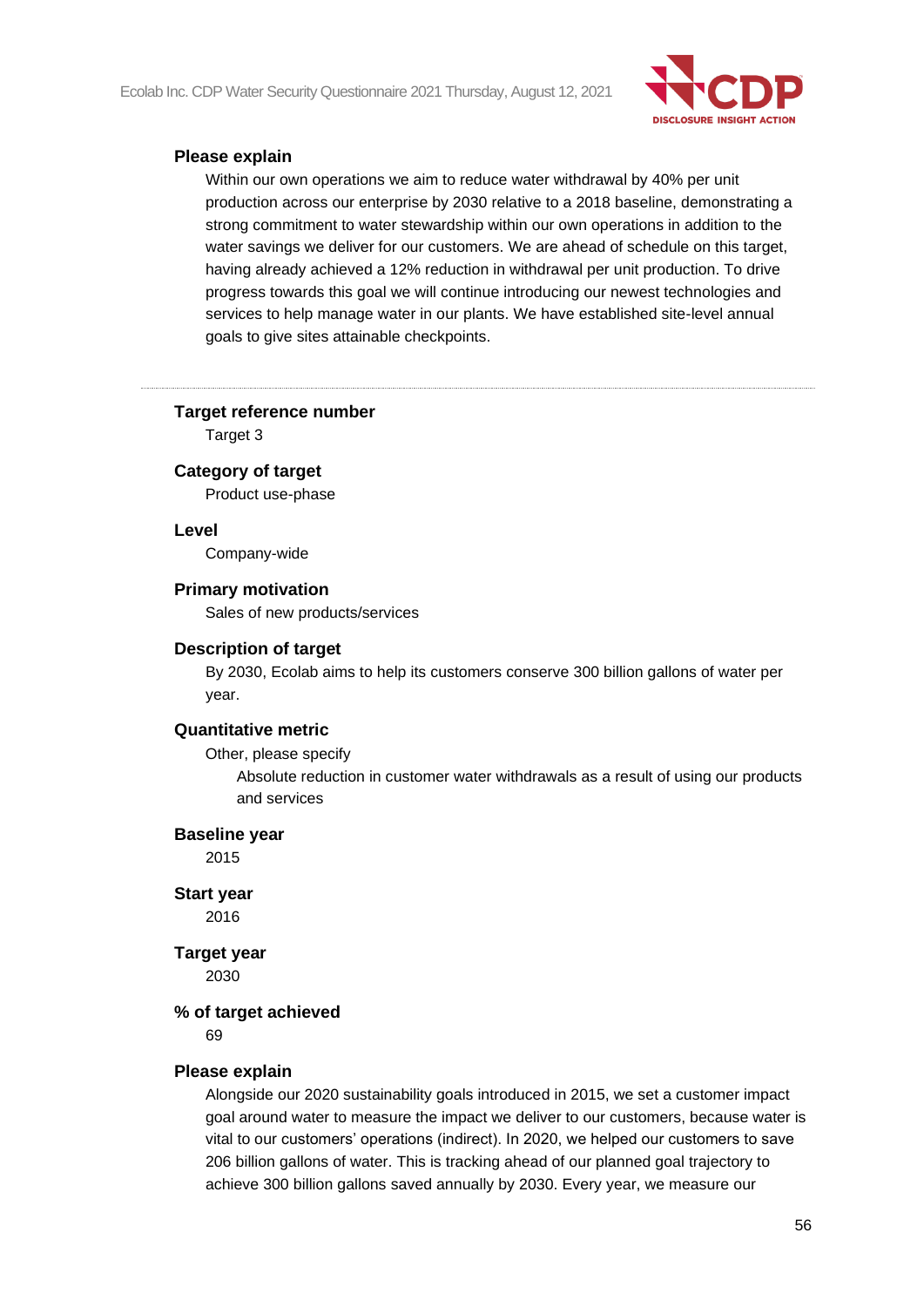

progress against this goal using the eROI Customer Impact Counter, which included all the technologies that track savings delivered to customers with established and 3rd party audited methodologies. In addition to tracking how much water we save our customers, we also track energy, air and waste savings in the eROI counter.

# **W8.1b**

**(W8.1b) Provide details of your water goal(s) that are monitored at the corporate level and the progress made.**

#### **Goal**

Providing access to safely managed Water, Sanitation and Hygiene (WASH) in workplace

**Level**

Company-wide

### **Motivation**

Commitment to the UN Sustainable Development Goals

#### **Description of goal**

Ecolab joined the U.N. Global Compact in 2012 and Ecolab's Chairman and CEO also endorsed the CEO Water Mandate. Ecolab is committed to upholding the principles of water stewardship within our own operations, in alignment with the Alliance for Water Stewardship Standard, which includes providing safe water, sanitation, and hygiene (WASH) for all. Accordingly, we have set a company-wide goal to provide access to WASH facilities in 100% of our operations, and work to improve access to WASH facilities in local communities because water is vital to our direct and indirect operations. Ecolab implements the elements of its WASH program across the company-wide level through its Safety, Health, & Environment team. This goal is relevant to achieving water security as access to WASH includes safe water, adequate sanitation and hygiene education and is a key public health issue that is the focus of UN SDG Goal #6: "Ensure availability and sustainable management of water and sanitation for all." This goal is also important to our company as it aligns with Ecolab's efforts to advance sustainable water solutions around the world through partnerships with our customers, nongovernmental organizations, suppliers and other stakeholders to help ensure sustainable water management.

### **Baseline year**

2012

**Start year** 2013

**End year** 2030

**Progress**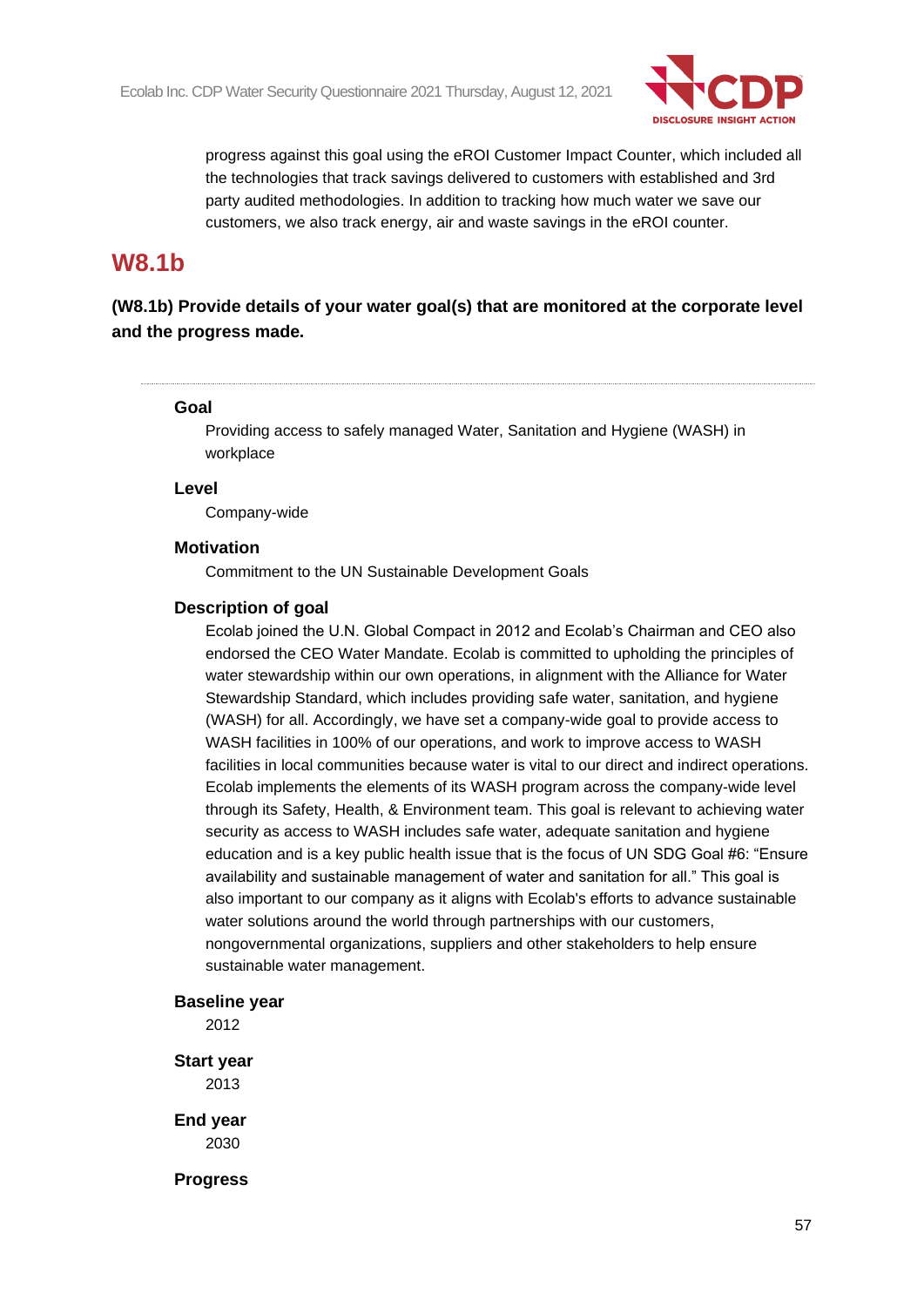

This is an ongoing goal and forms part of our strategy around water stewardship (i.e. the end date planned is aligned with our customer impact goal out to 2030). Indicators used to assess progress include the percent of operations and sites which have audited WASH facilities in place; with our threshold being 100%, and an achievement of 100% for all locations. As of 2020, Ecolab complies with all legal requirements for WASH services where it is required at a country level.

#### **Goal**

Other, please specify

Partnering with an NGO to develop and pilot an international standard for water stewardship

#### **Level**

Site/facility

#### **Motivation**

Commitment to the UN Sustainable Development Goals

#### **Description of goal**

We joined forces with the WWF and Alliance for Water Stewardship (AWS) and set a goal to assist with the development of the AWS International Water Stewardship Standard. As part of the AWS Standard, organizations must adopt water management best practices at the site level and engage with relevant stakeholders in their water catchment. This is relevant to the goal of achieving water security as the purpose of the AWS Standard is to provide a common, credible, globally-applicable framework for major water users to understand their impacts, and work collaboratively with others for sustainable water management within the wider water catchment context. This is a strategic goal for us as freshwater is vital to our direct and indirect operations and recycled water is important to our direct and indirect operations.

We supported the development and piloting of the AWS standard at Ecolab facilities to demonstrate water stewardship leadership and enable transparent reporting of best practices. As a leading adopter of the Standard, we continue to partner with AWS to provide training to other local water users as part of our commitment to UN SDG Goal #6, and support adoption of the Standard within our industry. We collaborate with other companies in the same watershed to implement the Standard within their facilities and identify ways to further reduce our collective impacts. We have committed to adopt the standard at all Ecolab manufacturing sites within high-risk watersheds by 2030.

#### **Baseline year**

2014

**Start year** 2013

**End year** 2030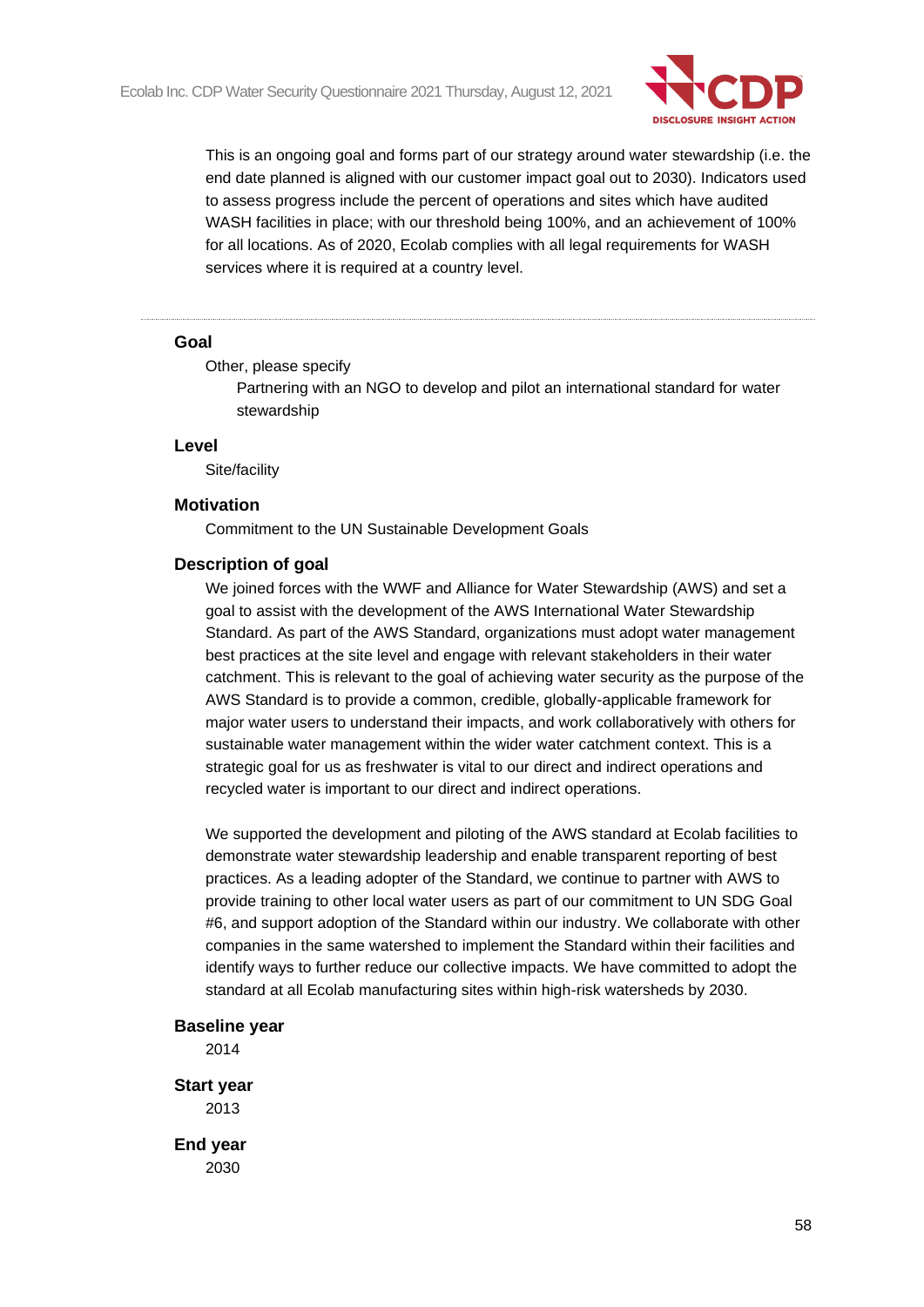

## **Progress**

In 2015, Ecolab's Taicang manufacturing plant was the first site globally to receive AWS Standard certification. In 2017, we achieved our second and third certifications for manufacturing facilities in City of Industry and Carson, both located in water-stressed California. In 2019 we achieved our fourth certification at our manufacturing facility in Garyville, Louisiana. This is the first North American site certified to version 2.0 of the standard. Indicators used to assess progress against our goal include: 1) completion of development and pilot testing of the AWS Standard, 2) the number of AWS certified plants Ecolab has in operation, and 3) associated water savings. Through the AWS certification process and Ecolab's own water saving technologies implemented as part of the certification process, these plants save a combined total of more than 40 million gallons of water annually. Our thresholds for success are to continue program expansion to new sites and maintain certification at all sites currently certified. As of 2020, we have maintained our 4 sites being certified and committed to adopt the standard at all Ecolab manufacturing sites within high-risk watersheds by 2030. We are developing a process improvement project to streamline AWS implementation at sites in high-risk watersheds, which will include corporate guidance to drive site-level accountability, standardized tools and a detailed timeline.

# **W9. Verification**

# **W9.1**

**(W9.1) Do you verify any other water information reported in your CDP disclosure (not already covered by W5.1a)?**

Yes

# **W9.1a**

**(W9.1a) Which data points within your CDP disclosure have been verified, and which standards were used?**

| <b>Disclosure</b><br>module | Data verified                                              | <b>Verification</b><br>standard | Please explain                                                                                                                                                                                                                                                                               |
|-----------------------------|------------------------------------------------------------|---------------------------------|----------------------------------------------------------------------------------------------------------------------------------------------------------------------------------------------------------------------------------------------------------------------------------------------|
| <b>W1 Current</b><br>state  | Annual total water<br>withdrawal and<br>replenishment data | <b>ISAE 3000</b>                | APEX Companies LLC (Apex) was engaged to<br>conduct an independent verification of total water<br>withdrawal reported by Ecolab Inc. (Ecolab) in<br>calendar year 2020. The verification was carried<br>out to provide a limited level of assurance using a<br>materiality threshold of ±5%. |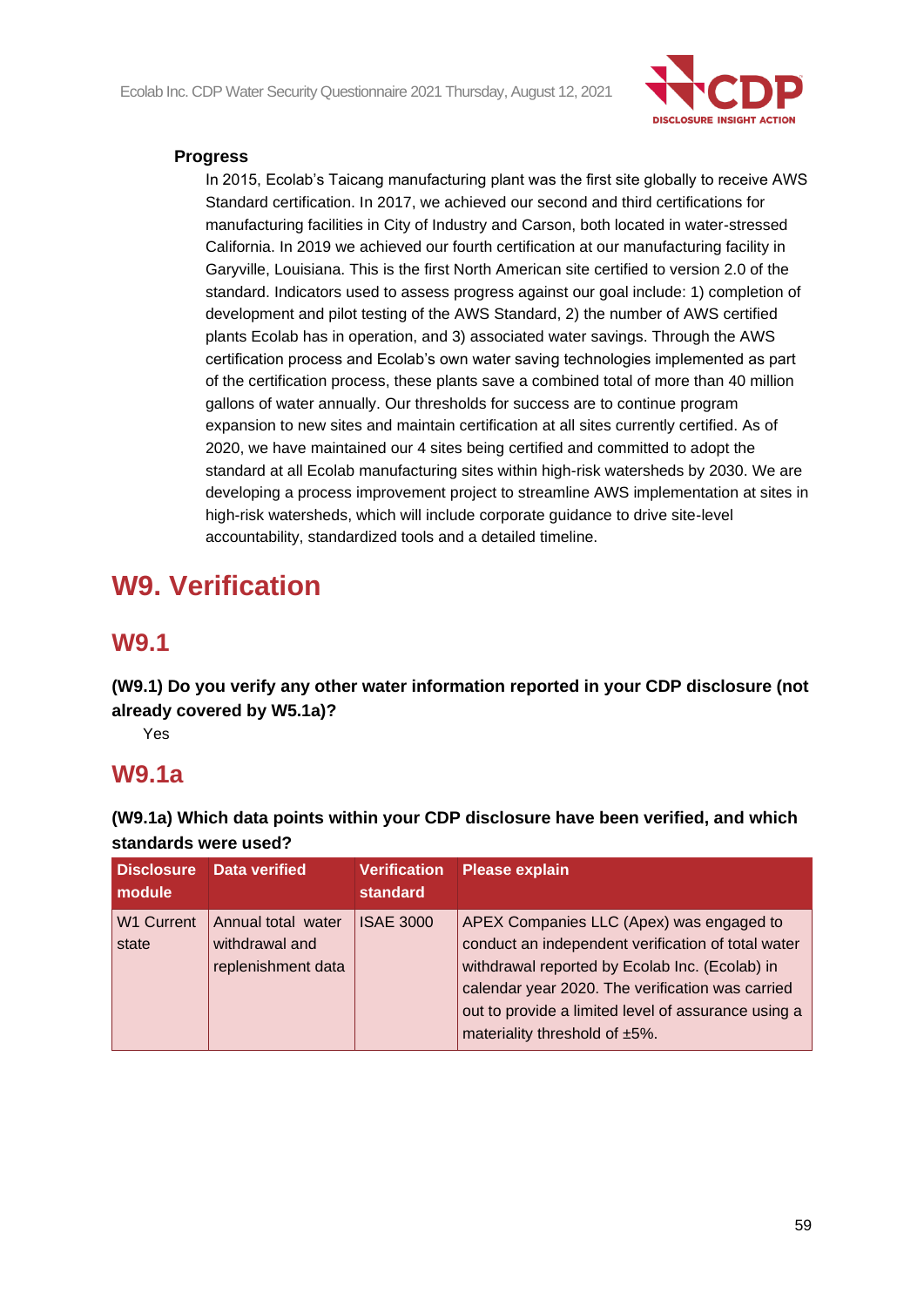

# **W10. Sign off**

# **W-FI**

**(W-FI) Use this field to provide any additional information or context that you feel is relevant to your organization's response. Please note that this field is optional and is not scored.**

NA

# **W10.1**

**(W10.1) Provide details for the person that has signed off (approved) your CDP water response.**

| <b>Job title</b>                                             | <b>Corresponding job category</b>         |
|--------------------------------------------------------------|-------------------------------------------|
| Row 1 Senior Vice President and Chief Sustainability Officer | <b>Chief Sustainability Officer (CSO)</b> |

# **W10.2**

**(W10.2) Please indicate whether your organization agrees for CDP to transfer your publicly disclosed data on your impact and risk response strategies to the CEO Water Mandate's Water Action Hub [applies only to W2.1a (response to impacts), W4.2 and W4.2a (response to risks)].**

Yes

# **SW. Supply chain module**

# **SW0.1**

**(SW0.1) What is your organization's annual revenue for the reporting period?**

|       | <b>Annual revenue</b> |
|-------|-----------------------|
| Row 1 | 11,790,200,000        |

# **SW0.2**

**(SW0.2) Do you have an ISIN for your organization that you are willing to share with CDP?**

No

# **SW1.1**

**(SW1.1) Could any of your facilities reported in W5.1 have an impact on a requesting CDP supply chain member?**

No facilities were reported in W5.1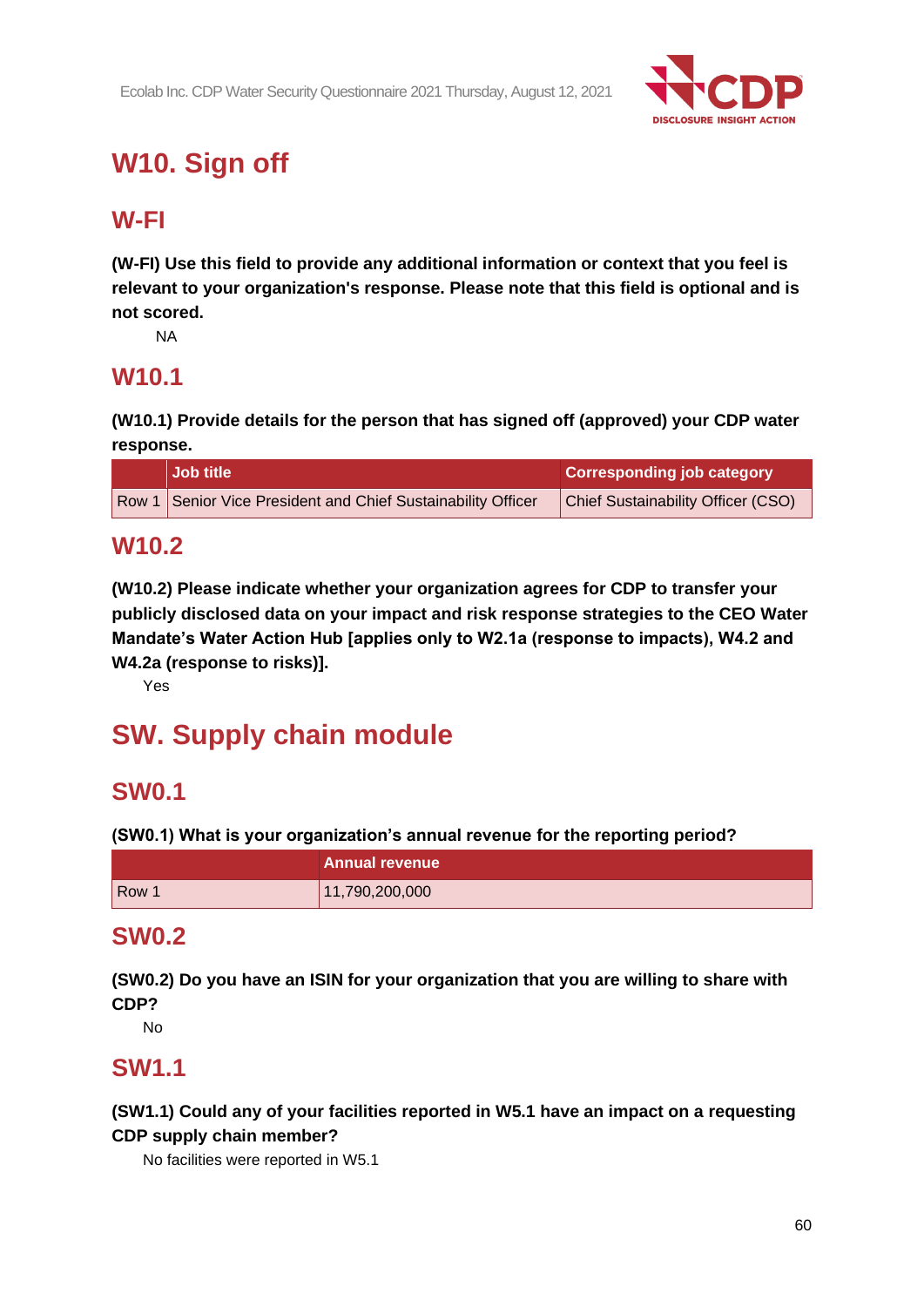

# **SW1.2**

# **(SW1.2) Are you able to provide geolocation data for your facilities?**

| Are you able to provide geolocation data for your facilities? | <b>Comment</b> |
|---------------------------------------------------------------|----------------|
| $\sqrt{ }$ Row 1 $\sqrt{ }$ No, this is confidential data     |                |

# **SW2.1**

**(SW2.1) Please propose any mutually beneficial water-related projects you could collaborate on with specific CDP supply chain members.**

# **SW2.2**

**(SW2.2) Have any water projects been implemented due to CDP supply chain member engagement?**

No

# **SW3.1**

**(SW3.1) Provide any available water intensity values for your organization's products or services.**

# **Product name**

All products manufactured at our Barueri facility

# **Water intensity value**

0.0012

# **Numerator: Water aspect**

Water withdrawn

# **Denominator**

Volume of products produced (kg)

# **Comment**

We calculate the water intensity of our customer's purchased products at each facility using the following equation:

Water Intensity of Purchased Products at Facility = Annual Facility Water Use (m3) / Annual Volume of Products Produced at Facility (kg)

## **Product name**

All products manufactured at our Cutatitlan facility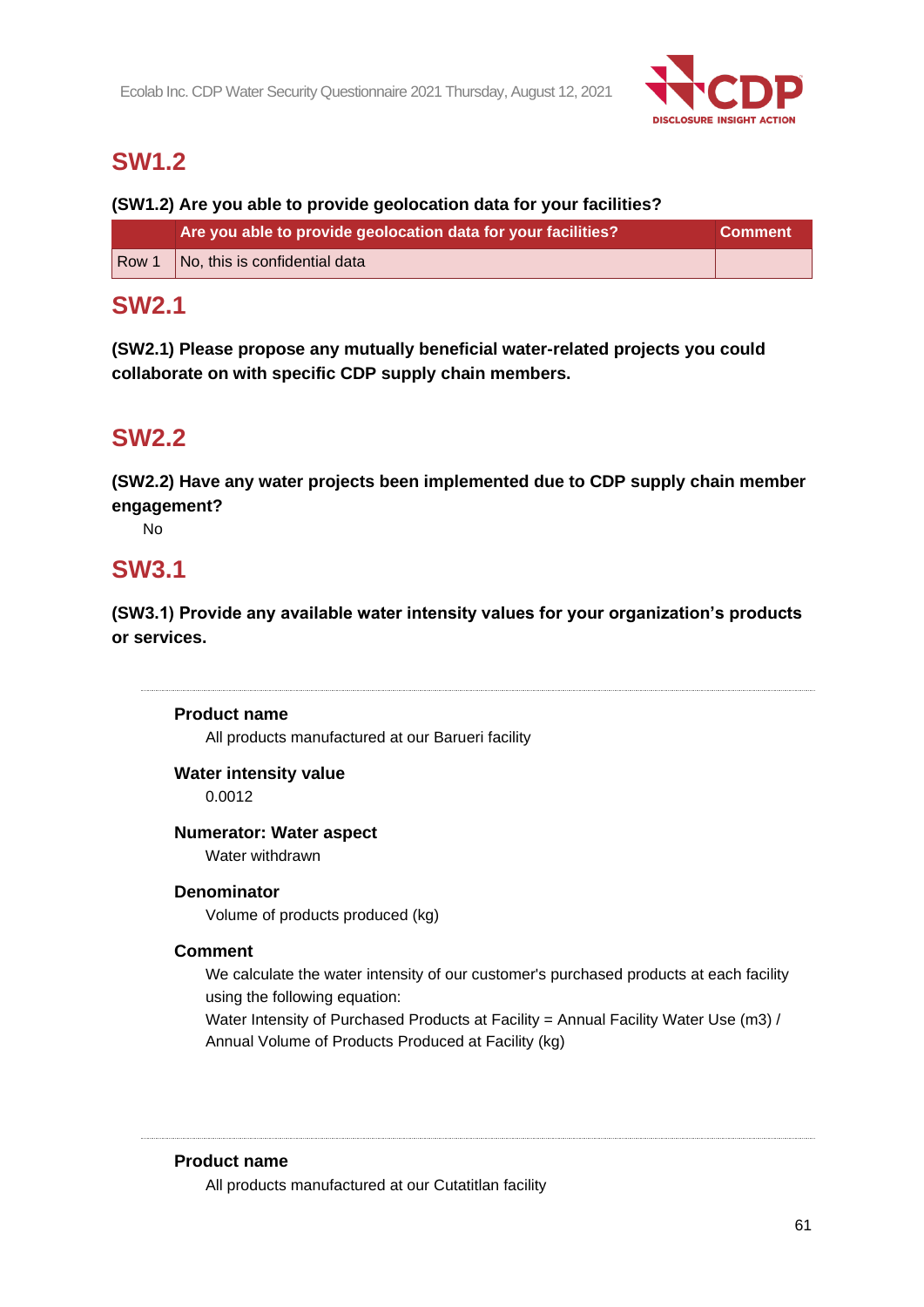Ecolab Inc. CDP Water Security Questionnaire 2021 Thursday, August 12, 2021



# **Water intensity value**

0.0004

## **Numerator: Water aspect**

Water withdrawn

## **Denominator**

Volume of products produced (kg)

## **Comment**

We calculate the water intensity of our customer's purchased products at each facility using the following equation:

Water Intensity of Purchased Products at Facility = Annual Facility Water Use (m3) / Annual Volume of Products Produced at Facility (kg)

## **Product name**

All products manufactured at our Pilar facility

### **Water intensity value**

0.0007

### **Numerator: Water aspect**

Water withdrawn

### **Denominator**

Volume of products produced (kg)

### **Comment**

We calculate the water intensity of our customer's purchased products at each facility using the following equation:

Water Intensity of Purchased Products at Facility = Annual Facility Water Use (m3) / Annual Volume of Products Produced at Facility (kg)

#### **Product name**

All products manufactured at our Greensboro facility

# **Water intensity value**

0.001

#### **Numerator: Water aspect**

Water withdrawn

#### **Denominator**

Volume of products produced (kg)

#### **Comment**

We calculate the water intensity of our customer's purchased products at each facility using the following equation: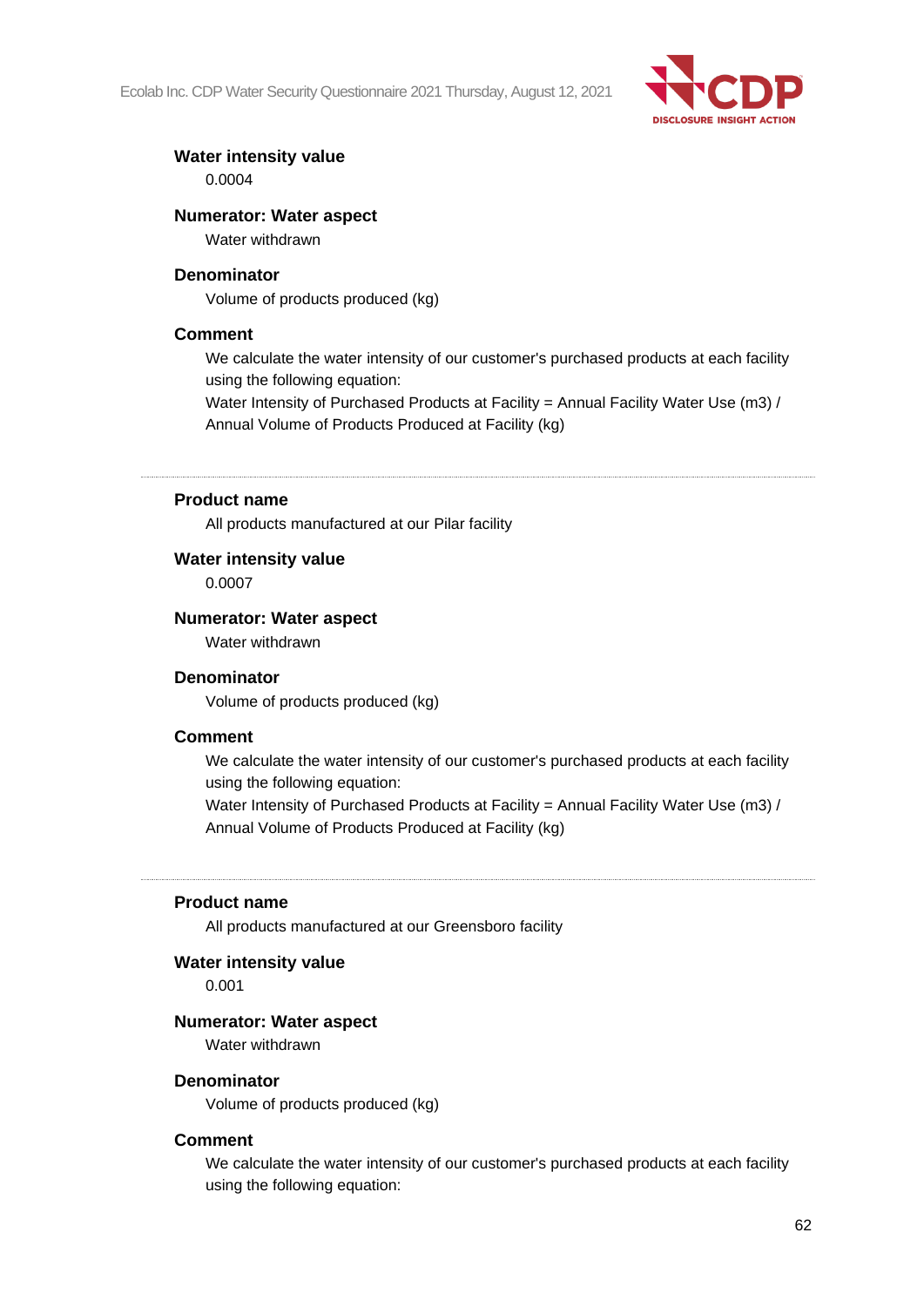

Water Intensity of Purchased Products at Facility = Annual Facility Water Use (m3) / Annual Volume of Products Produced at Facility (kg)

## **Product name**

All products manufactured at our Lerma facility.

**Water intensity value**

0.0007

### **Numerator: Water aspect**

Water withdrawn

#### **Denominator**

Volume of products produced (kg)

#### **Comment**

We calculate the water intensity of our customer's purchased products at each facility using the following equation:

Water Intensity of Purchased Products at Facility = Annual Facility Water Use (m3) / Annual Volume of Products Produced at Facility (kg)

### **Product name**

All products manufactured at our Suzano

#### **Water intensity value**

0.0019

## **Numerator: Water aspect**

Water withdrawn

### **Denominator**

Volume of products produced (kg)

#### **Comment**

We calculate the water intensity of our customer's purchased products at each facility using the following equation:

Water Intensity of Purchased Products at Facility = Annual Facility Water Use (m3) / Annual Volume of Products Produced at Facility (kg)

#### **Product name**

All of our products manufactured at our Garland facility

### **Water intensity value**

0.0016

#### **Numerator: Water aspect**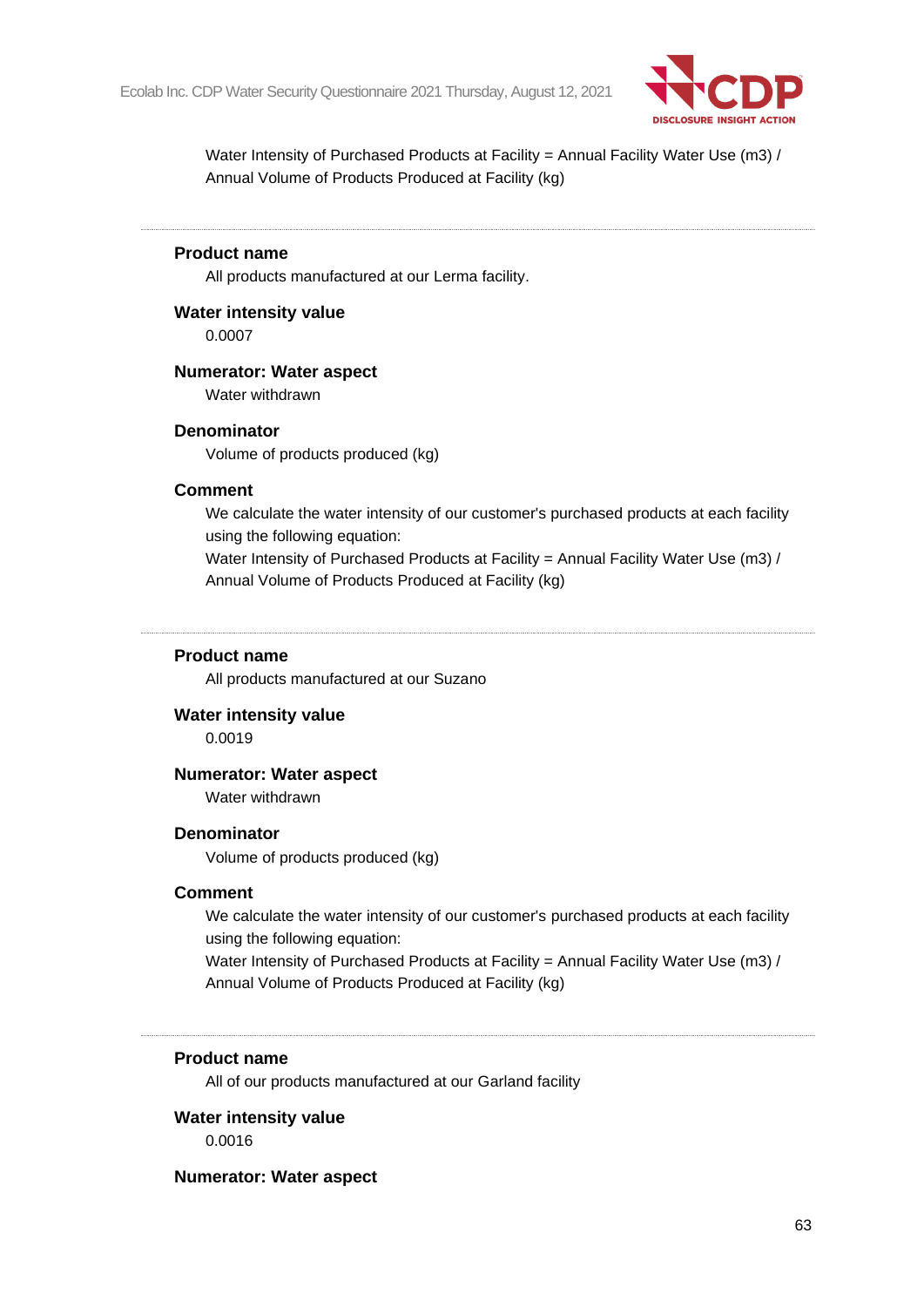Ecolab Inc. CDP Water Security Questionnaire 2021 Thursday, August 12, 2021



## Water withdrawn

## **Denominator**

Volume of products produced (kg)

## **Comment**

We calculate the water intensity of our customer's purchased products at each facility using the following equation:

Water Intensity of Purchased Products at Facility = Annual Facility Water Use (m3) / Annual Volume of Products Produced at Facility (kg)

## **Product name**

All of our products manufactured at our Huntington facility

## **Water intensity value**

0.0038

## **Numerator: Water aspect**

Water withdrawn

### **Denominator**

Volumes of product produced (kg)

### **Comment**

We calculate the water intensity of our customer's purchased products at each facility using the following equation:

Water Intensity of Purchased Products at Facility = Annual Facility Water Use (m3) / Annual Volume of Products Produced at Facility (kg)

### **Product name**

All of our products produced at our Joliet facility

## **Water intensity value**

0.0019

## **Numerator: Water aspect**

Water withdrawn

### **Denominator**

Volumes of product produced (kg)

### **Comment**

We calculate the water intensity of our customer's purchased products at each facility using the following equation:

Water Intensity of Purchased Products at Facility = Annual Facility Water Use (m3) / Annual Volume of Products Produced at Facility (kg)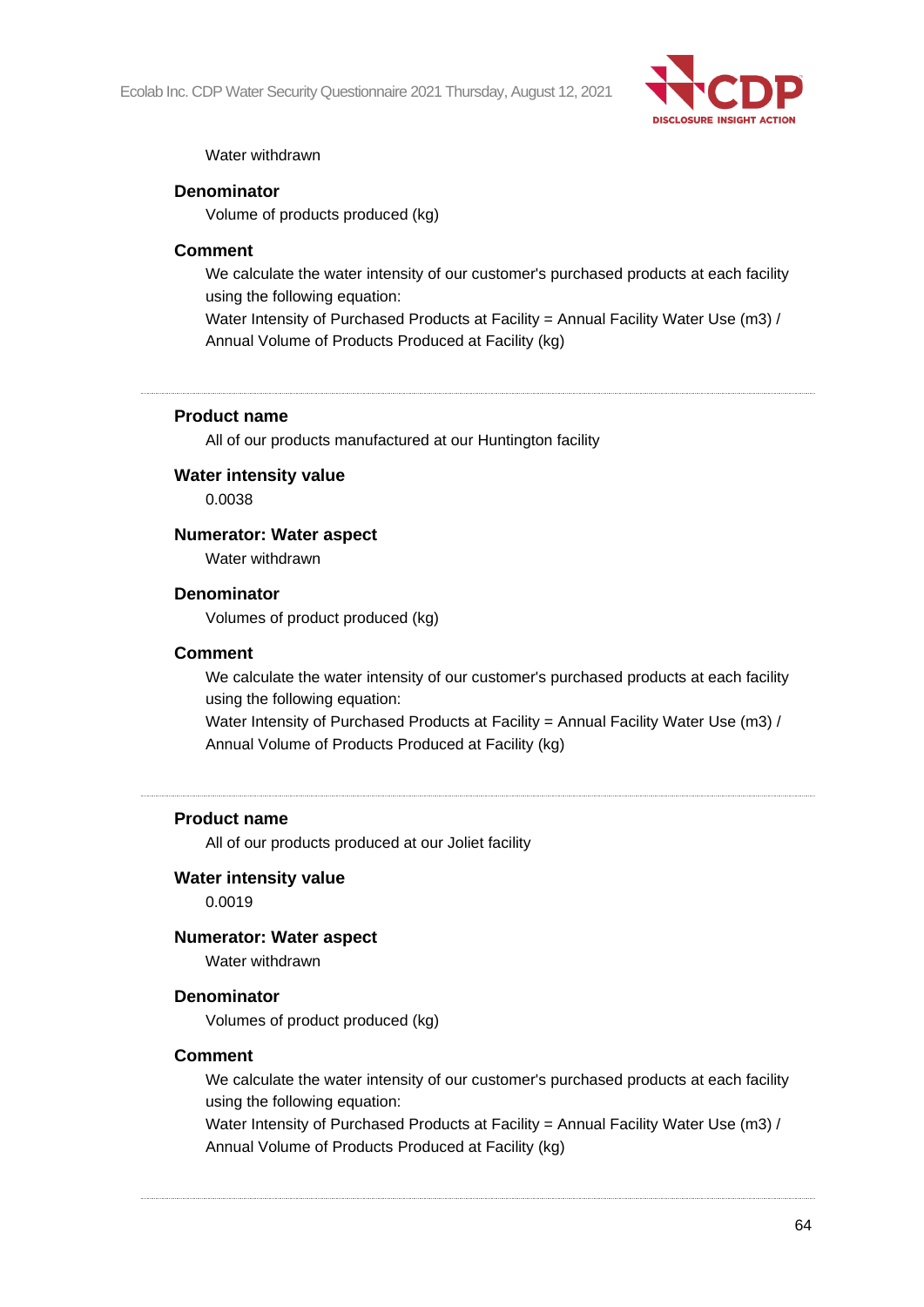Ecolab Inc. CDP Water Security Questionnaire 2021 Thursday, August 12, 2021



## **Product name**

All products manufactured at our Martinsburg facility

## **Water intensity value**

0.0008

## **Numerator: Water aspect**

Water withdrawn

### **Denominator**

Volumes of product produced (kg)

### **Comment**

We calculate the water intensity of our customer's purchased products at each facility using the following equation:

Water Intensity of Purchased Products at Facility = Annual Facility Water Use (m3) / Annual Volume of Products Produced at Facility (kg)

## **Product name**

All products manufactured at our McDonough facility

## **Water intensity value**

0.0007

# **Numerator: Water aspect**

Water withdrawn

## **Denominator**

Volumes of product produced (kg)

### **Comment**

We calculate the water intensity of our customer's purchased products at each facility using the following equation:

Water Intensity of Purchased Products at Facility = Annual Facility Water Use (m3) / Annual Volume of Products Produced at Facility (kg)

### **Product name**

All products manufactured at our Mississauga facility

### **Water intensity value**

0.0017

### **Numerator: Water aspect**

Water withdrawn

### **Denominator**

Volumes of product produced (kg)